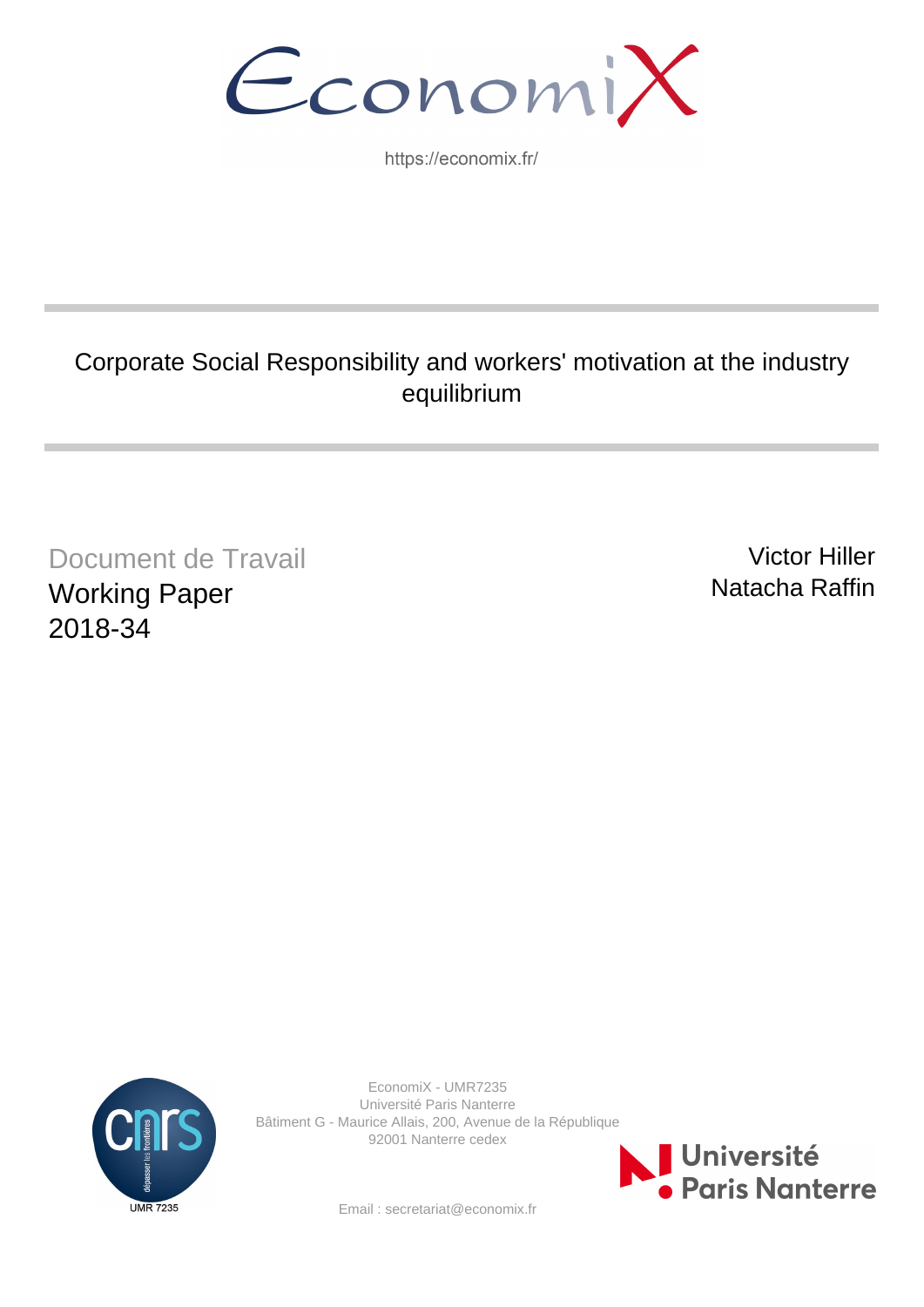## Corporate Social Responsibility and workers' motivation

at the industry equilibrium

Victor Hiller<sup>∗</sup>and Natacha Raffin†

January 16, 2018

#### Abstract

We consider an industry in which firms compete at two levels, the labor market and the product market. On the labor market two types of workers co-exist, socially responsible or not. Firms may strategically use CSR investments in order to screen and to elicit more effort from responsible workers. By doing so, virtuous firms lower their production costs and display a competitive advantage on the product market. As a consequence, CSR strategies by firms shape the toughness of competition on that market. In turn, incentives that firms have to invest in CSR are dampened when competition becomes harsher. Hence, we identify a twofold relationship between CSR and competition. Due to feedback effects on the competitive pressure, an increase in workers' social awareness may reduce the overall level of CSR. We also show that an exogenous increase of competition may affect positively or negatively the corporate social performance depending on the proportion of responsible workers.

Keywords: Corporate Social Responsibility, Moral Motivation, Screening, Market Compe-

tition, Industry Equilibrium

JEL Codes: D64; D86; L13; M14; Q50.

<sup>\*</sup>LEMMA, Université Panthéon-Assas. Corresponding author: victor.hiller@u-paris2.fr.

<sup>†</sup>Normandie Univ, UNIROUEN, CREAM, 76000 Rouen, France.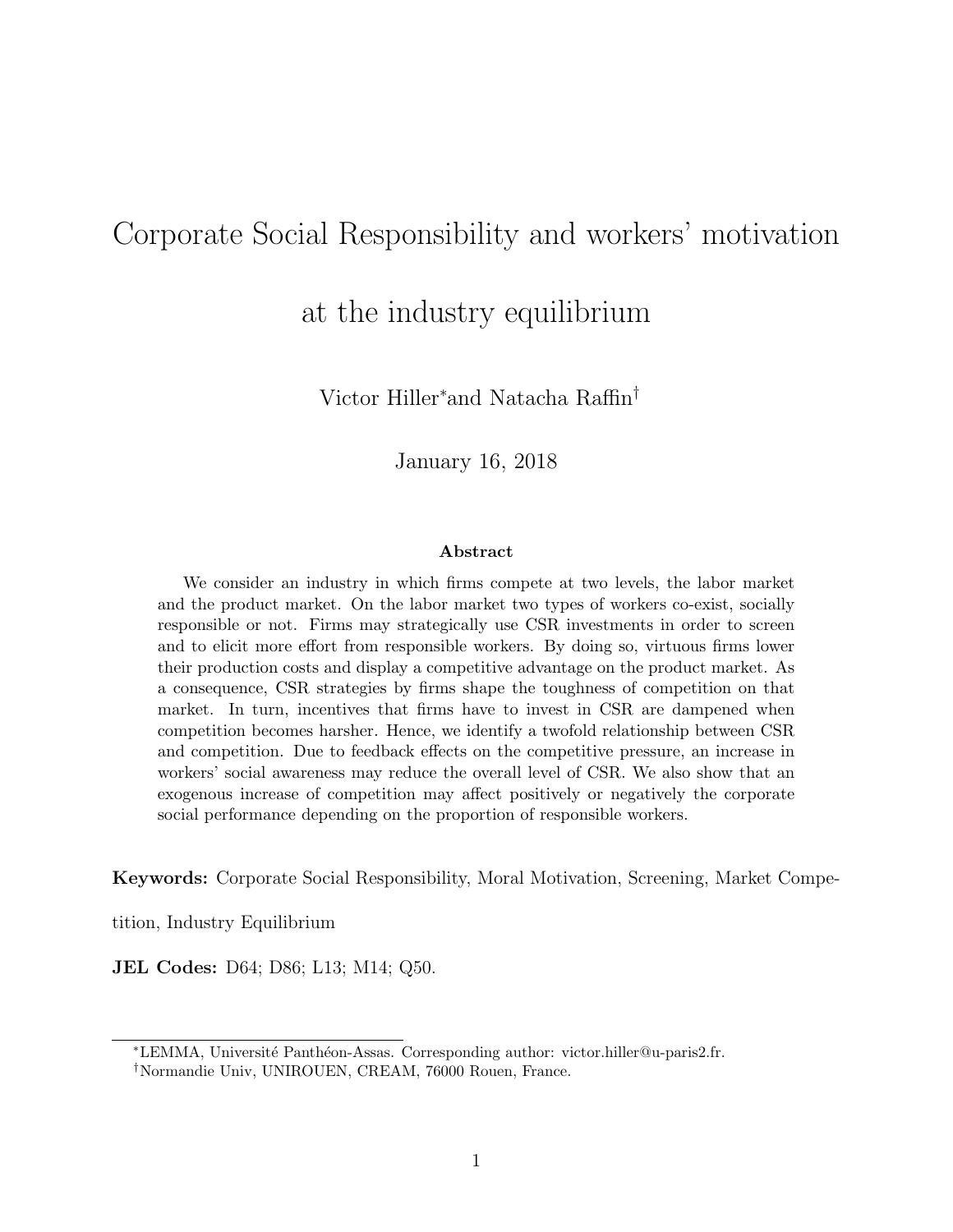## 1 Introduction

More than ever, companies dedicate important resources to socially responsible activities, well beyond the requirements of the law, and broadly communicate about their virtuous behavior. The unprecedented development of these business practices has given rise to a growing interest in the determinants of firms' investments in Corporate Social Responsibility (CSR).<sup>1</sup> Nowadays, the strategic view of CSR constitutes the main line of explanation that has been put forward to figure out why firms embrace CSR. Along this line, CSR is often pointed out as a mean to boost consumers' willingness to pay for the firm's products (Bagnoli and Watts 2003 or Fisman et al. 2006), to preempt future activists' actions (Baron 2001) or to foretell the scope and the stringency of new regulations (Maxwell et al. 2000 or Maxwell and Decker 2006). One additional business reward firms can potentially expect from their investment in CSR relies on the intrinsic motivations that some employees may have to work at a firm that addresses social or environmental issues. A recent body of papers have found empirical support for the idea that socially responsible firms can pay lower wages while attracting more motivated (productive) employees<sup>2</sup>. The role played by CSR in the formation of a corporate culture enhancing employees' motivation has also been put forward by several studies in the business and management literature.<sup>3</sup> At the same time, a rapidly growing literature incorporates behavioral considerations in agency problems, offering theoretical

<sup>1.</sup> The vitality of this field of research is attested by the large number of recent surveys devoted to such issues both in the economic and business literature (see, among others, Margolis and Walsh 2003, McWilliams et al. 2006, Kitzmueller and Shimshack 2012, Crifo and Forget 2015 or Schmitz and Schrader 2015).

<sup>2.</sup> See Nyborg and Zhang (2013), Lanfranchi and Pekovic (2014), Newman et al. (2016), the discussion in Brekke and Nyborg (2008) as well as the experimental papers by Fehrler and Kosfeld (2014), Koppel and Regner (2014) and Brekke et al. (2011).

<sup>3.</sup> See Branco and Rodrigues (2006), Collier and Esteban (2007), Hansen et al. (2011), Kim et al. (2011) or Mozes et al. (2011).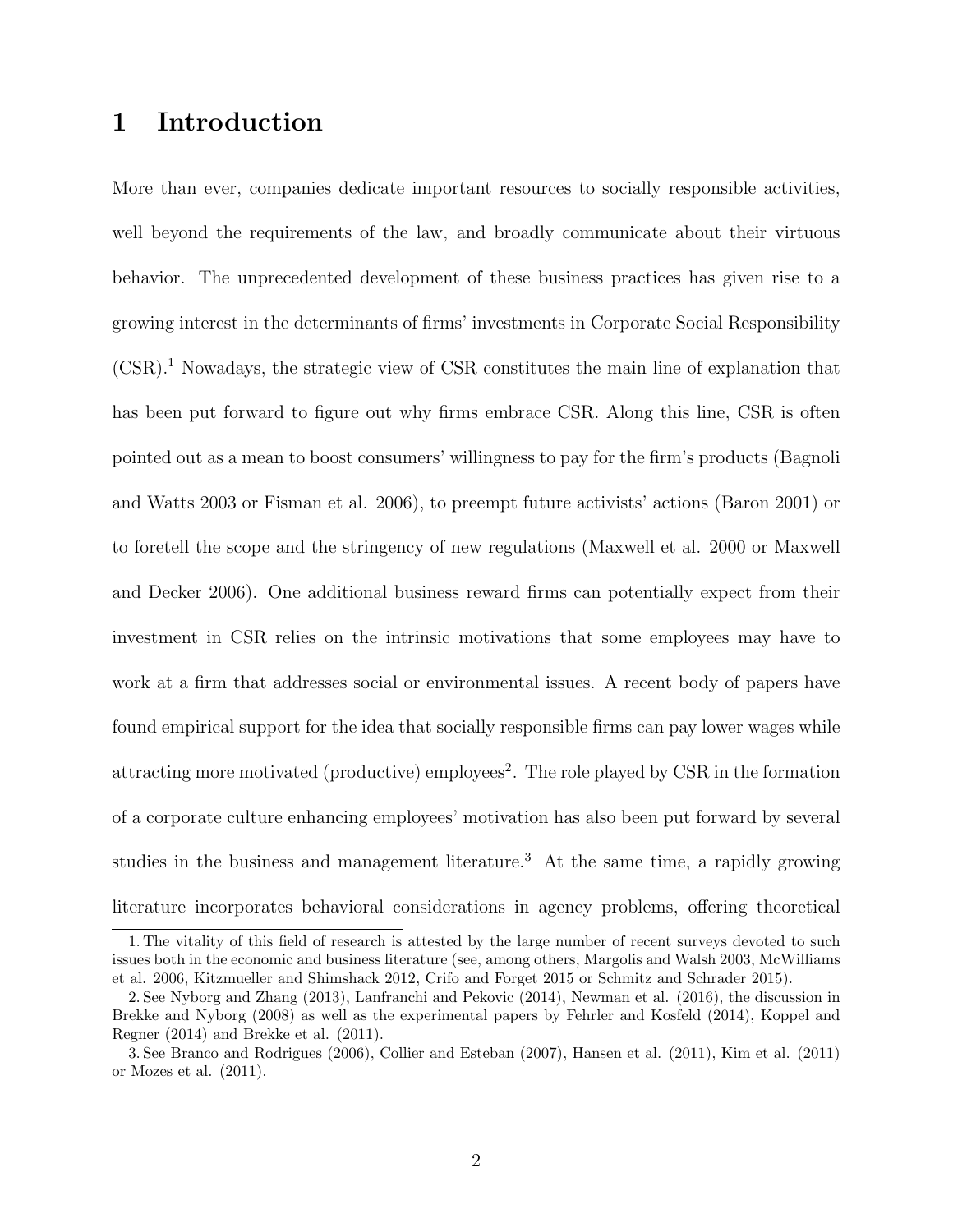tools to analyze labor contracts and incentive schemes when employees may be morally motivated, i.e. when they exhibit intrinsic motivations to work hard when employed in an organization that pursues social goals (see Benabou and Tirole 2010, Besley and Ghatak 2005, Brekke and Nyborg 2008, Delfgaauw and Dur 2007 and 2008, Francois 2000).

The first contribution of the present paper is to build a bridge between this theoretical literature on morally motivated agents and the strategic view of CSR. Indeed, a firm that voluntarily reduces harmful polluting emissions, ensures that subcontractors do not exploit child labor or contributes to charities may be perceived as virtuous by its employees even though the company belongs to the for-profit sector. Then, the development of CSR activities may be strategically used by a firm in order to attract intrinsically motivated workers. Our second contribution consists in reassessing the relationship between CSR and competition in the presence of morally motivated agents. An important literature has recently developed on the CSR-competition nexus (see Fernandez-Kranz and Santalo 2010 and references therein). Compared to this body of research, our framework has the advantage to simultaneously emphasize two natural dimensions through which firms interact: the labor market where they compete for motivated employees and the product market where they sell their goods. This allows us to highlight a two-way relationship between CSR and the toughness of competition.

Our economy comprises a large number of firms, each of them producing a variety of a horizontally differentiated good and hiring one skilled employee to manage the production process. Production costs are negatively related to a non-contractible effort chosen by the employee. Workers can be of two types: Socially responsible or not. Non-responsible employees have standard pecuniary preferences while responsible ones enjoy non-pecuniary benefits when working hard for a firm that is deemed to be sufficiently responsible. Both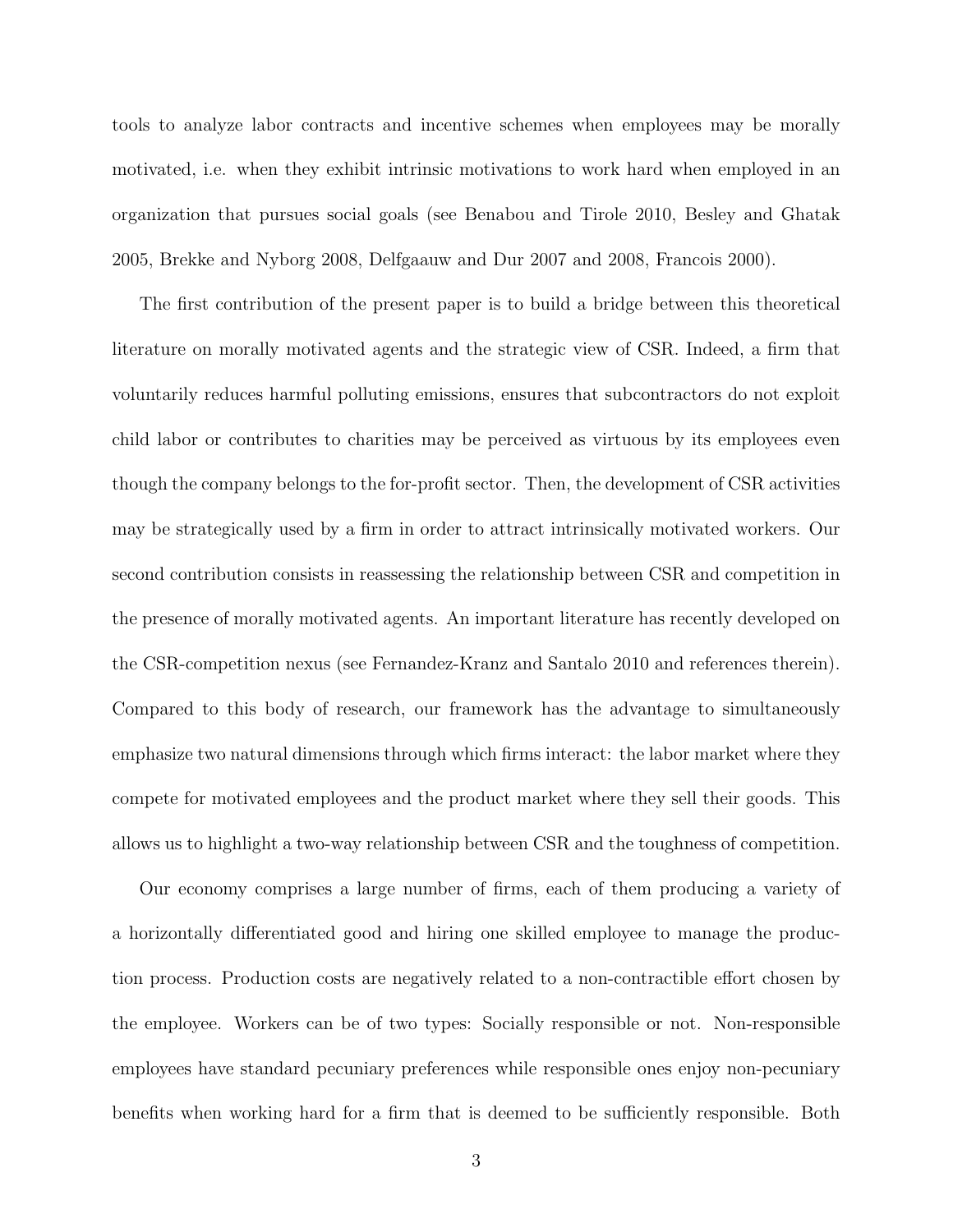workers' efforts and preferences are unobservable but firms may use CSR activities in order to screen and incentivize responsible employees. Hence, it may be profitable for firms to invest in CSR since, by doing so, they elicit more effort, are better managed and are more likely to display low production costs.

At the labor market level, firms compete for a limited pool of skilled workers. At the separating equilibrium, a fraction of firms does not engage in responsible actions and is poorly managed by non-responsible employees while the remaining fraction adopts virtuous behaviors and is competently managed by responsible employees. Moreover, the intensity of CSR investments by virtuous firms is positively related to the incremental benefits associated with higher managerial efforts. This is directly due to the screening purpose of CSR in a context where firms compete for talents: when incremental benefits rise, CSR investments must increase in order to ensure that the separation condition and the zero profit condition are still simultaneously satisfied.

At the product market level, we consider a Salop-like model of monopolistic competition with cost heterogeneity (Aghion and Schankerman 2004). As discussed just above, the production costs of each individual firm are related to its investment in CSR. Those costs being given, firms compete in price. At the equilibrium, the profit differential between highcost and low-cost firms is negatively affected by the toughness of cost competition, measured by the proportion of low-cost firms within the industry.

At the industry equilibrium, the cost structure derived from CSR choices made by firms must be consistent with the profit differential derived from pricing strategies on the product market. Hence, we point out a two-way relationship between CSR and competition on the product market. On the one hand, when firms invest in CSR they elicit more efforts from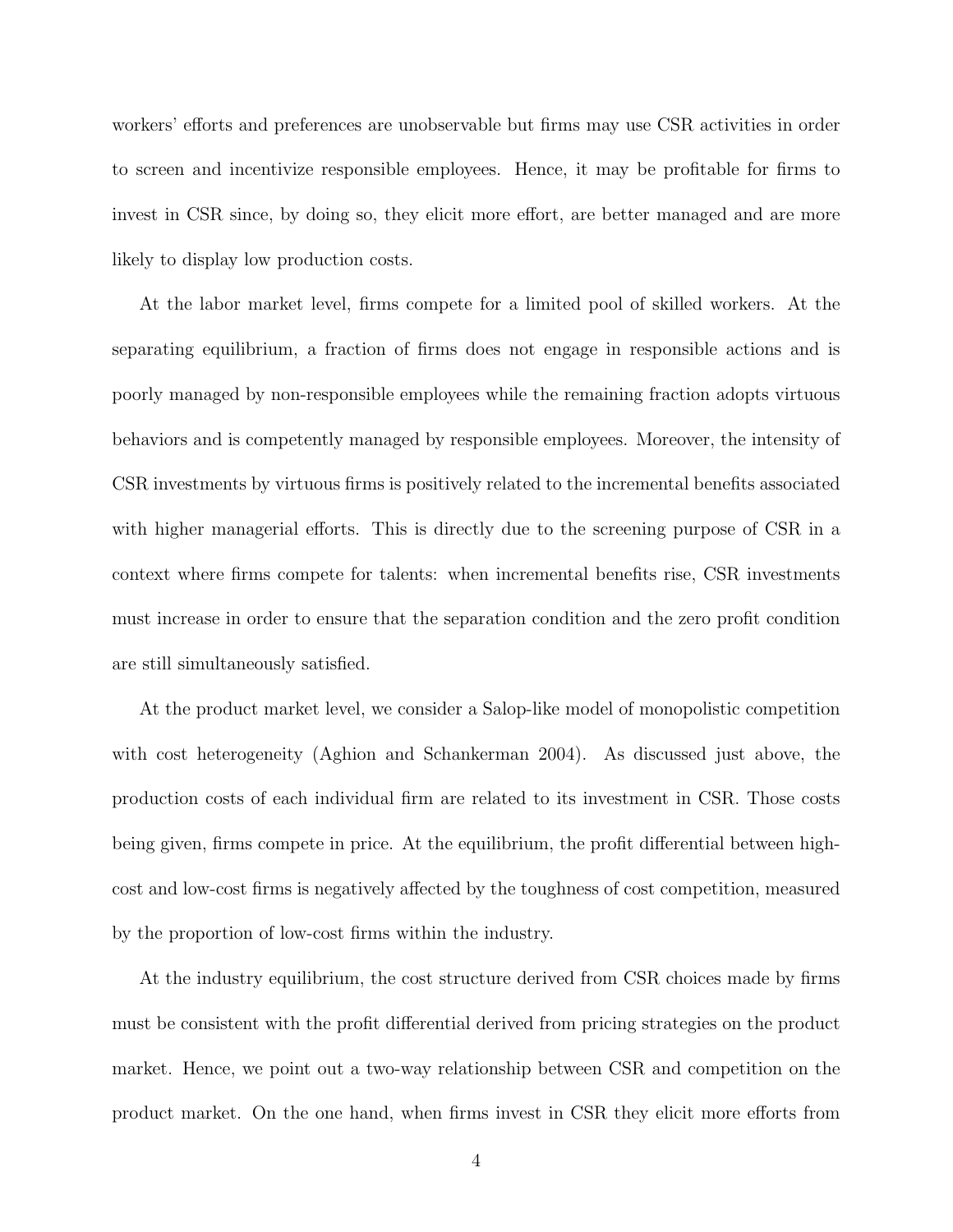their employees and the cost competition becomes tougher. On the other hand, when cost competition is harsh, the profit differential between well managed and poorly managed firms is depressed and firms have less incentive to invest in CSR. Our setting also enables us to provide explicit expressions for the equilibrium levels of the corporate social performance (CSP) and the Herfindhal-Hirschman Index (HHI) at the industry level.

Given this, we assess how does the spread of social awareness among workers affect the CSP. At a first glance, we expect a positive relationship. Nonetheless, we show that a rise in the proportion of responsible employees displays two opposite effects. First, a direct positive extensive margin effect: At the separating equilibrium, more firms do invest in CSR. This rises the toughness of competition on the product market which, in turn, generates a second and negative intensive margin effect: Each virtuous firm reduces the intensity of its CSR activities. In some configurations, the intensive margin effect overwhelms the extensive margin one such that an increasing social consciousness among workers may be harmful for the CSP of the industry.

Then, we wonder whether competition promotes or erodes virtuous behaviors on the market. The existing theoretical literature on the CSR-competition nexus has found conflicting results regarding the sign of that linkage.<sup>4</sup> Our model, by encompassing two effects of competition on the profit differential, offers a unified framework to justify these ambiguous results. In particular, we distinguish: i) a rent dissipation effect that reduces the profit margin for all firms but disproportionately affects the low-cost ones and slackens CSR ; and ii) a selection effect that increases the market shares of low-cost firms while it reduces the

<sup>4.</sup> For instance, Bagnoli and Watts (2003) conclude to a negative relationship while in Fisman et al. (2006), the link is positive (see the enlightening discussion in Fernandez-Kranz and Santalo 2010 on this point).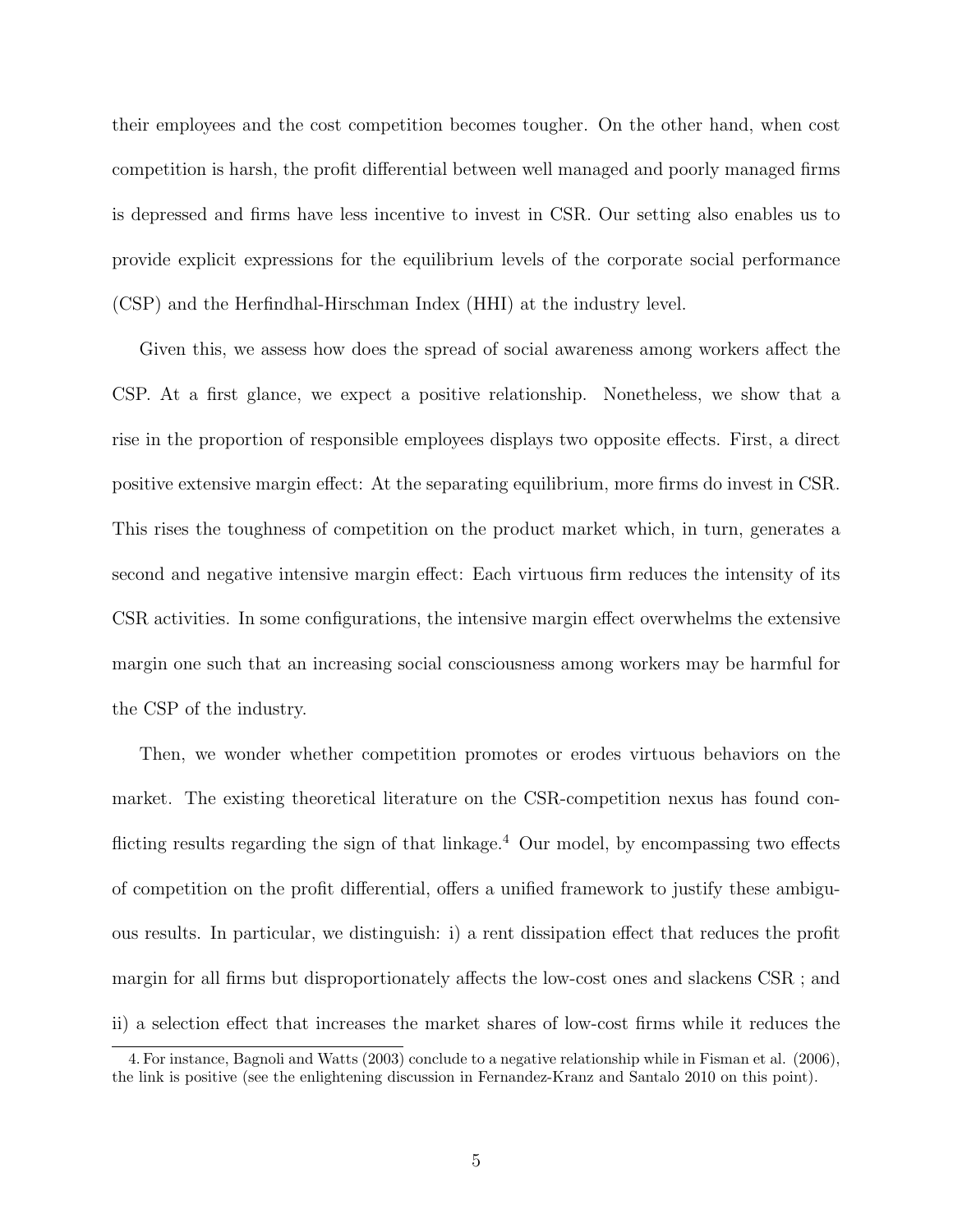market shares of high-cost ones and favors CSR. We show that one or the other dominates, depending on the prevailing market conditions like the proportion of responsible employees. A similar conclusion may be reached when considering the impact of market integration on the aggregate social performance.

Our comparative statics also provide some interesting insights for empirical studies devoted to the CSR-competition relationship. These works consist in estimating the impact of changes in the HHI on measures of pro-social activities (see, for instance, Gupta and Krishnamurti 2016 or Simon and Prince 2016). Our results highlight that these analysis should be interpreted with caution due to the endogenous nature of the HHI with respect to CSR. In particular, the causality - from competition to social performances - could go the other way around.

Our article is related to different strands of the economic literature. First, we are in line with a growing body of papers dealing with agency problems when agents do not only respond to standard pecuniary incentives but also to non-monetary aspects of their jobs.<sup>5</sup> Most of these papers consider those aspects as given while, in our set-up, CSR is a strategic variable used by the principal as both a screening and an incentive device. As far as we know, Brekke and Nyborg (2008) is the unique paper that considers CSR investments as a mean to attract and incentivize morally motivated agents. However, in their model, CSR is treated as a yes or no while the intensity of CSR activities is a central element for us. It allows to put forward an intensive margin of CSR which is at the hearth of a potentially non-monotonous relationship between workers' social consciousness and the CSP. Moreover,

<sup>5.</sup> See Benabou and Tirole (2010), Besley and Ghatak (2005), Brekke and Nyborg (2008), Delfgaauw and Dur (2007, 2008), Francois (2000) or Manna (2017).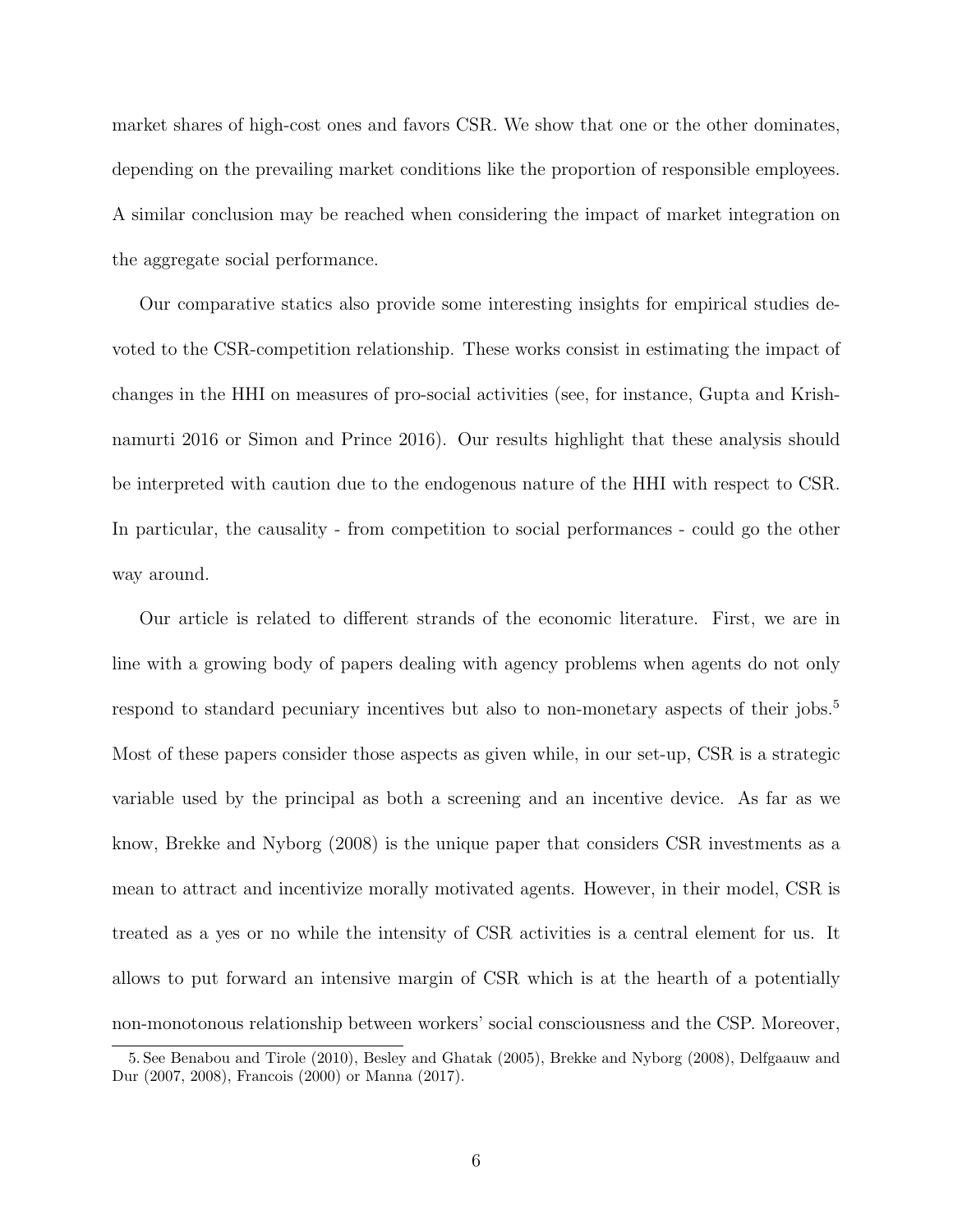Brekke and Nyborg (2008) assume perfect competition on the product market and, by the way, have nothing to say about the CSR-competition nexus. To that extent, our article is related to a second strand of the literature, which deals with the strategic CSR and its relationship with competition (see Bagnoli and Watts 2003 or Fisman et al. 2006). Nevertheless, none of these articles consider CSR as a mean to attract motivated employees. In addition, they take the competitive structure as given while, in our framework, the HHI is endogenous and the relationship between CSR and competition goes in both directions. Along this line, García-Gallego and Georgantzis (2009) theoretically investigate the impact of a change in consumers' social responsibility on the market structure. However, they focus on discrete changes in the market structure and are interested in the impact of consumers' willingness to pay for products sold by socially responsible companies on CSR. Finally, the recent paper by Manna (2017) proposes a model in which firms may hire either self-interested or customer-oriented employees and then compete in price and in quality. Nevertheless, she does not introduce CSR investments as a strategic choice variable for firms.

The remainder of the paper is organized as follows. Section 2 presents the model and characterizes the equilibrium of the industry. Section 3 discusses comparative statics. Finally, Section 4 concludes.

## 2 The Model

The industry comprises a larger number  $(L)$  of consumers, a large number  $(N)$  of potentially active firms (she hereafter) and a large number  $(M)$  of skilled workers (he hereafter) with  $N > M$ . Each firm (the principal) employs a skilled worker (the agent) in order to produce a variety of a horizontally differentiated good. This worker should supervise the production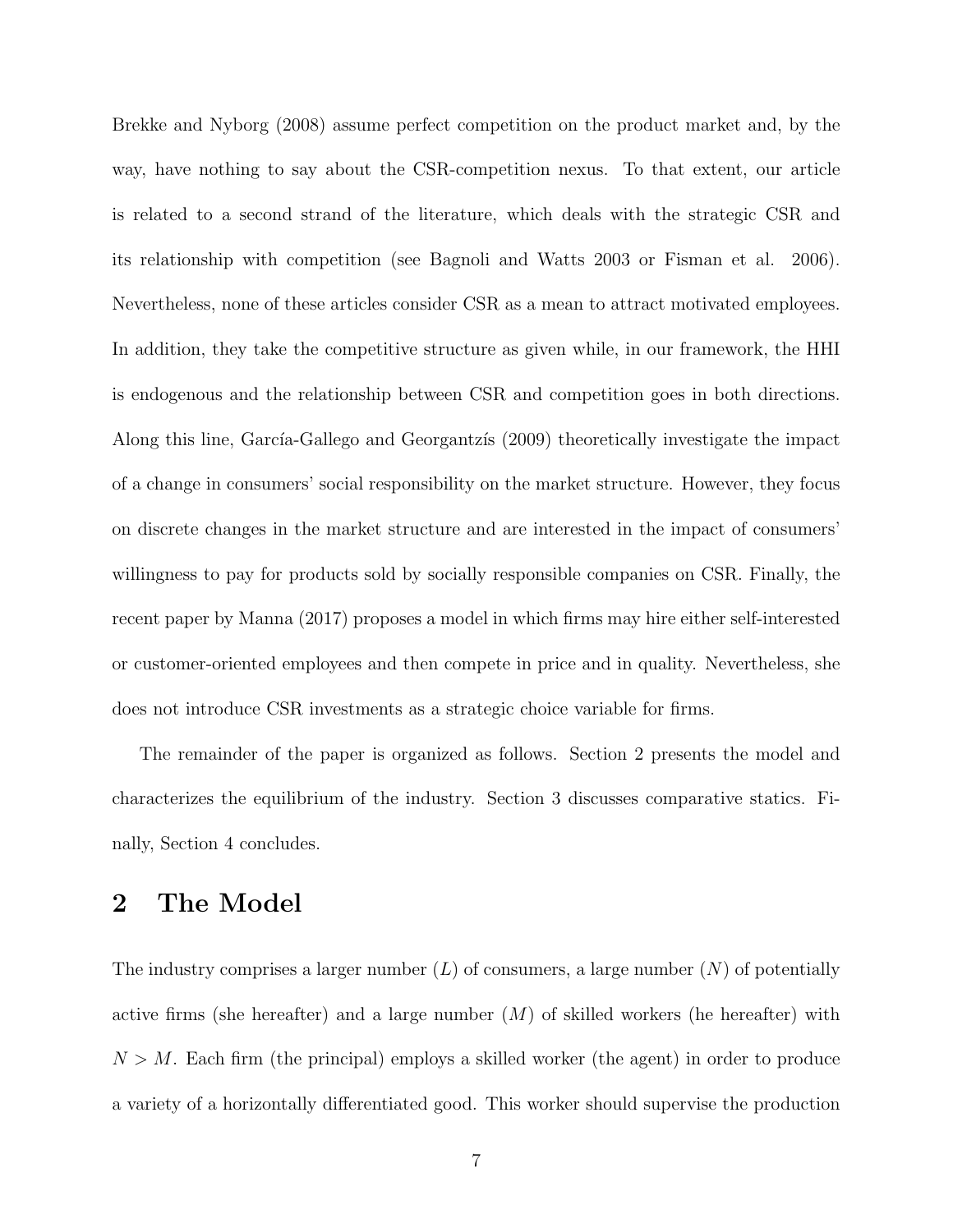process and, in addition to his managerial tasks, he may exert some extra efforts that could, to some extent, improve the quality of the production process and thereby reduce the unit cost of production. The latter could be either high or low and is low with a higher probability when the worker makes more efforts.

Two types of skilled workers co-exist: the responsible and the non-responsible ones. Responsible employees are not only interested in their net payoff (wage minus disutility of effort) but also in the type of firm they work in. More precisely, they can be intrinsically motivated depending on the firm's pro-social behavior. Hence, the intensity of CSR activities may be strategically used by firms in order to attract and to incentivize responsible managers. In the following, we will refer to responsible employees as "green" (indexed by  $g$ ) and non-responsible ones as "brown" (indexed by  $b$ ) while CSR activities will be, most of the time, termed "abatement". This terminology is adopted for the sake of realism since environmentally friendly actions are big part of overall CSR initiatives. Obviously, our framework applies for all other aspects of CSR.

Because  $N > M$ , firms compete for a limited pool of talented workers some of them being responsible. They can use two types of instruments: the wage to the employee and a level of CSR investment. The precise timing of the events is as follows:

- i Firms simultaneously decide to enter.
- ii Firms who enter the market choose a level of abatement and a wage rate. Each worker chooses whether to accept or not an offer and, if so, which one.
- iii Workers choose their level of effort and production costs are revealed.
- iv Active firms compete in price. Wages are paid to workers.
	- 8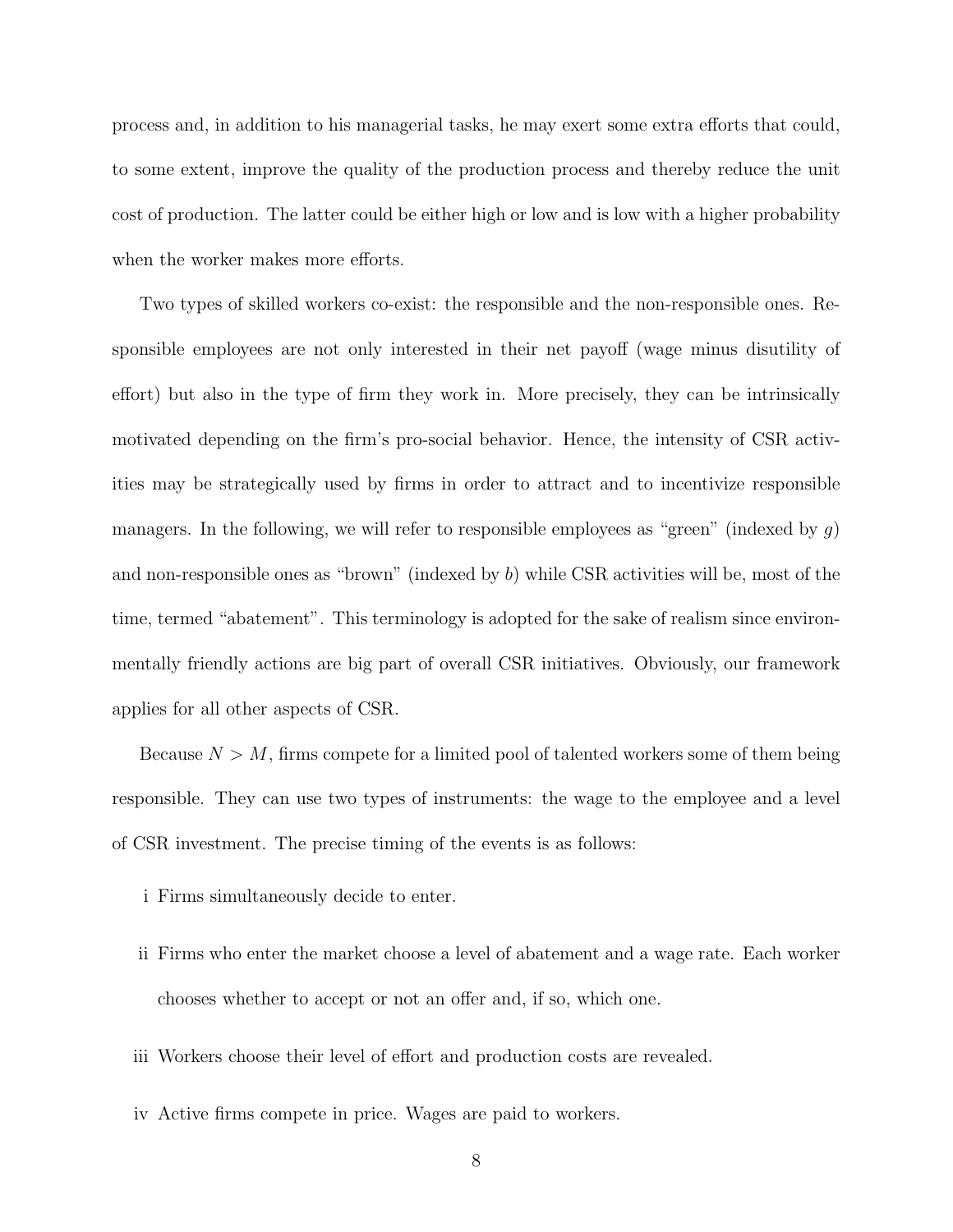We solve the model backward. Stage iv (product market level) is solved in Section 2.1, the distribution of production costs (cost structure) being given. Then stages i, ii and iii (labor market level) are solved in Section 2.2. In Section 2.3, we analyze how competition at the labor market level interacts with competition at the product market level and we characterize the equilibrium of the industry. Finally, in Section 2.4, we provide analytical expressions for the aggregate level of abatement (Corporate Social Performance of the industry) and the Herfindhal-Hirschman Index at the industry equilibrium.

### 2.1 Product market equilibrium

On the product market, we consider a Salop-like model of monopolistic competition where L consumers are uniformly located on a circle of length one. When  $n$  firms are active in the industry, they are equidistantly distributed on the unit circle. The location of a firm may be interpreted as the specific variety of the good that she produces. Consumers wish to buy one unit of good exactly and derive a utility  $v$  from this consumption. This utility is high enough to ensure that all consumers purchase the good. The individual surplus of a consumer who buys the good to firm i located at a distance x from his ideal variety equals  $v - p_i - xd$ , with  $p_i$  the price charged by firm i. The parameter d accounts for the distaste of the consumer when moving away from his ideal variety. It can also be viewed as a measure of the competition intensity on the product market.

We depart from the standard circular model of spatial differentiation by introducing cost heterogeneity. Each firm has a probability  $\rho \in [0, 1]$  to be highly efficient (with low unit costs  $c^A$ ) and a probability  $1 - \rho$  to be poorly efficient (with high unit costs  $c^B$ ). In order to ensure that, at the equilibrium, both types of firms are active we assume that the cost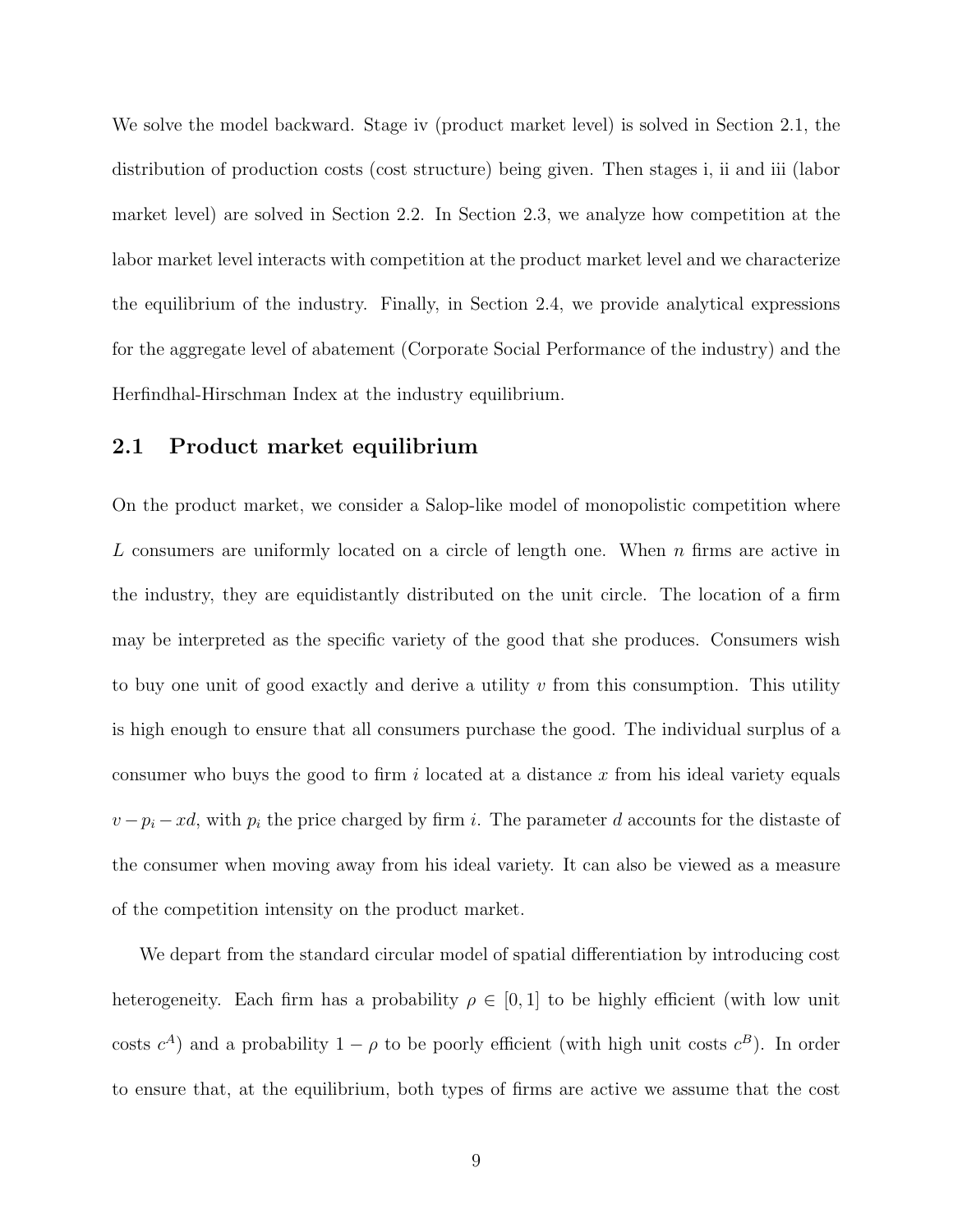differential ( $\Delta c \equiv c^B - c^A > 0$ ) is small enough. Formally, the following condition must hold: Assumption 1  $\Delta c < 2d/n$ 

Following Aghion and Schankerman (2004), we determine the Nash equilibrium in price under the following assumptions: $6$ 

- i When choosing their price, firms know their own type and the distribution of types  $(\rho)$ but do not know the precise type of her neighbors.
- ii We restrict our attention to the symmetric equilibrium of the game: All firms of a same type j charge the same price  $p^j$  at the equilibrium.

A firm i has only two relevant competitors: Her immediate left-hand side neighbor  $i-1$ and her immediate right-hand side neighbor  $i + 1$ , each of whom is charging a price  $p_{i-1}$ and  $p_{i+1}$  respectively. Let us define  $\tilde{x}_{i-1}$  (resp.  $\tilde{x}_{i+1}$ ) the distance between the firm i and the consumer who is indifferent between consuming the good produced by i and  $i - 1$  (resp.  $i + 1$ :  $p_i + d\tilde{x}_{i-1} = p_{i-1} + d(1/n - \tilde{x}_{i-1})$  and  $p_i + d\tilde{x}_{i+1} = p_{i+1} + d(1/n - \tilde{x}_{i+1})$ . The demand addressed to firm  $i$  can be expressed as:

$$
D(p_i; p_{i-1}, p_{i+1}) = L[\tilde{x}_{i-1} + \tilde{x}_{i+1}] = L\left[\frac{1}{n} + \frac{p_{i-1} + p_{i+1}}{2d} - \frac{p_i}{d}\right]
$$
(1)

When choosing  $p_i$ , firm i does not observe neither  $p_{i+1}$  and  $p_{i-1}$  nor the production costs of firms  $i + 1$  and  $i - 1$ . However, as we focus our analysis on the symmetric equilibrium of the

<sup>6.</sup> See Aghion and Schankerman (2004) for an extensive discussion of these assumptions. Note that, in their baseline model, Aghion and Schankerman (2004) consider the cost structure  $(c^A, c^B$  and  $\rho)$  as given. In an extended version of their framework, they endogenize  $c^A$  and  $c^B$  by assuming that firms can engage costreduction investments before the price competition stage. In the present model, we propose an alternative way to endogenize the cost structure since we consider that the probability  $\rho$  to be a low-cost firm depends on the managerial incentives scheme chosen by firms.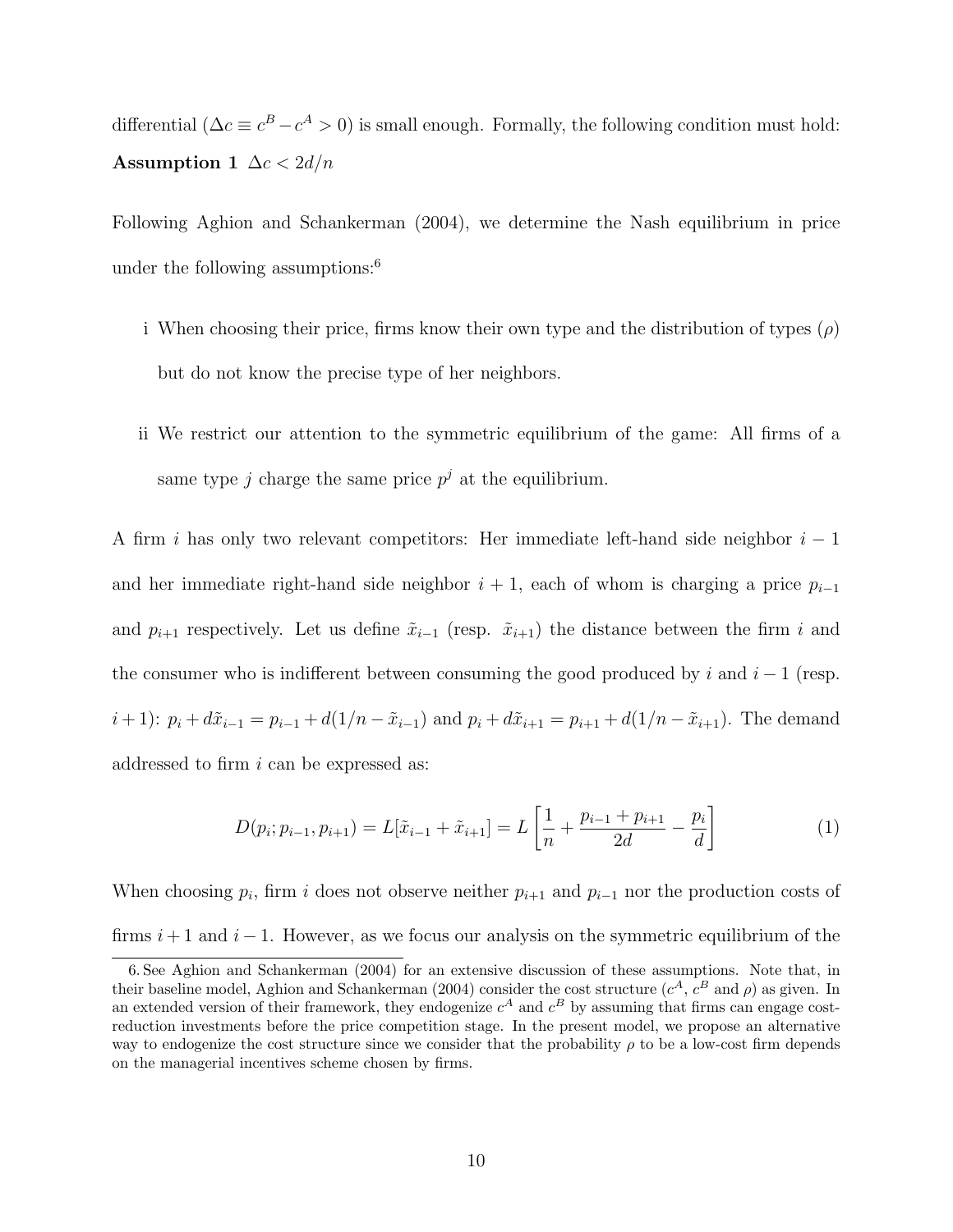game, we can derive the expression of the expected demand<sup>7</sup> of firm i as a function of  $p_i$ :

$$
\bar{D}(p_i) = \rho^2 D(p_i; p^A, p^A) + (1 - \rho)^2 D(p_i; p^B, p^B) + 2\rho(1 - \rho)D(p_i; p^A, p^B)
$$
(2)

Finally, the expected benefits of firm  $i$  (equal to profits when abstracting from both the salary costs and CSR investments) stand to be:  $\pi_i(c^j) = (p_i - c^j) \bar{D}(p_i)$ . Let us define  $p(c^j; p^A, p^B) = \arg \max_{p_i} \pi_i(c^j)$  as the best-response of a firm of type j to the equilibrium strategy  $(p^A, p^B)$ . The equilibrium pricing rule<sup>8</sup> is solution of the system  $p(c^A; p^A, p^B) = p^A$ and  $p(c^B; p^A, p^B) = p^B$ , that yields:

$$
p^{A} = \frac{d}{n} + c^{A} + \frac{1 - \rho}{2} \Delta c \quad \text{and} \quad p^{B} = \frac{d}{n} + c^{B} - \frac{\rho}{2} \Delta c \tag{3}
$$

Replacing those equilibrium prices (3) into equation (2), we obtain the expected demand,  $D^j \equiv \bar{D}(p^j)$ , and expected benefits,  $\pi^j \equiv (p^j - c^j)\bar{D}(p^j)$ , for a firm of type j:

$$
D^{A} = L\left[\frac{1}{n} + \frac{1-\rho}{2d}\Delta c\right] \quad \text{and} \quad D^{B} = L\left[\frac{1}{n} - \frac{\rho}{2d}\Delta c\right] \tag{4}
$$

$$
\pi^{A} = \frac{L}{4dn^{2}} \left[ 2d + (1 - \rho)n\Delta c \right]^{2} \quad \text{and} \quad \pi^{B} = \frac{L}{4dn^{2}} \left[ 2d - pn\Delta c \right]^{2} \quad (5)
$$

Finally, we deduce the expected benefit differential between a low-cost and a high-cost firm:

$$
\pi^A - \pi^B = \frac{L}{n}\Delta c + \frac{L}{4d}(1 - 2\rho)(\Delta c)^2
$$
\n<sup>(6)</sup>

An increase in  $\rho$  reduces the profit for both types of firms, but this reduction is proportional to the market share. Hence, low-cost firms suffer more from an increase in competition and the profit differential is decreasing in the share of efficient firms (see equation (6)).

<sup>7.</sup> To the extent that the number of managers - and thus active firms - is finite, this expected demand is in fact an approximation. Nevertheless, it becomes accurate when the number of firms on the market is large enough.

<sup>8.</sup> From now on, we neglect the index  $i$  when referring to prices and profits as we focus on the symmetric equilibrium configuration.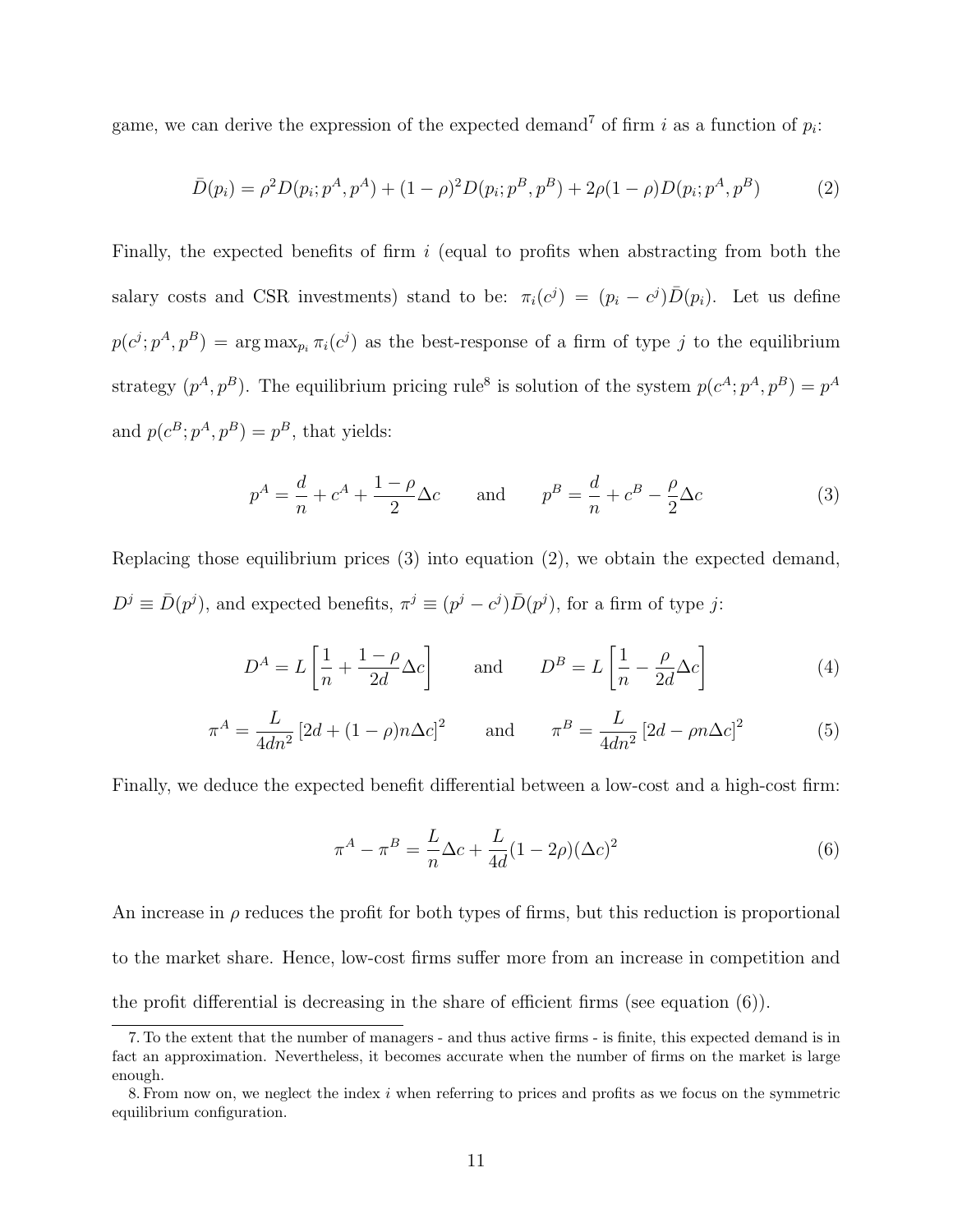As previously discussed, at the product market level, the cost structure is taken as given by firms who compete in price. However, the parameter  $\rho$  turns out to be endogenous, since it is shaped by the incentives offered by firms on the labor market. This is what we investigate in the following section.

#### 2.2 Labor market equilibrium

As described above, the benefits of a firm depend on her production costs as well as the cost structure within the industry. Let us first clarify how the production costs of a given firm are related to the behavior of the worker employed in that firm. We consider that the unit cost depends on an extra effort that the employee can choose to achieve or not. Formally, once employed, the worker chooses a level of effort  $e \in \{e^L, e^H\}$ , with  $e^L$  (normalized to zero) the baseline effort and  $e^H > 0$  an extra effort. This effort  $e \in \{e^L, e^H\}$  parametrizes the probability for a firm to produce at low cost: Costs are low  $(c<sup>A</sup>)$  with a probability  $\lambda(e) \in (0,1)$  and high  $(c^B)$  with a probability  $1 - \lambda(e)$ , with  $\lambda(e)$  increasing in e. As developed in the previous section, to a production cost  $c^j$  corresponds a value of expected benefits  $\pi^{j}$ . Then, we can define the expected benefits of a firm conditional to the effort e provided by the worker she employs:

$$
\bar{\pi}(e) \equiv \lambda(e)\pi^A + (1 - \lambda(e))\pi^B \tag{7}
$$

We also define  $\lambda^H = \lambda(e^H)$ ,  $\lambda^L = \lambda(e^L)$ ,  $\bar{\pi}^H = \bar{\pi}(e^H)$ ,  $\bar{\pi}^L = \bar{\pi}(e^L)$ , and the expected incremental benefits associated with high effort:

$$
\Delta \bar{\pi} = (\lambda^H - \lambda^L)(\pi^A - \pi^B) \tag{8}
$$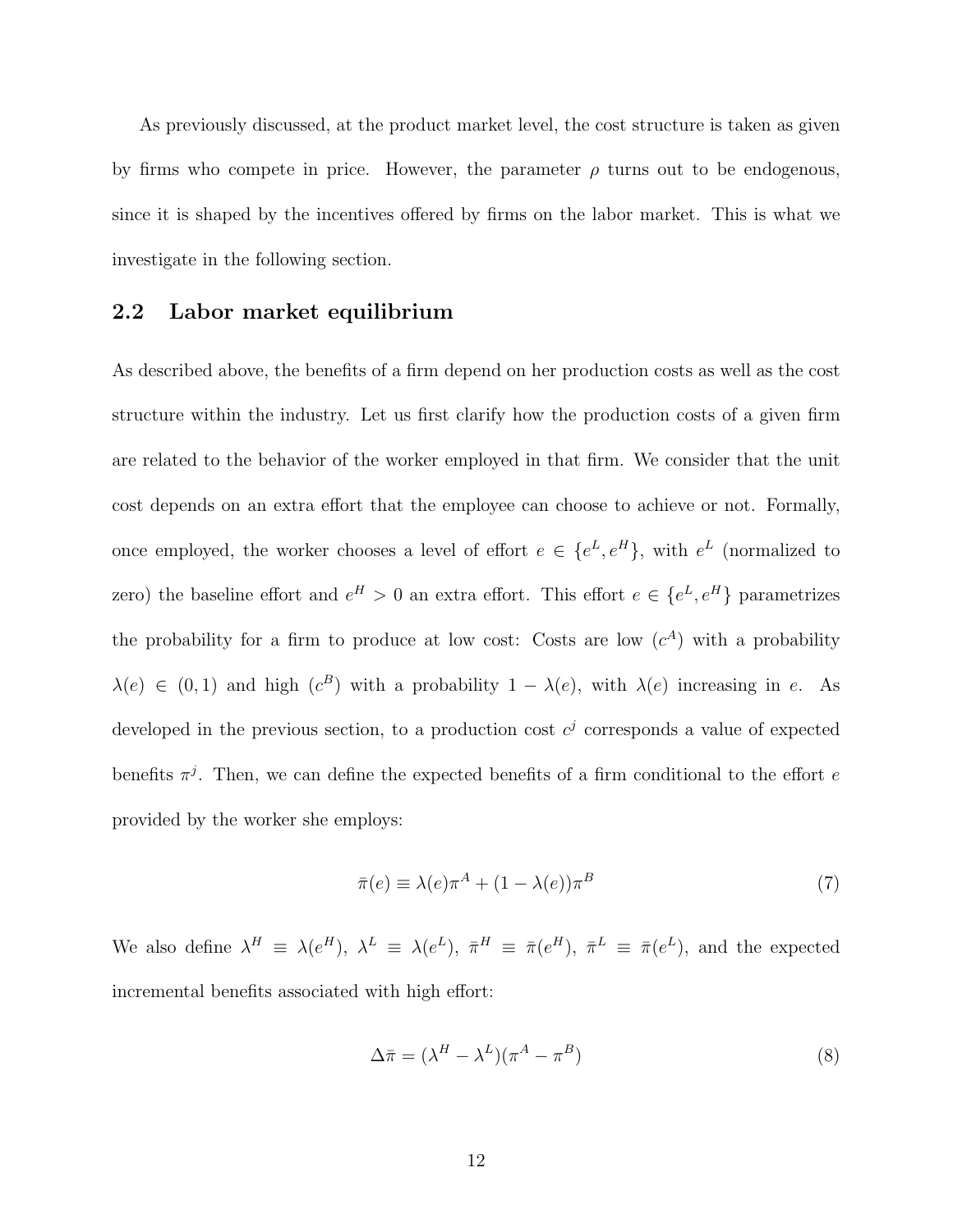In the following we rely on Brekke and Nyborg (2008), Delfgaauw and Dur (2008) or Benabou and Tirole  $(2015)$  by assuming that e is not measurable and the contribution of this effort to the output of the firm hard to figure out, so that this contribution cannot be part of a formal compensation scheme.<sup>9</sup> This allows us to drastically simplify the moral hazard side of the model since, in this set-up, wages are only used to ensure workers participation.<sup>10</sup>

**Profits and preferences.** The expected profits of a firm are simply given by the difference between the expected benefits and the production costs. Those costs include the wage  $w$ paid to the worker she employs and the price of CSR activities the firm can choose to afford. Those business practices are captured by a level of pollution abatement  $a \in \mathbb{R}^+$  that induces abatement costs denoted  $\phi(a)$ , with,  $\phi(0) = 0$ ,  $\phi'(a) > 0$  and  $\phi''(a) \geq 0$ . Abatement costs are assumed to be independent of the firm's production level and may encompass many types of CSR activities (e.g. planting trees in the rain forest or investing to preserve the coral reef, cleaning-up coastal areas and the like). Thus, the expected profits of a firm choosing the abatement level  $a$ , proposing the wage rate  $w$  and hiring a worker who chooses a level of effort e are:

$$
\Pi(w, e, a) = \bar{\pi}(e) - w - \phi(a)
$$
\n(9)

Two types of workers co-exist: a proportion q of responsible workers and a proportion  $1-q$ of non-responsible ones. Brown workers are considered to be standard homo economicus:

<sup>9.</sup> This assumption may be justified by the fact that, before a court, output variation cannot be imputable to a higher involvement of the worker. Alternatively, it could be the case that workers themselves are not fully aware of the induced effects by their efforts on the probability distribution over outputs such that they do not react to monetary incentives.

<sup>10.</sup>Whenever the managerial effort may be related to the firm's output, it becomes relevant to introduce monetary incentives in order to solve the moral hazard problem. The existing trade-off between monetary and non-monetary incentives is clearly beyond the scope of the present paper (on that issue, see Hiller and Verdier, 2014).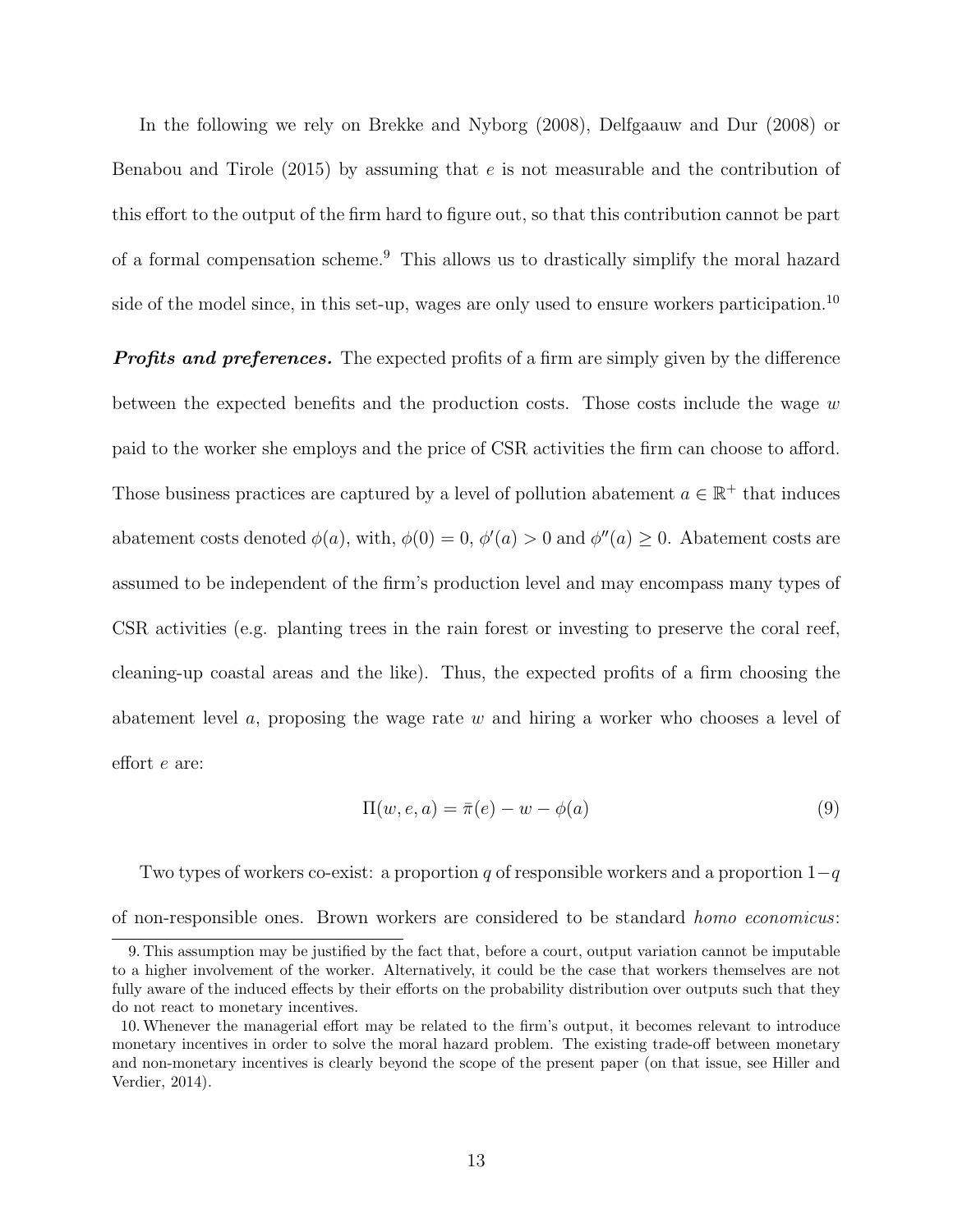They are only interested in the income  $(y)$  they earn and the effort  $(e)$  they spent:

$$
U_b(y, e, a) = y - e \tag{10}
$$

Green workers may exhibit some intrinsic motivations to exert extra efforts if the firm they work in is deemed to be sufficiently socially responsible. Formally, the intensity of CSR activities affects the disutility that a green worker associates with hard working:

$$
U_g(y, e, a) = y - e + v(e, a)
$$
\n(11)

with  $v(0, a) = 0$ ,  $v'_e(e, a) > 0$ ,  $v'_a(e, a) > 0$ ,  $v''_{aa}(e, a) < 0$  and  $v''_{ea}(e, a) > 0$ .

The idea according to which some workers, in specific contexts, may enjoy exerting effort, has been already put forward by Benabou and Tirole (2003) or Delfgauuw and Dur (2007, 2008). In Delfgauuw and Dur (2007, 2008), this intrinsic motivation effect interacts with the type of job or the sector (public vs. private)<sup>11</sup> just as it interacts with abatement in our framework. Said differently, by investing in CSR, firms tend to achieve socially oriented missions potentially aligned with the own goals of a responsible agent. Our formulation of the green worker's utility is also close to the one adopted by Brekke and Nyborg (2008). One important point of departure though lies in the continuous feature of the intrinsic motivation effect (firms choose the intensity of their CSR activities) while, in Brekke and Nyborg (2008), it is only dichotomous (either positive or null since firms choose to invest or not in CSR). The existence of this intensive margin effect allows us to highlight a new purpose of CSR, the screening of green workers.

The game between firms and skilled workers at the labor market level may be decomposed

<sup>11.</sup> Similarly, in Besley and Ghatak (2005), some agents value their personal contribution to the output of the firm when their preferences are aligned with the mission of the organization they work for.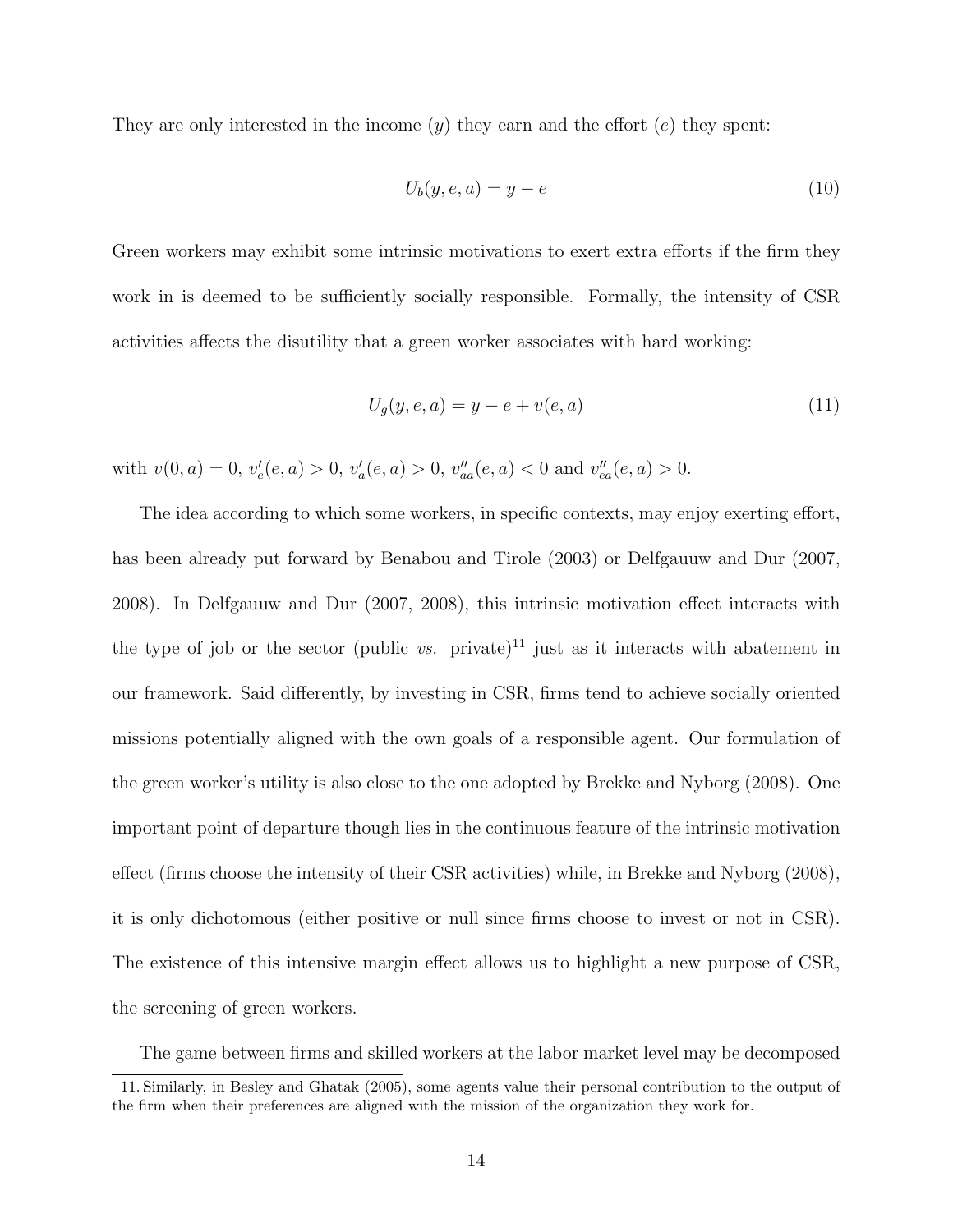into two steps (steps ii and iii in the timing of the events): First, firms who enter the market choose a level of abatement a and offer a wage rate w while workers select their preferred offer.<sup>12</sup> Second, workers choose their level of effort. The equilibrium of this game, when principals do not observe the precise type of agents but only know the proportion of green ones, is described below.

**Characterization of the labor market equilibrium.** First, since the level of output is non-contractible, the wage rate cannot be used in order to incentivize workers. In addition, since workers are on the short side of the market  $(N > M)$ , this wage rate simply adjusts to ensure that firms' profits are pinned down to zero. Second, a brown worker always prefers to exert low effort whatever the level of abatement. On the contrary, a green worker chooses to exert high effort if and only if the intrinsic motivation effect is at least equal to the disutility of effort. From (11), it is the case when the investment in CSR is a above a threshold  $\bar{a}$ , such that  $v(e^H, \bar{a}) = e^H$ . Let us also define  $a^*$  as the value of abatement such that the marginal cost of abatement exactly equals the marginal utility of abatement for a hard working green worker:  $\phi'(a^*) = v_a'(e^H, a^*)$ . Suppose that the type of workers were observable, it would be optimal for a firm, aiming at inducing high-effort, to propose a level of abatement  $a^*$  to a green worker, where:

$$
a^* = \max\{a^*, \bar{a}\}\
$$

We refer to  $a^*$  as the first best level of abatement. In addition, for the sake of simplicity, we assume that:

 $\textbf{Assumption~2} \;\; \phi'(\bar{a}) < v'_{a}(e^{H}, \bar{a})$ 

It implies that  $a^* > \bar{a}$ , then  $a^* = a^*$ , and we define the induced-abatement costs  $\phi^*$  as well 12. If a worker is indifferent between different offers, he accepts each of them with equiprobability.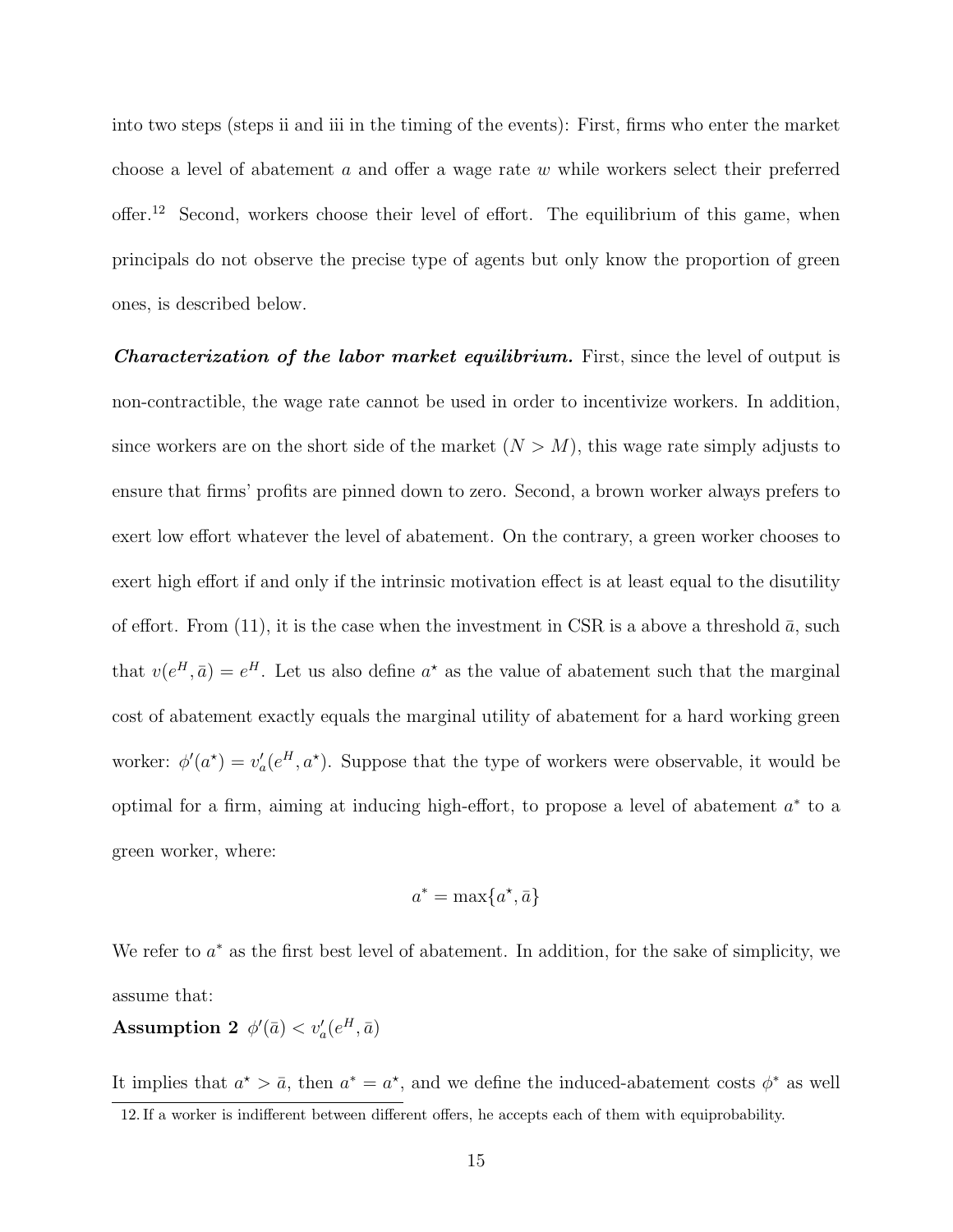as the net intrinsic motivation component of utility  $\nu^*$  as follows:

$$
\phi^* \equiv \phi(a^*) > 0 \quad \text{and} \quad \nu^* \equiv v(e^H, a^*) - e^H \ge 0
$$

Having those elements in mind, the following proposition describes the labor market equi-

librium:

**Proposition 1** At the labor market equilibrium (when it exists), M firms enter the market, a proportion q of those firms offers a pair  $(\hat{w}_g, \hat{a}_g)$  while a proportion  $1-q$  offers a pair  $(\hat{w}_b, \hat{a}_b)$  with:

$$
(\hat{w}_b, \hat{a}_b) = (\bar{\pi}^L, 0) \quad and \quad (\hat{w}_g, \hat{a}_g) = \begin{cases} (\bar{\pi}^L, 0) & \text{if } \Delta \bar{\pi} < \phi^* - \nu^* \\ (\bar{\pi}^L, 0) \cup (\bar{\pi}^H - \phi^*, a^*) & \text{if } \Delta \bar{\pi} = \phi^* - \nu^* \\ (\bar{\pi}^H - \phi^*, a^*) & \text{if } \Delta \bar{\pi} \in (\phi^* - \nu^*, \phi^*] \\ (\bar{\pi}^L, \phi^{-1}(\Delta \bar{\pi})) & \text{if } \Delta \bar{\pi} > \phi^* \end{cases}
$$
(12)

Green workers choose  $(\hat{w}_q, \hat{a}_q)$  and an effort  $\hat{e}_q$  while brown ones choose  $(\hat{w}_b, \hat{a}_b)$  and an effort  $\hat{e}_b$  with:

$$
\hat{e}_b = 0 \qquad \text{and} \qquad \hat{e}_g = \begin{cases} 0 & \text{if } \Delta \bar{\pi} < \phi^* - \nu^* \\ 0 \cup e^H & \text{if } \Delta \bar{\pi} = \phi^* - \nu^* \\ e^H & \text{if } \Delta \bar{\pi} > \phi^* - \nu^* \end{cases} \tag{13}
$$

Finally, there exists  $\hat{q} \in (0,1)$  such that, when  $\Delta \bar{\pi} > \phi^*$  and  $q > \hat{q}$ , the labor market equilibrium does not exist.

#### **Proof.** See Appendix A

As previously discussed, a firm whose goal is to attract a brown worker does not invest in abatement ( $\hat{a}_b = 0$ ) and the brown worker chooses  $e_L$ . Consequently, the zero-profit condition implies that  $\hat{w}_b = \bar{\pi}^L$ . The offer made to attract a green worker may be intuitively illustrated thanks to Figure 1 that describes how  $\hat{a}_g$  evolves with incremental benefits  $\Delta \bar{\pi}$ .

Let us recall that, when offering the first best level of abatement  $a^*$  to a green worker, a firm expects two types of economic gains: i) since  $a^* > \bar{a}$ , the green worker is induced to work hard and expected benefits are enhanced (this effect is measured by  $\Delta \bar{\pi} > 0$ ); and ii) the green worker is prone to accept a lower wage in exchange for the level of abatement  $a^*$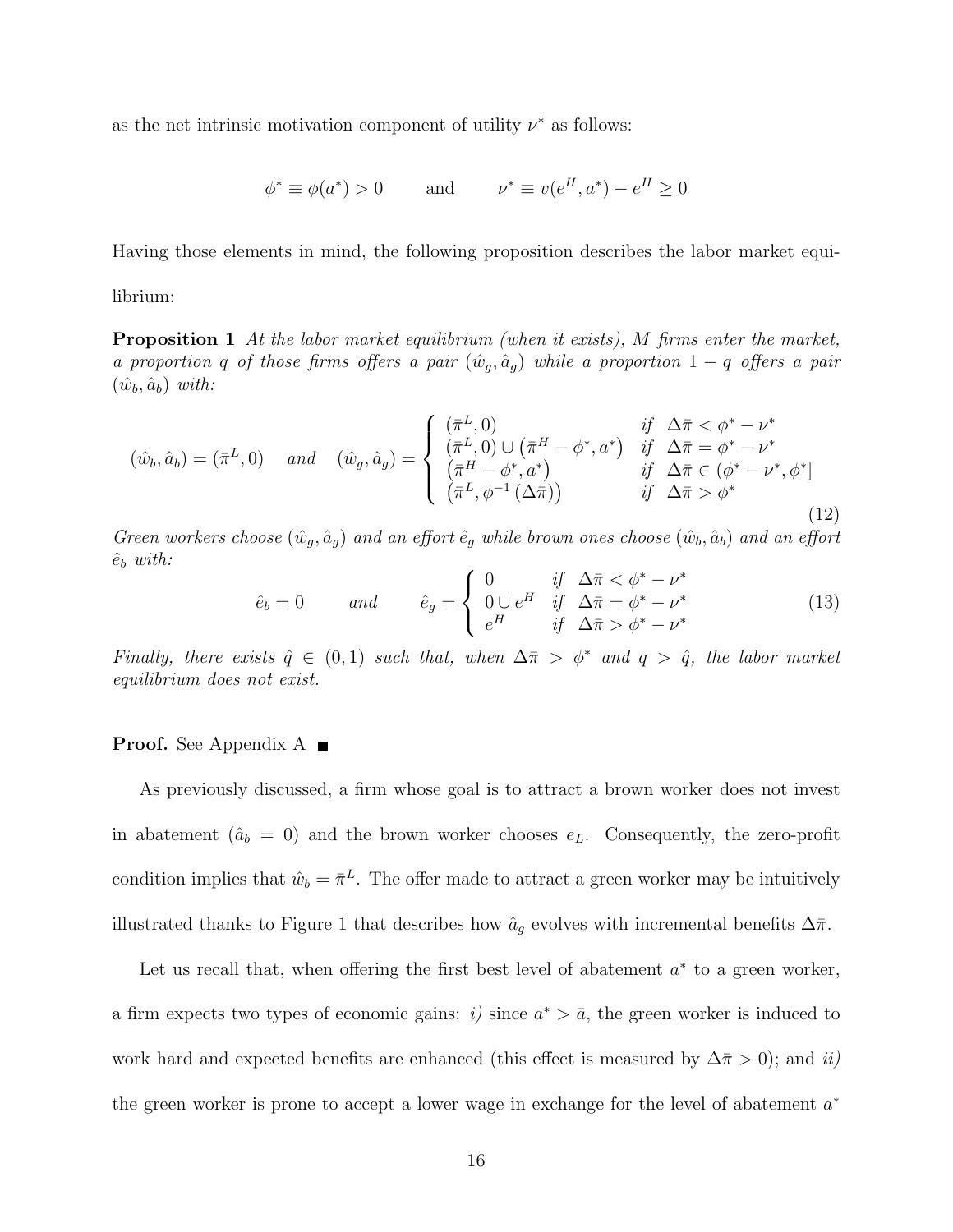

Fig. 1. Evolution of CSR activities as a function of  $\Delta \bar{\pi}$ 

(this effect is measured by  $\nu^*$  that could be interpreted as the willingness to pay for working at a firm who invests  $a^*$  in CSR). Hence, when  $\Delta \bar{\pi} < \phi^* - \nu^*$  it is not beneficial for a firm to induce her green employee to work hard. In that case, the equilibrium is pooling since all workers (green and brown) are employed by firms who do not invest in abatement. On the contrary, as soon as  $\Delta \bar{\pi} > \phi^* - \nu^*$ , the costs induced by the first best level of abatement are more than compensated by the incremental benefits associated with the extra effort they provide. Then, investing in CSR increases firms' profitability. Some firms aim at attracting and incentivizing green managers by offering them the first best level of abatement  $a^*$ . Since the extra managerial effort generates higher benefits equal to  $\bar{\pi}^H$ , while the level of abatement a<sup>\*</sup> induces a cost  $\phi^*$ , the zero profit condition implies that  $\hat{w}^g = \bar{\pi}^H - \phi^*$ . However, when  $\Delta \bar{\pi}$  becomes higher than  $\phi^*, \bar{\pi}^H - \phi^* > \bar{\pi}^L$  so that the separation condition does not hold anymore: brown workers are willing to pick the offer initially designed for green ones. In that configuration, CSR investments serve as a screening device. Indeed, to select a true green employee firms must increase abatement in order to pin down  $\hat{w}^g$  to  $\bar{\pi}^L$  such that brown workers are discouraged to apply. Thus, the level of abatement chosen by pro-social firms is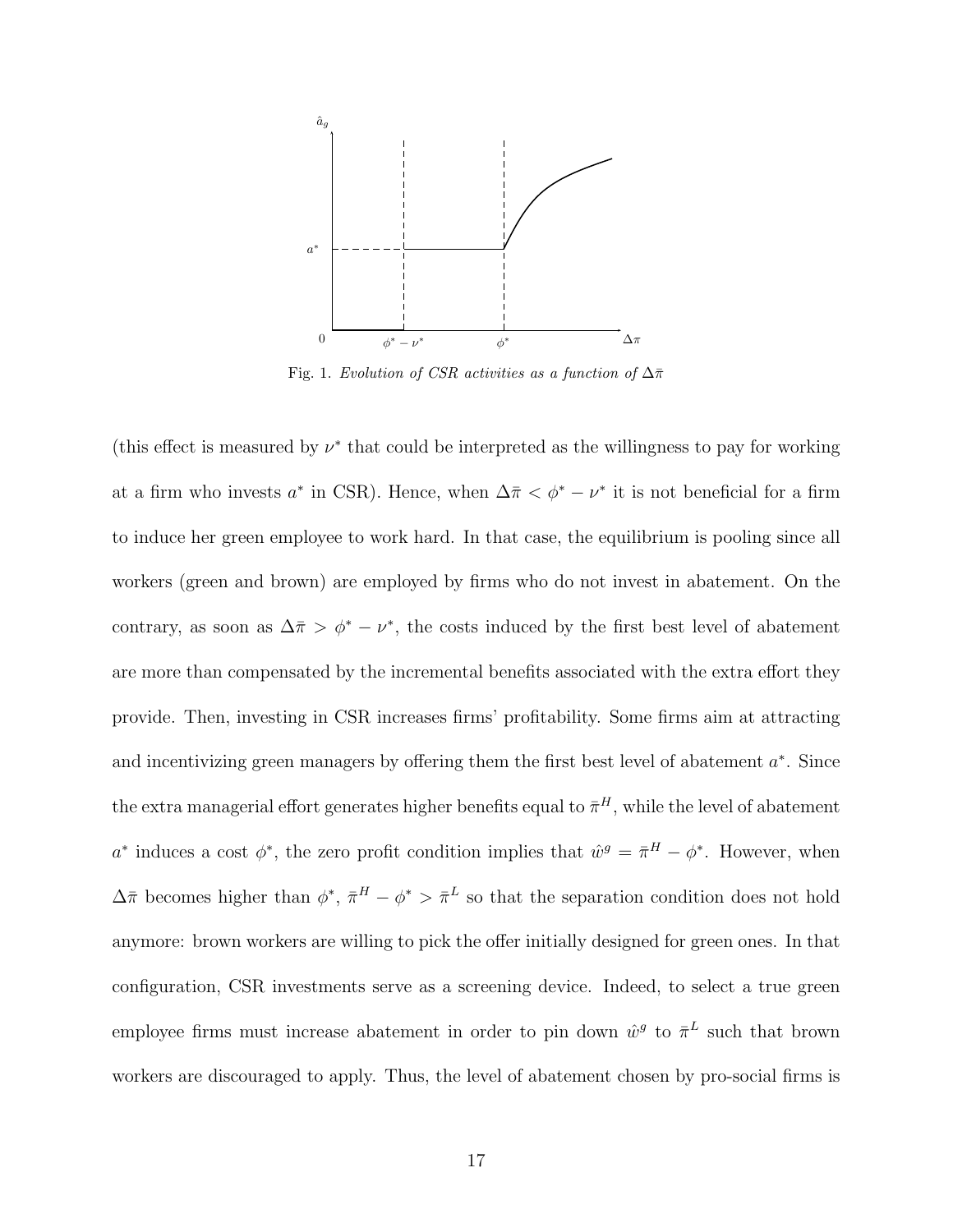given by the condition:  $\bar{\pi}^H - \phi(a) = \bar{\pi}^L$  implying that  $\hat{a}_g = \phi^{-1}(\Delta \bar{\pi})^{13}$ 

The positive relationship between  $\Delta \bar{\pi}$  and CSR investments by firms somewhat echoes the result obtained by Brekke and Nyborg (2008). Nevertheless, in their model, firms do not choose the intensity of their investment so that the increasing pattern depicted in Figure 1 is fully driven by an extensive margin effect. On the contrary, in our set-up, this pattern emerges at the firm level and stems from the presence of an intensive margin effect. When  $\Delta \bar{\pi} > \phi^*$  this intensive margin effect is driven by a new purpose of CSR investments i.e. the screening of green employees.

At the labor market equilibrium<sup>14</sup>, the intensity of CSR activities crucially depends on the incremental benefits associated with high effort  $(\Delta \bar{\pi})$ . Then, this intensity affects the managerial incentives granted to green employees (equation (13)) that determine the probability for a given firm to be efficient. In turn, at the industry level, it shapes the cost structure parameter  $\rho$  that is a key determinant of the profit differential between low and high-cost firms and thus  $\Delta \bar{\pi}$ . These mutual interplay between CSR decisions by firms and the toughness of competition on the product market, make it crucial to precisely analyze the competitive equilibrium at the industry level.

#### 2.3 Industry equilibrium

The cost structure in the industry is directly related to the competitive equilibrium reached at the labor market level. From (13), we obtain the following expression for the probability

<sup>13.</sup> As detailed in Appendix A, the proof of this result follows the classical Rotshild-Stiglitz arguments (see Rotshild and Stiglitz 1976).

<sup>14.</sup> As claimed in Proposition 1, in some configurations, the labor market equilibrium does not exist. Nevertheless, as it will become clear in the next section, some parameters condition may ensure that this case never arises at the industry equilibrium. Then, we investigate the case where a competitive equilibrium exists.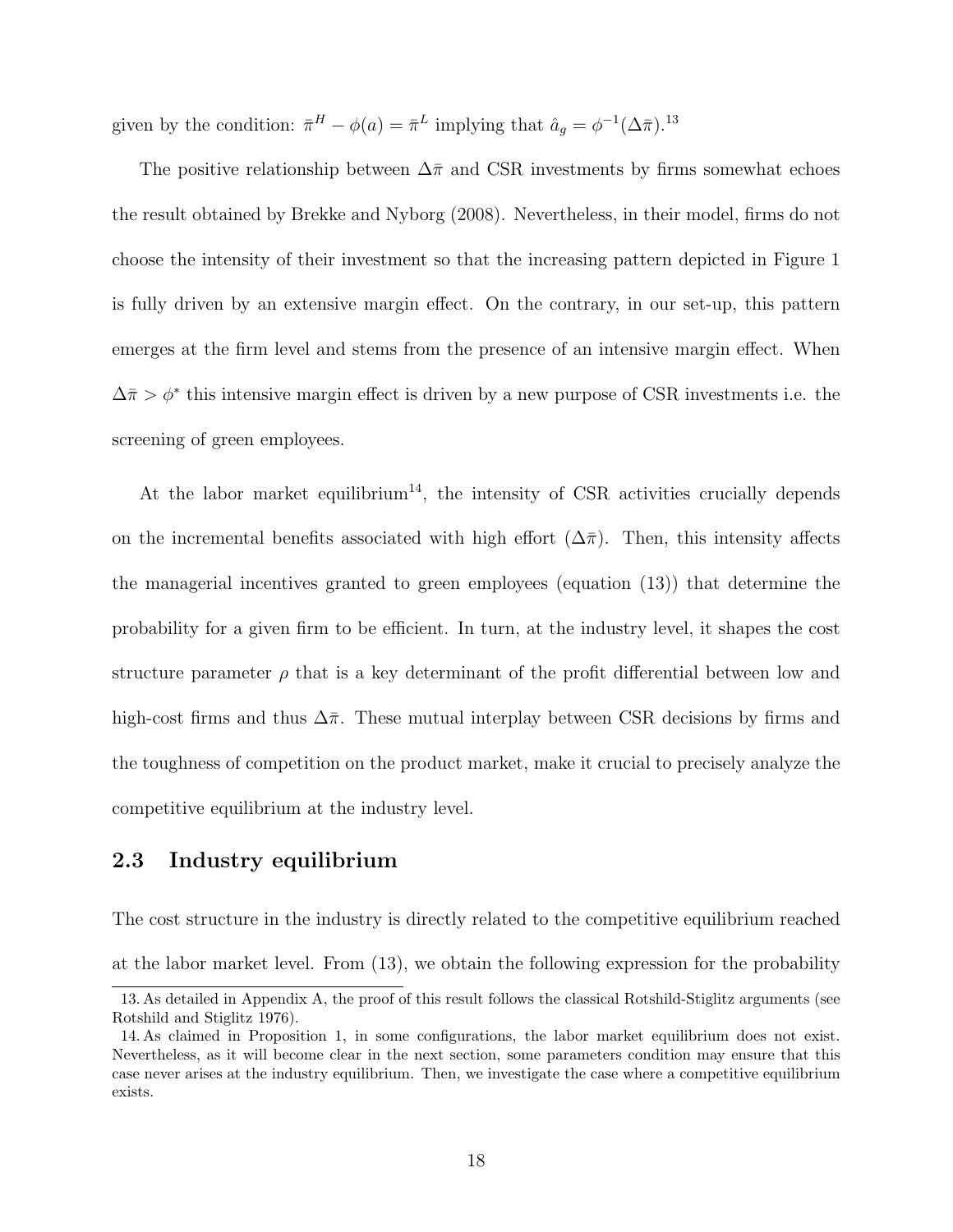$\rho$  of being a low-cost firm:

$$
\rho \begin{cases}\n= \lambda^L & \text{if } \Delta \bar{\pi} < \phi^* - \nu^* \\
\in [\lambda^L, q \lambda^H + (1 - q) \lambda^L] & \text{if } \Delta \bar{\pi} = \phi^* - \nu^* \\
= q \lambda^H + (1 - q) \lambda^L & \text{if } \Delta \bar{\pi} > \phi^* - \nu^*\n\end{cases}
$$
\n(14)

When incremental benefits are small, firms do not have any incentive to invest in CSR and thus, a unique contract is offered to both types of workers:  $(\bar{\pi}^L, 0)$ . Workers do not provide any extra effort and the probability to be a low-cost firm is pinned-down to  $\lambda^L$ . When incremental benefits overcome the net cost of CSR, it becomes profitable to motivate green employees through the spread of pro-environmental activities. Following Proposition 1, a proportion q (resp. 1 – q) of firms has a probability  $\lambda^H$  (resp.  $\lambda^L$ ) to exhibit low production costs. When  $\Delta \bar{\pi}$  exactly equals  $\phi^* - \nu^*$ , firms are indifferent between investing in CSR or not: Some of them offer the pair  $(\bar{\pi}^L, 0)$  that does not incentivize green workers and the residual fraction offers  $(\bar{\pi}^H - \phi^*, a^*)$  that does encourage responsible employees to work hard. Consequently, the proportion of low-cost firms belongs to the interval  $[\lambda^L, q\lambda^H + (1-q)\lambda^L]$ .

In turn, expected benefits  $(\bar{\pi}^H \text{ and } \bar{\pi}^L)$  and incremental benefits  $(\Delta \bar{\pi})$  are determined on the product market as the results of the price-competition stage and vary with the endogenous cost structure parameter  $\rho$ , which value is deduced from labor market competition. Combining expressions (5) with expressions (7) and (8) yields:

$$
\bar{\pi}^H = \frac{L}{4dM^2} \left[ 4d^2 + (\lambda^H (1 - 2\rho) + \rho^2) M^2 (\Delta c)^2 + 4dM(\lambda^H - \rho) \Delta c \right] \equiv \bar{\pi}^H(\rho) \quad (15)
$$

$$
\bar{\pi}^L = \frac{L}{4dM^2} \left[ 4d^2 + (\lambda^L (1 - 2\rho) + \rho^2) M^2 (\Delta c)^2 + 4dM(\lambda^L - \rho) \Delta c \right] \equiv \bar{\pi}^L(\rho) \tag{16}
$$

$$
\Delta \bar{\pi} = \frac{L(\lambda^H - \lambda^L)\Delta c}{4dM} [(1 - 2\rho)M\Delta c + 4d] \equiv \Delta \bar{\pi}(\rho)
$$
\n(17)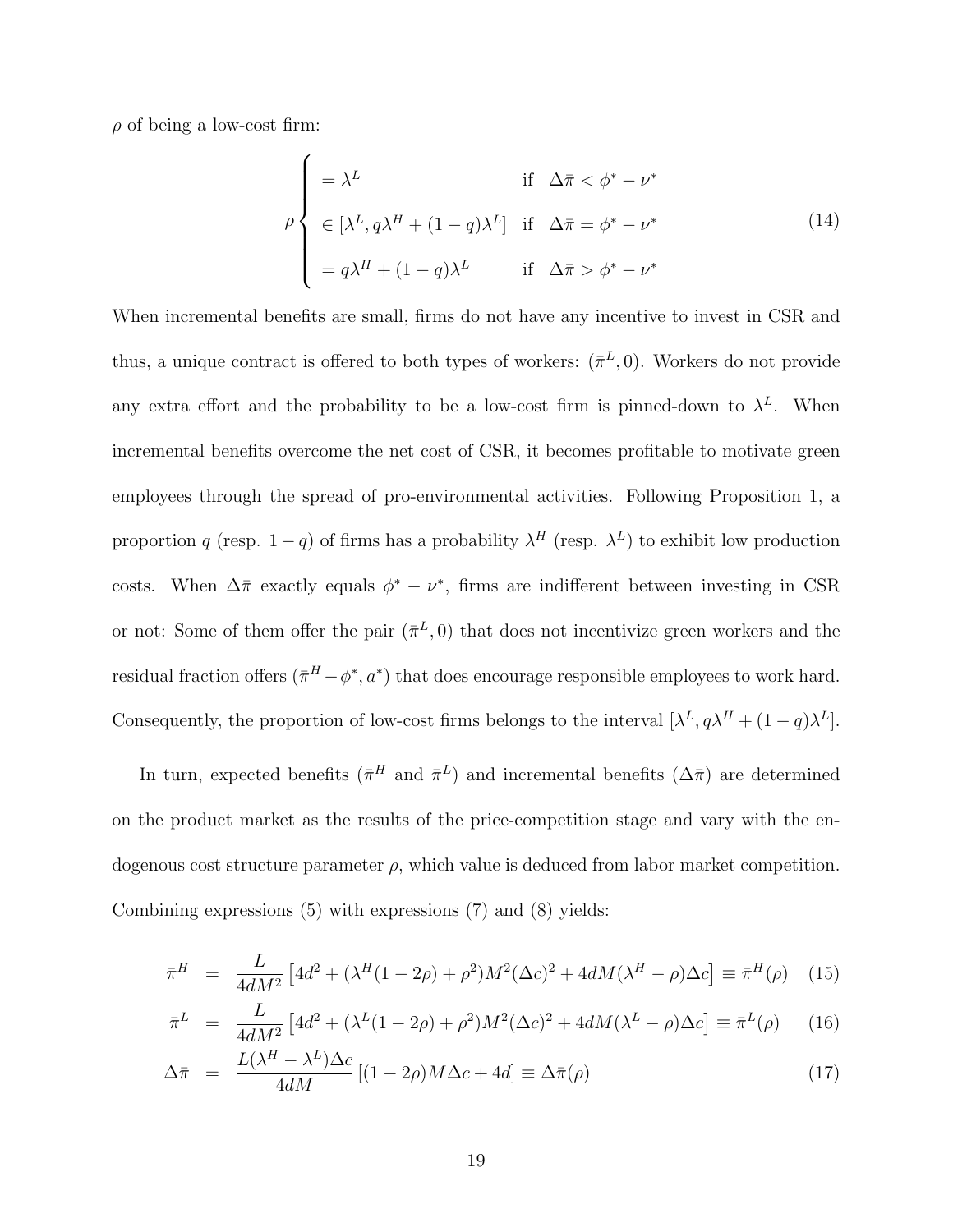At the industry equilibrium, the values of  $\bar{\pi}^H$ ,  $\bar{\pi}^L$  and  $\Delta \bar{\pi}$  must be consistent with the equilibrium set of offers  $\{(\hat{w}_b, \hat{a}_b),(\hat{w}_q, \hat{a}_q)\}\$ and accordingly with the probability for a given firm to be highly efficient,  $\rho$ . Formally, the competitive equilibrium of the industry is defined as follows:

**Definition 1** An industry equilibrium is a list  $(\bar{\pi}^H, \bar{\pi}^L, \Delta \bar{\pi}, \{(\hat{w}_b, \hat{a}_b), (\hat{w}_g, \hat{a}_g)\}, \rho)$  that solves  $(12)$ ,  $(14)$ ,  $(15)$ ,  $(16)$  and  $(17)$ .

In order to characterize that equilibrium, let us assume that the following conditions apply:

 $\textbf{Assumption 3}\;\; v_e'(e^H, a^*) \geq 1$ 

Assumption 4  $\phi^* - \nu^* < \Delta \bar{\pi}(\lambda^H) \leq \phi^* \leq \Delta \bar{\pi}(\lambda^L)$ 

Assumptions 3 and 4 are made in order to abstract from cases which are irrelevant for our purpose and to ensure the co-existence of the two types of firms at the equilibrium.<sup>15</sup> In particular, we focus our analysis on the separating equilibrium by assuming that equilibrium incremental benefits are larger than  $\phi^* - \nu^*$ .

Then, we define the threshold  $\bar{\rho}$  which corresponds to the value of  $\rho$  such that  $\Delta \bar{\pi}(\bar{\rho}) = \phi^*$ :

$$
\bar{\rho} = \frac{1}{2} + \frac{2d}{M\Delta c} - \frac{2d\phi^*}{L(\lambda^H - \lambda^L)(\Delta c)^2} \quad \text{and} \quad \bar{q} = \frac{\bar{\rho} - \lambda^L}{\lambda^H - \lambda^L} \tag{18}
$$

and we claim:

**Proposition 2** Under Assumptions 1-4 and for  $\phi^*$  sufficiently close to  $\Delta \bar{\pi}(\lambda^L)$ , an industry

<sup>15.</sup> Defining  $e_{\min}^H$  (resp.  $e_{\max}^H$ ) as the value of  $e^H$  such that  $\phi^* = \Delta \bar{\pi}(\lambda^H)$  (resp.  $\phi^* = \Delta \bar{\pi}(\lambda^L)$ ), Assumption 4 is satisfied for  $e^H \in [e_{\min}^H, e_{\max}^H]$ . Assumption 3 ensures that  $\phi^* - \nu^* < \Delta \bar{\pi}(\lambda^H)$  for this set of values of  $e^H$ (see Appendix B).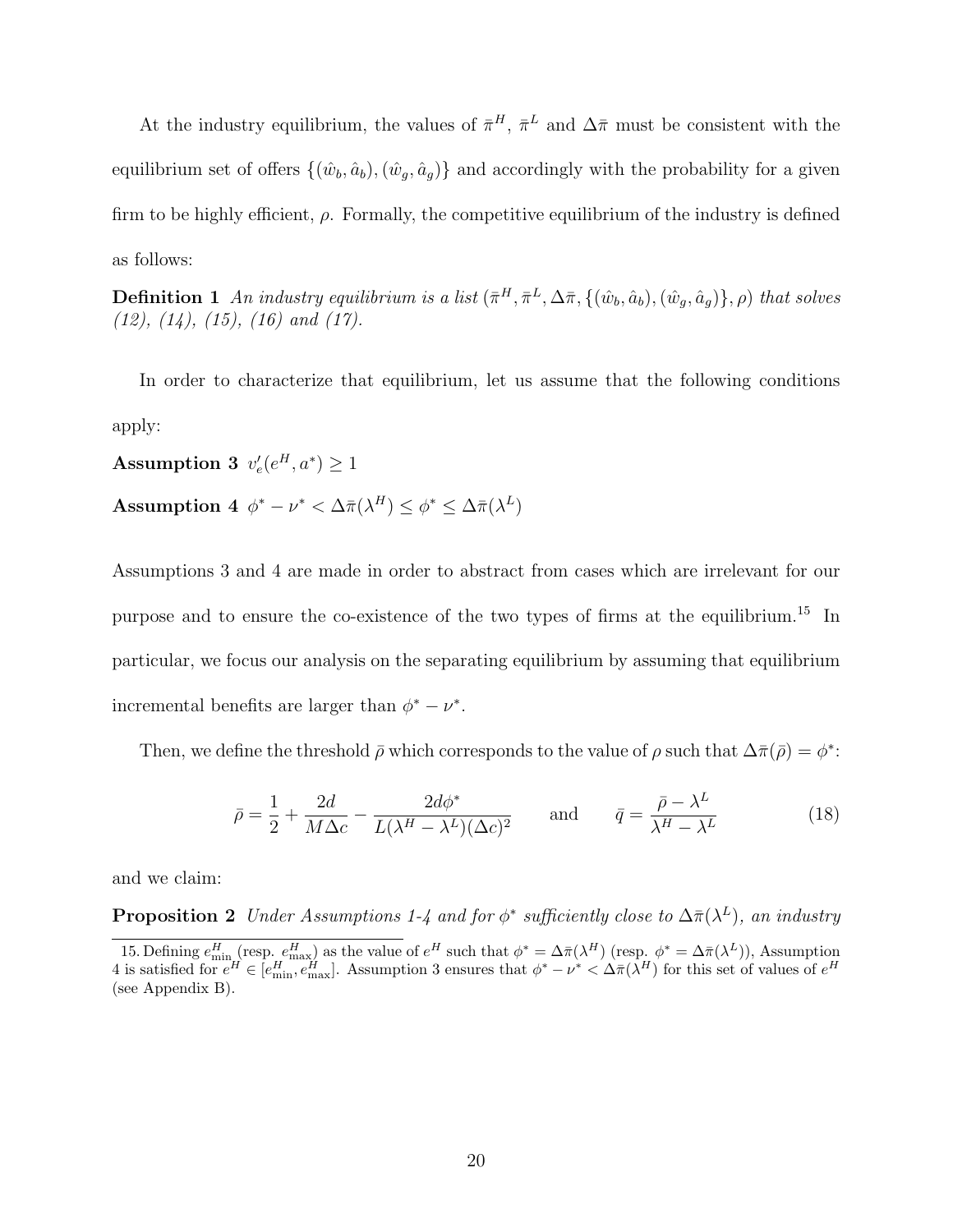equilibrium exists, is unique, and is characterized by:

$$
\rho = q\lambda^H + (1 - q)\lambda^L \tag{19}
$$

$$
\Delta \bar{\pi} = \Delta \bar{\pi} \left( q \lambda^H + (1 - q) \lambda^L \right) \tag{20}
$$

$$
\bar{\pi}^L = \bar{\pi}^L \left( q \lambda^H + (1 - q) \lambda^L \right) \tag{21}
$$

$$
\bar{\pi}^H = \bar{\pi}^H \left( q \lambda^H + (1 - q) \lambda^L \right) \tag{22}
$$

$$
(\hat{w}_b, \hat{a}_b) = (\bar{\pi}^L, 0) \tag{23}
$$

$$
(\hat{w}_g, \hat{a}_g) = \begin{cases} (\bar{\pi}^L, \phi^{-1}(\Delta \bar{\pi})) & \text{if } q < \bar{q} \\ (\bar{\pi}^H - \phi^*, a^*) & \text{if } q \ge \bar{q} \end{cases}
$$
(24)

**Proof.** See Appendix B ■

The industry equilibrium is merely defined by the fact that the incremental benefits associated with hard working  $(\Delta \bar{\pi})$  must be consistent with the probability to be a highly efficient firm ( $\rho$ ).<sup>16</sup> We draw on Figure 2, in the plan ( $\rho$ ,  $\Delta \bar{\pi}$ ), the two equilibrium relationships given by equations (14) and (17), each of them representing the labor market equilibrium (LL curve) and the product market equilibrium (PP curve) respectively. The industry equilibrium corresponds to the crossing points between these two curves.<sup>17</sup> Under Assumptions 3 and 4, the industry equilibrium is a separating equilibrium in which a proportion  $q$  of firms offers  $(\hat{w}_g, \hat{a}_g)$  and the others offer  $(\hat{w}_b, \hat{a}_b)$ . Nevertheless, according to the value of q, these offers might differ. We successively address each of the two possible configurations.

When  $q \geq \bar{q}$  (see Figure 2(a)), the equilibrium value of  $\Delta \bar{\pi}$  belongs to the interval  $(\phi^* - \nu^*, \phi^*)$  and the sole role of CSR is to elicit high effort from green workers: "green" firms" offer  $(\bar{\pi}^H - \phi^*, a^*)$ . If  $q < \bar{q}$  (Figure 2(b)), the toughness of cost competition at the product market level is quite low. Consequently, equilibrium incremental benefits are large

<sup>16.</sup> As claimed in Proposition 1 the labor market equilibrium may fail to exist when  $q > \hat{q}$  and  $\Delta \bar{\pi} > \phi^*$ . Nevertheless, we know from Proposition 2 that  $\Delta \bar{\pi}$  overcomes  $\phi^*$  if and only if  $q < \bar{q}$ . Hence, a sufficient condition for the equilibrium to exist is that  $\bar{q} \leq \hat{q}$ . As shown in the proof of Proposition 2 this condition is satisfied for  $\phi^*$  sufficiently close to  $\Delta \bar{\pi}(\lambda^L)$ .

<sup>17.</sup> Once  $\Delta \bar{\pi}$  and  $\rho$  have been determined, the equilibrium values of  $\bar{\pi}^L$  and  $\bar{\pi}^H$  may be deduced, see equations (15) and (16); while the (wage/abatement) offers fully depend on  $\Delta \bar{\pi}$ ,  $\bar{\pi}^L$  and  $\bar{\pi}^H$ .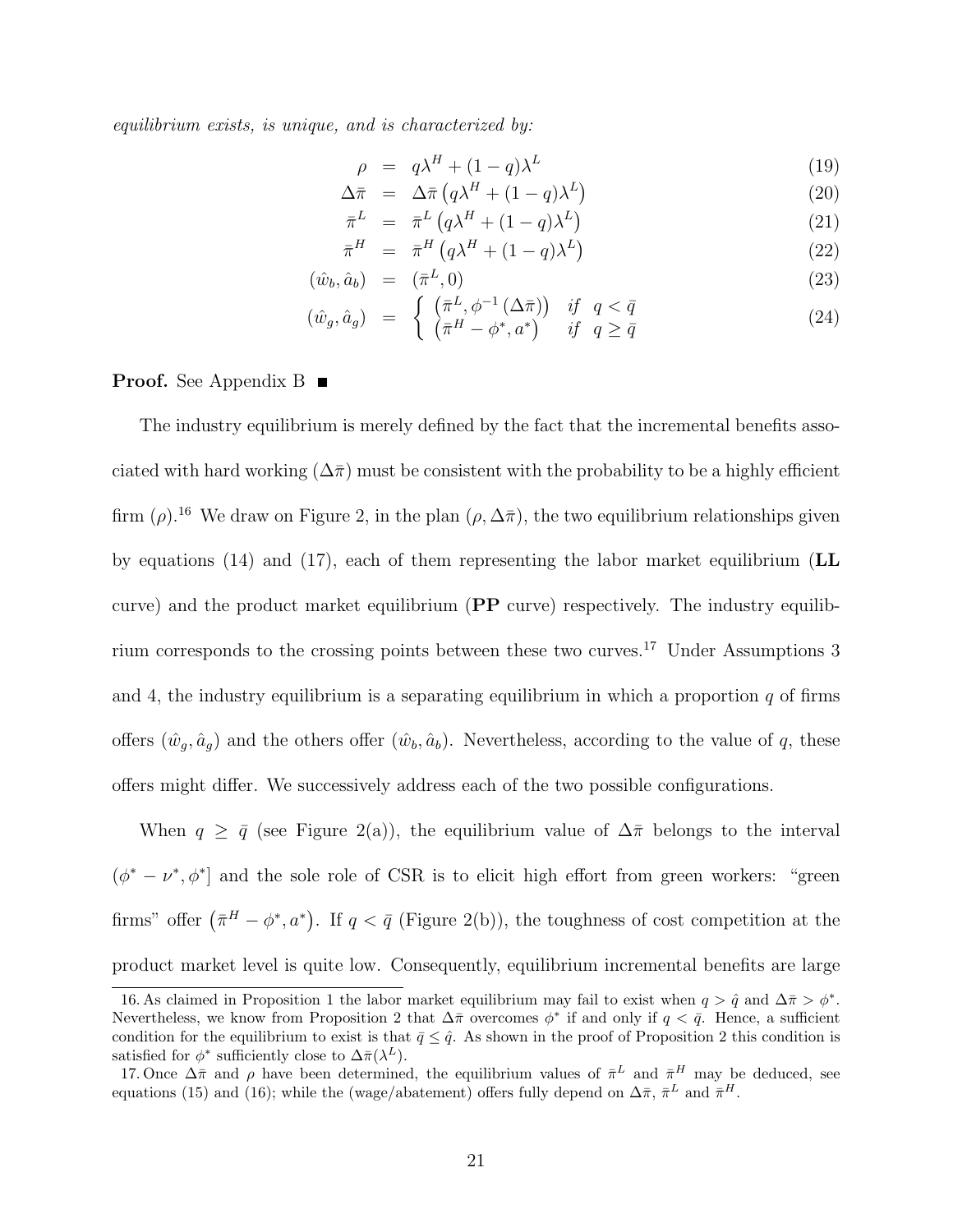

Fig. 2. The industry equilibrium

and the wage gap on the labor market widens. As a direct consequence, brown workers may be tempted to pick the offer  $(\bar{\pi}^H - \phi^*, a^*)$  in order to benefit from a higher wage. Hence, green firms optimally choose to invest more in abatement  $(\hat{a}_g = \phi^{-1}(\Delta \bar{\pi}))$  in order to lower wages and to discourage brown managers. In that case, CSR is both a screening and a motivation device.

Interestingly, the interactions between the competition on the labor market (captured by the LL curve) and the competition on the product market (captured by the PP curve) transit through the abatement choices made by firms. On the one hand, "green firms" invest in CSR all the more that incremental benefits are high (labor market level). On the other hand, abatement strategies shape the cost competition on the product market. Hence, crucial to our results, the aggregate social performance and the competitive pressure of the industry are jointly determined.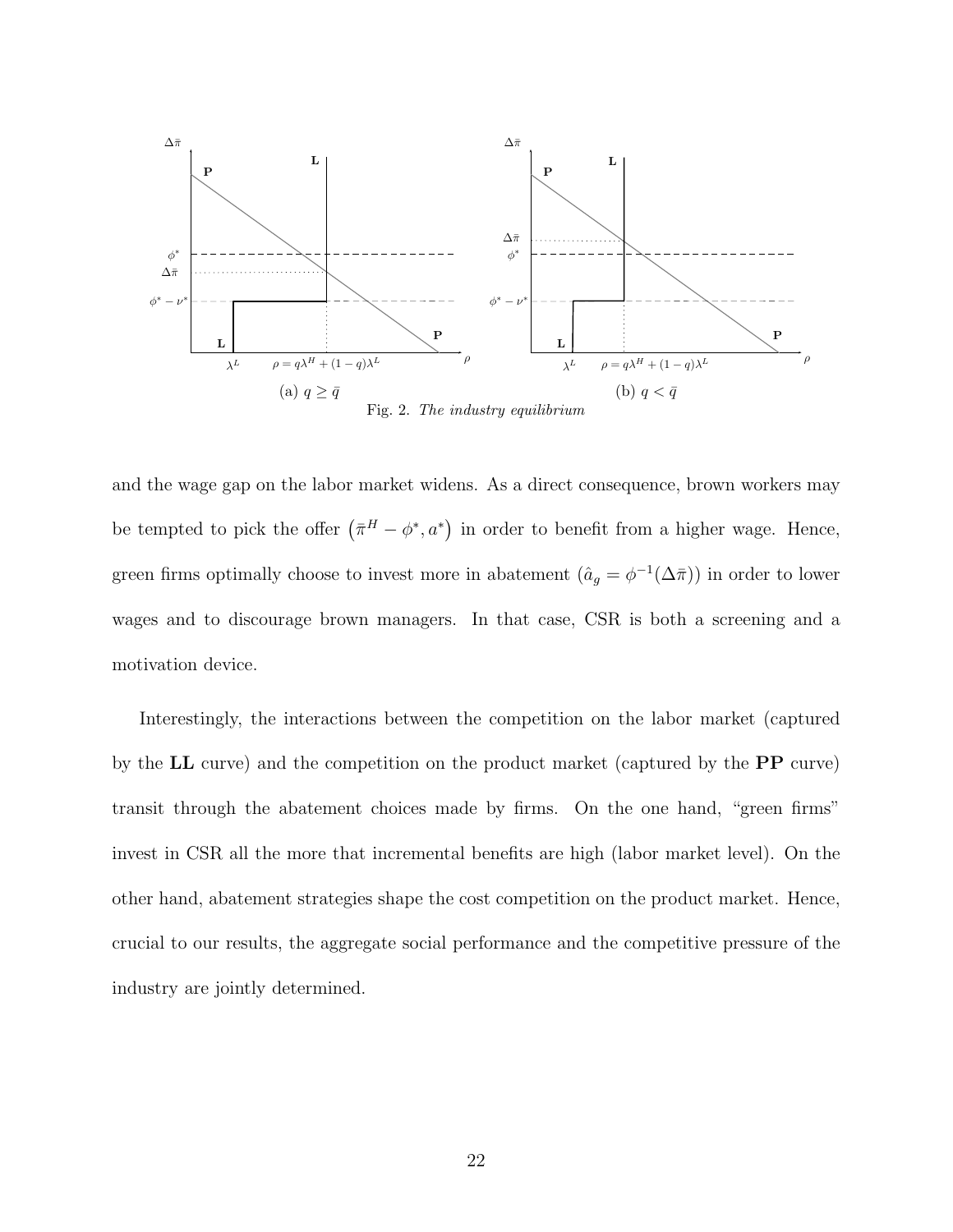## 2.4 Social performance and competitive pressure at the industry equilibrium

At the industry level, we measure the corporate social performance (CSP) by the aggregate level of abatement denoted A and the competitive pressure by the Herfindhal-Hirschman Index (HHI) denoted  $H$ . The equilibrium values of  $A$  and  $H$  are provided in Corrolaries 2 and 3.<sup>18</sup>

**Corollary 2** Under Assumptions 1-4 and for  $\phi^*$  sufficiently close to  $\Delta \bar{\pi}(\lambda^L)$ :

$$
A = \begin{cases} q\phi^{-1} \left( \Delta \bar{\pi} \left( \lambda^L + q[\lambda^H - \lambda^L] \right) \right) \equiv \Psi(q) & \text{if } q < \bar{q} \\ qa^* & \text{if } q \ge \bar{q} \end{cases}
$$
 (25)

At the industry level, the CSP depends on two components: the number of firms who do engage in CSR (extensive margin) and the intensity of their investment (intensive margin). The extensive margin equals  $q$ , because the economy is at the separating equilibrium. The intensive margin equals either  $a^*$ , when abatement is only used as a motivation device, or  $\phi^{-1}(\Delta \bar{\pi} (\lambda^L + q[\lambda^H - \lambda^L]))$  when CSR also plays the role of a screening device. What is relevant for our purpose is that this intensive margin is driven by market conditions through the equilibrium value of  $\Delta \bar{\pi}$ . This novel feature of our model, with respect to the existing literature, is more deeply investigated in the next section when studying the relationship between the CSP and workers' preferences.

The HHI is defined as the sum of the squared market shares:  $H = n\rho(D^A)^2 + n(1 \rho(D^B)^2$ . Using (4), the HHI can be expressed as the following function of  $\rho$ .

$$
H(\rho) = \frac{L}{n} \left[ 1 + \left( \frac{n \Delta c}{2d} \right)^2 \rho (1 - \rho) \right]
$$
 (26)

From Proposition 2, we get that:

<sup>18.</sup> Proofs of Corollaries 2 and 3 are omitted since they can directly be derived from Proposition 2.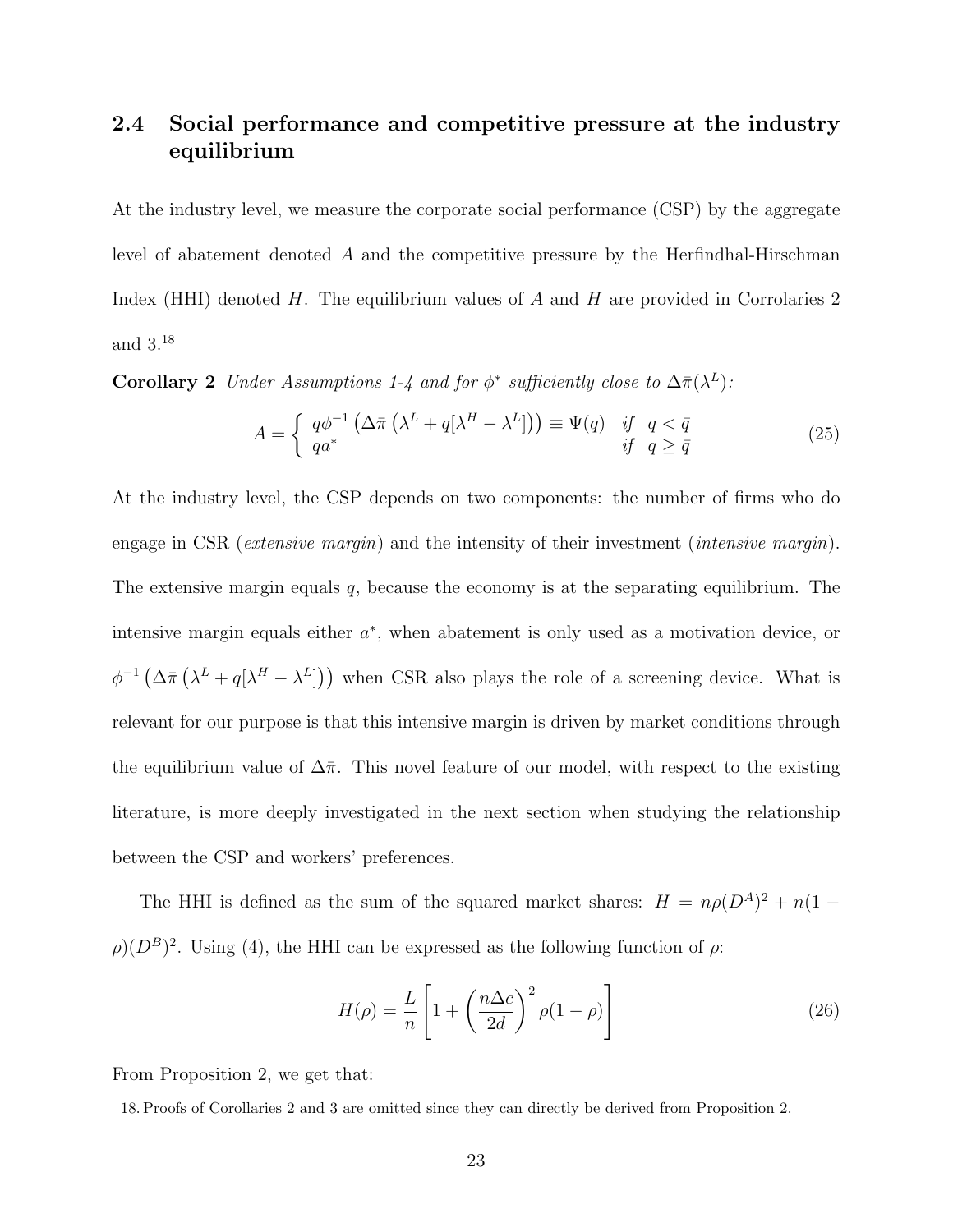**Corollary 3** Under Assumptions 1-4 and for  $\phi^*$  sufficiently close to  $\Delta \bar{\pi}(\lambda^L)$ :

$$
H = \frac{L}{M} \left\{ 1 + \left( \frac{M\Delta c}{2d} \right)^2 \left[ \lambda^L + q(\lambda^H - \lambda^L) \right] \left[ 1 - \lambda^L - q(\lambda^H - \lambda^L) \right] \right\}
$$
(27)

Because the CSP and the HHI are jointly determined at the equilibrium, our framework is particularly appropriate to investigate the CSR-competition nexus. The endogenous feature of the HHI and the consequences on this specific issue will be more deeply discussed in Section 4. Before that, we focus our analysis on some determinants of the virtuous firms' behaviors at the industry level.

## 3 Comparative statics

In this section we investigate how does the CSP vary with the proportion  $q$  of green workers or let us say the green consciousness among skilled workers (Section 3.1). Then, in order to isolate the impact of competition on corporate social responsibility, we focus our analysis on the environmental outcomes induced by an exogenous variation of the competitive environment, captured by a change in the transport cost parameter  $d$  (Section 3.2) or a change in markets size (Section 3.3).

#### 3.1 The distribution of workers' preferences

When  $q \geq \bar{q}$ , since  $\Delta \bar{\pi} < \phi^*$ , the purpose of CSR expenditures is only to incentivize green workers such that "green firms" choose the first best level of abatement  $a^*$  which is invariant with q. Hence, A is linearly increasing in q through the extensive margin effect. When  $q < \bar{q}$ , CSR activities (equal to  $\Psi(q)$ ) are strategically used as a screening device and thus are positively related to  $\Delta \bar{\pi}$ . Moreover, each additional motivated worker exacerbates competition on the product market which, in turns, reduces  $\Delta \bar{\pi}$ . Hence, the green consciousness among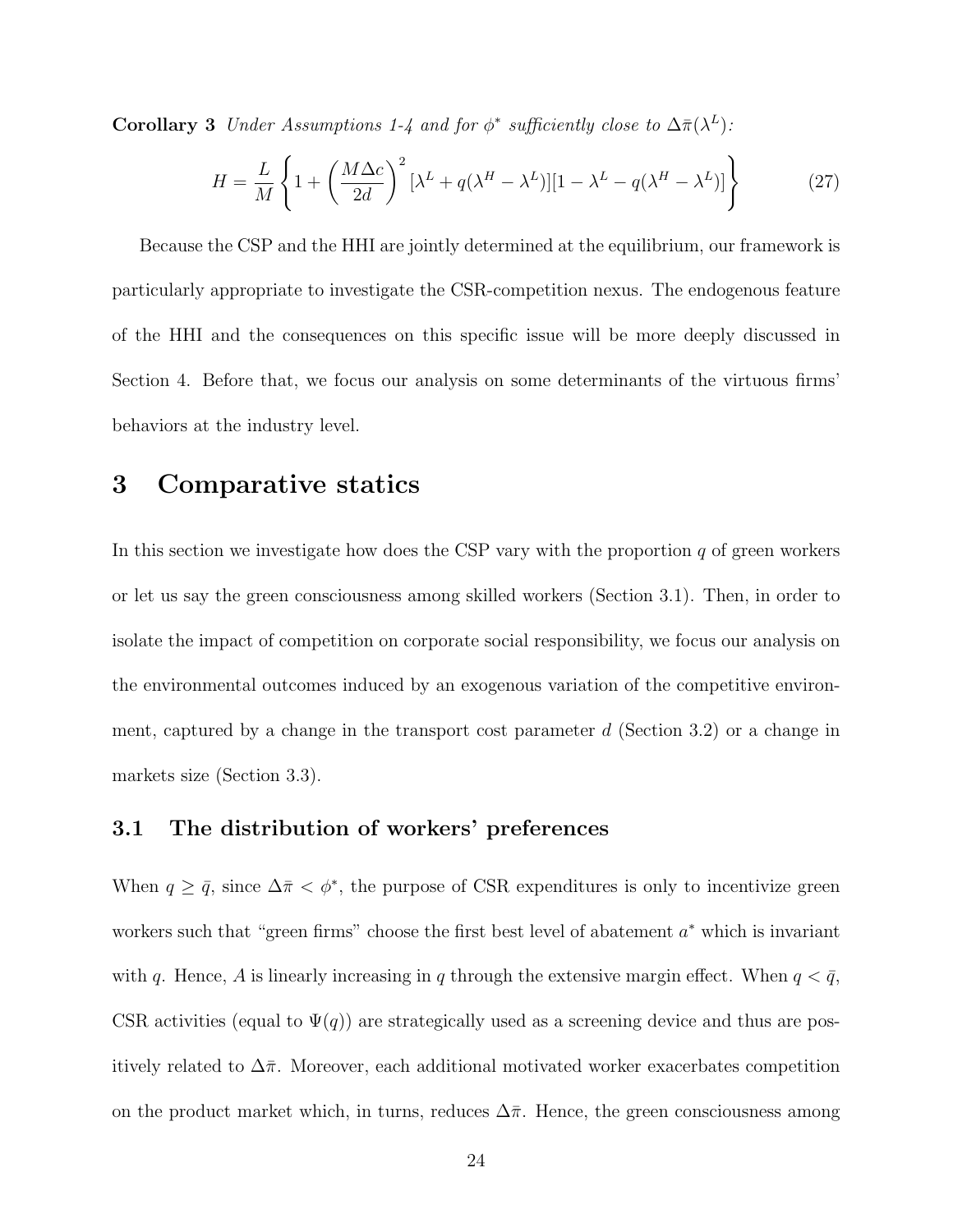workers has also a countervailing effect on the individual effort of CSR. Put it differently, in this configuration, the global effect of  $q$  on the CSP of the industry depends on the relative strength of the positive extensive margin effect with regards to the negative intensive margin one. To determine under which condition one effect dominates the other, let us focus our analysis on the two levels at which firms interact (the product and the labor market) and claim that:<sup>19</sup>

$$
\operatorname{sign}\left\{\Psi'(q)\right\} = \operatorname{sign}\left\{|\epsilon_{\phi,a}(q)| - |\epsilon_{\Delta\bar{\pi},q}(q)|\right\} \tag{28}
$$

with  $\epsilon_{x,y}(q)$  the elasticity coefficient between x and y expressed as a function of q. As highlighted in (28) the sign of  $\Psi'(q)$  depends on two prominent effects:

- i At the product market level,  $|\epsilon_{\Delta \bar{\pi},q}(q)|$  measures the magnitude of the fall in  $\Delta \bar{\pi}$  triggered by the arrival of an additional green worker;
- ii At the labor market level,  $|\epsilon_{\phi,a}(q)|$  accounts for the sensitivity of abatement costs to a change in a. If this sensitivity is low, a given fall in  $\Delta \bar{\pi}$  induces a large cut in abatement since a substantial drop in a is necessary to ensure that the equality  $\Delta \bar{\pi} = \phi(a)$  is still satisfied.

Overall, if  $|\epsilon_{\Delta \bar{\pi},q}(q)| > |\epsilon_{\phi,a}(q)|$ , the drop in CSR investment at the individual-firm level (*in*tensive margin effect) is sufficiently large to overcome the supplementary abatement involved by the arrival of an additional "green firm" (*extensive margin effect*) such that  $\Psi'(q) < 0$ .

Our analysis leads to the conclusion that, if  $|\epsilon_{\phi,a}(q)|$  is large enough (for all  $q \leq \bar{q}$ ) the extensive margin effect always dominates and  $A$  is increasing in  $q$ . On the contrary, if for some  $q \in [0, \bar{q}], |\epsilon_{\phi,a}(q)|$  is too low, the intensive margin effect dominates and the CSP of 19. See Appendix C.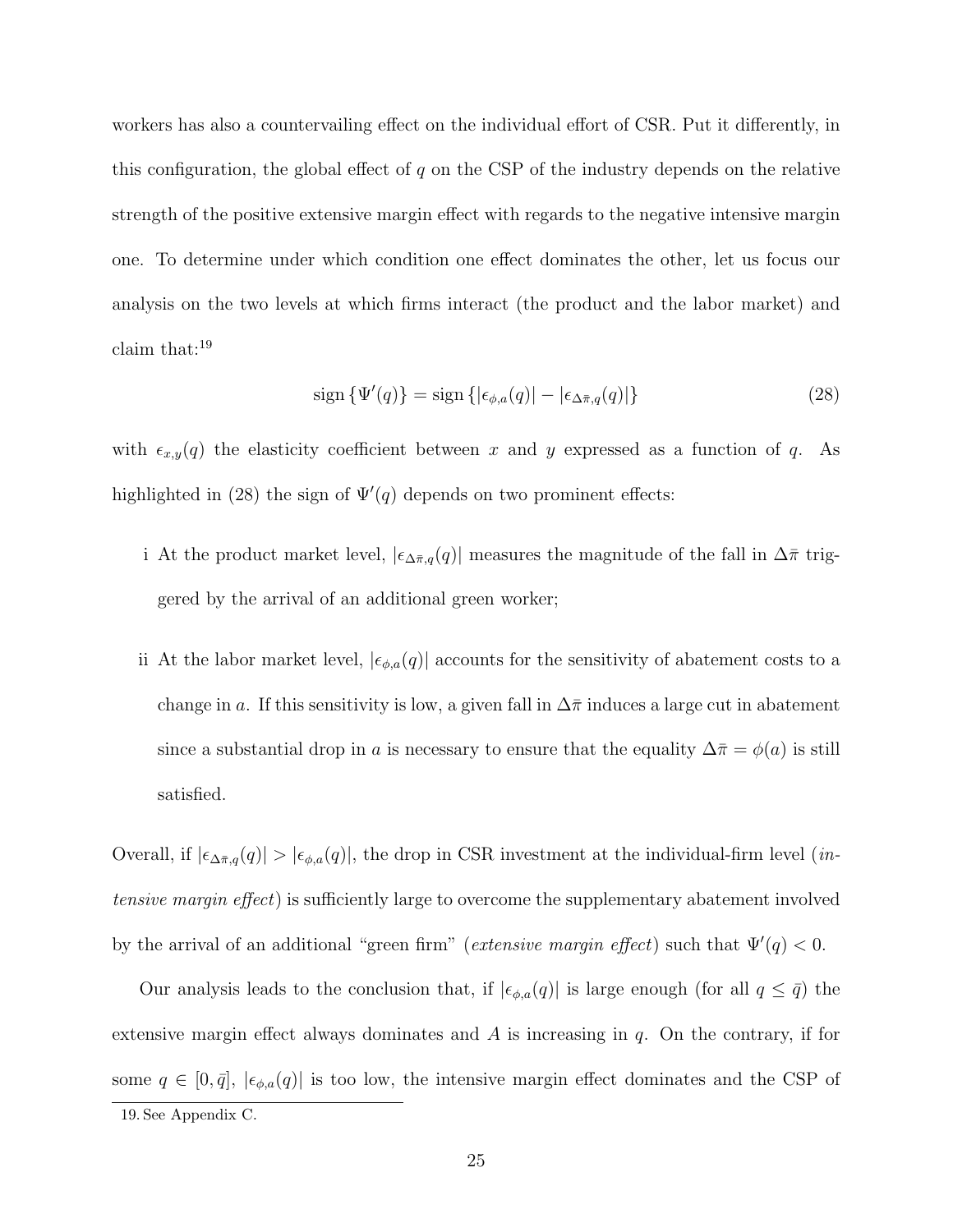the industry may be depressed despite the spread of a green consciousness among workers. More precisely, we can establish that:

**Proposition 3** Under Assumptions 1-4 and for  $\phi^*$  sufficiently close to  $\Delta \bar{\pi}(\lambda^L)$ :

*i* when  $\epsilon_{\phi,a}(\bar{q}) \geq \frac{\Delta \bar{\pi}(\lambda^L) - \phi^*}{\phi^*}$ : A is weakly increasing in q; ii when  $\epsilon_{\phi,a}(\bar{q}) < \frac{\Delta \bar{\pi}(\lambda^L) - \phi^*}{\phi^*}$ : A is a N-shaped function of q.

#### **Proof.** See Appendix  $D$

Figure 3 depicts the results stated in Proposition 3. In each configuration, when  $q \ge \bar{q}$ , A is linearly increasing in  $q$ , through the sole extensive margin effect. For smaller values of  $q$ , a negative intensive margin effect also arises. Figure 3(a) illustrates the case where this effect is always dominated while Figure 3(b) the case where the intensive margin effect overcomes the extensive margin one when q becomes sufficiently close to  $\bar{q}$ <sup>20</sup>. In order to give insights to



this counter-intuitive pattern, let us emphasize that an increase in  $q$  weakens the extensive margin effect while it strengthens the intensive margin one. Indeed, on the one hand, as  $q$ grows, each green firm invests a smaller amount in CSR. Thus, the marginal impact of an

<sup>20.</sup> We demonstrate in Appendix D that the condition  $\epsilon_{\phi,a}(\bar{q}) < \frac{\Delta \bar{\pi}(\lambda^L) - \phi^*}{\phi^*}$  may be satisfied for parameters values compatible with Assumptions 1-4. To ensure that the alternative configuration (point  $i$ ) is satisfied we could consider an isoelastic cost function characterized by a sufficiently high elasticity parameter.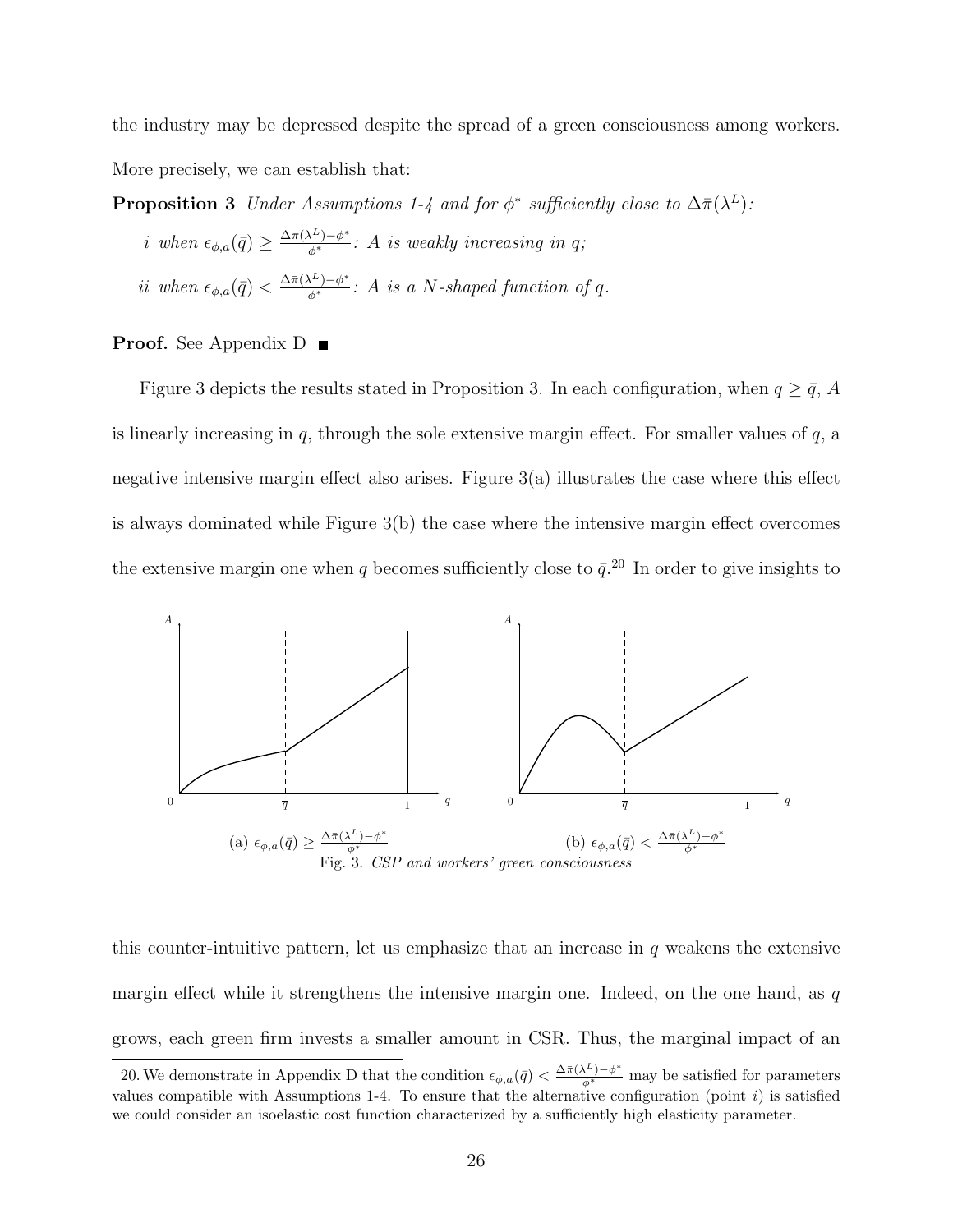additional green worker on aggregate abatement is decreasing in  $q$ . On the other hand, since abatement costs are convex, the fall in a required to compensate for a given reduction in  $\Delta \bar{\pi}$ is increasing in q. Moreover, this intensive margin effect is magnified when the elasticity of the abatement costs function is low. It explains why the N-shaped pattern arises only for small values of  $\epsilon_{\phi,a}(\bar{q})$ .

With regards to the existing literature on the strategic use of CSR, the framework we propose has the advantage to take into account  $i$ ) both the number of firms who invest in CSR and the intensity of their own investment; and  $ii$  the industry equilibrium effects. These two dimensions may help to figure out the feed-back effects that may arise when firms become more virtuous. In particular, this justifies the unexpected conclusion according to which the spread of green consciousness among workers might induce a lower corporate social performance.

#### 3.2 Transport costs

In this section, we aim at answering the question: "Does competition erode social responsibility?". To do so, we explore the changes in the CSP involved by a shock in transport costs (d). We proceed in two steps: First, we wonder how does the CSP vary with the incremental benefits? Second, how is  $\Delta \bar{\pi}$  impacted by a change in d?

In step one, we argue that A should be positively related to  $\Delta\bar{\pi}$  since a rise in incremental benefits leads firms to invest more in CSR (see Proposition 1). This positive relationship transits through an adjustment of the intensive margin when  $q < \bar{q}$ . Otherwise, the intensive margin is constant as well as aggregate abatement. Let us now handle step two. Using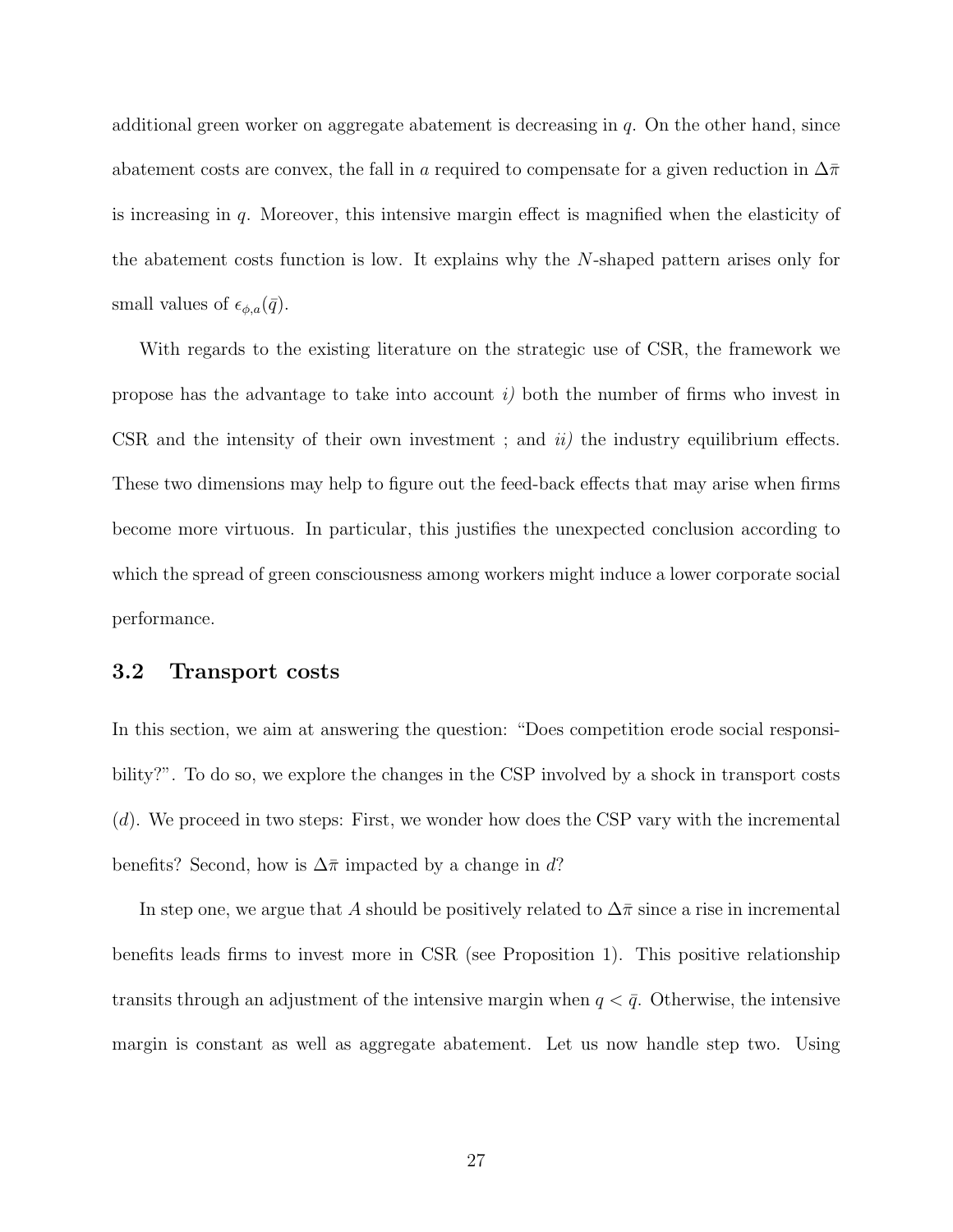expressions (6) and (8), the differentiation of  $\Delta \bar{\pi}$  with respect to d yields:

$$
\frac{\partial \Delta \bar{\pi}}{\partial d} = (\lambda^H - \lambda^L) \left\{ \underbrace{(D^A)^2 - (D^B)^2}_{(1)} + \underbrace{2d \left[ \frac{\partial D^A}{\partial d} D^A - \frac{\partial D^B}{\partial d} D^B \right]}_{(2)} \right\} \tag{29}
$$

The decrease in d affects  $\Delta \bar{\pi}$  through two channels:

- (1) Rent dissipation effect: The profit margin reduces for both types of firms, but proportionally to the demand. As a consequence, the effect on low-cost firms is larger and  $\Delta \bar{\pi}$  goes down.
- (2) Selection effect: More competition allows highly efficient firms to capture a larger part of the product market. Then, the market shares of each low-cost firm grow while the ones of each high-cost firm reduce. Consequently,  $\Delta \bar{\pi}$  increases.

Through a simple inspection of equation (8), we conclude that the selection (resp. rent dissipation) effect dominates when  $\rho < 1/2$  (resp.  $\rho > 1/2$ ). Thus, a fall in d makes the profit differential  $(\Delta \bar{\pi})$  widen when  $\rho < 1/2$  and narrow when  $\rho > 1/2$ . Since, at the equilibrium  $\rho = q\lambda^H + (1-q)\lambda^L$ , the selection (resp. rent dissipation) effect dominates for  $q\lambda^H + (1-q)\lambda^L$  higher (resp. lower) than one half. This reasoning allows us to claim that: **Proposition 4** Under Assumptions 1-4, for  $\phi^*$  sufficiently close to  $\Delta \bar{\pi}(\lambda^L)$  and  $q < \bar{q}$ .

i If  $q < \frac{1/2 - \lambda^L}{\lambda^H - \lambda^L}$ : A is decreasing in d; ii If  $q \geq \frac{1/2 - \lambda^L}{\lambda^H - \lambda^L}$ : A is increasing in d.

Whether competition favors or erodes virtuous behaviors by firms depends on prevailing market conditions. In particular, the toughness of the cost competition captured by the proportion of green workers matters. If  $q$  is sufficiently high the CSP is positively related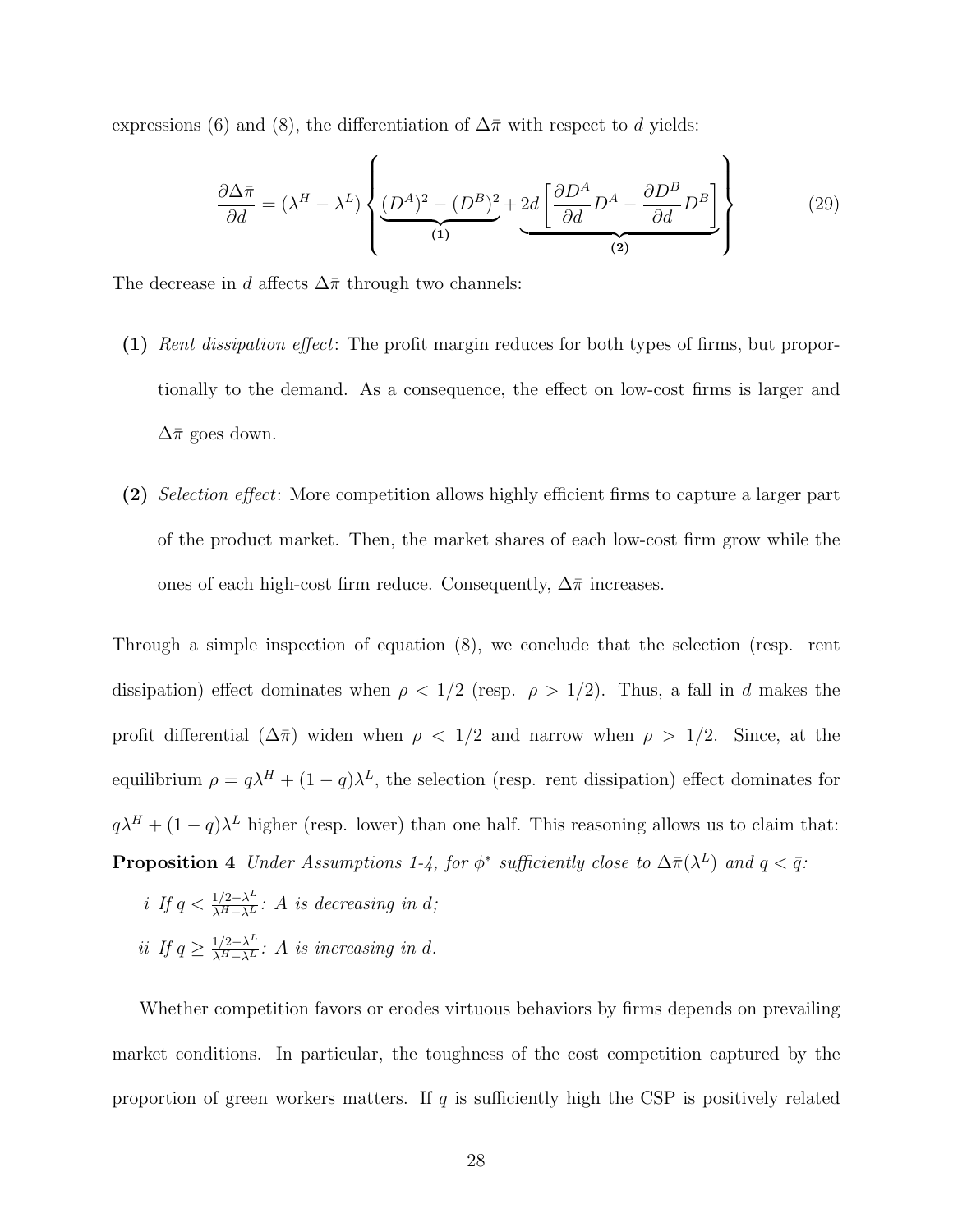to d. Otherwise, a cut in transport costs increases aggregate abatement. As underlined by Fernandez-Kranz and Santalo (2010), in the existing literature, a rise in the competitive pressure displays an unequivocal effect on CSR investments, be it positive like in Fisman et al. (2006) or negative like in Bagnoli and Watts (2003). Our set-up offers a unified framework that clarifies the conditions under which one configuration or the other occurs.

#### 3.3 Markets size

Finally we assess how changes in the relative sizes of the product and the labor market affect the CSP of the industry. As in the previous section, these changes may affect incentives firms have to adopt virtuous behaviors through their impact on  $\Delta \bar{\pi}$  and only in the case where  $q < \bar{q}$ . Consequently, we focus our analysis on this configuration.

Let us first examine the impact generated by a variation of the product market size L. Recall that the demands and the profits are proportional to the product market size, see equations  $(4)$  and  $(5)$ . Hence, when L grows profits for both types of firms are enhanced but this effect is larger for low-cost firms in comparison with high-cost ones. We conclude that  $\Delta \bar{\pi}$  is increasing in L so that firms perform better in terms of social responsibility in industries characterized by a larger product market size.

Let us now fix the product market size and assess the impact of a change in  $M$  (the proportion q being given). A larger M intensifies competition on the product market and therefore erodes profit margins. Low-cost firms are obviously disproportionately affected such that  $\Delta \bar{\pi}$  diminishes as well as the CSP of the industry.

It is interesting to note that, though seemingly similar, the effect of the number of workers is not symmetric to that of the product market size. Indeed, the demand addressed to a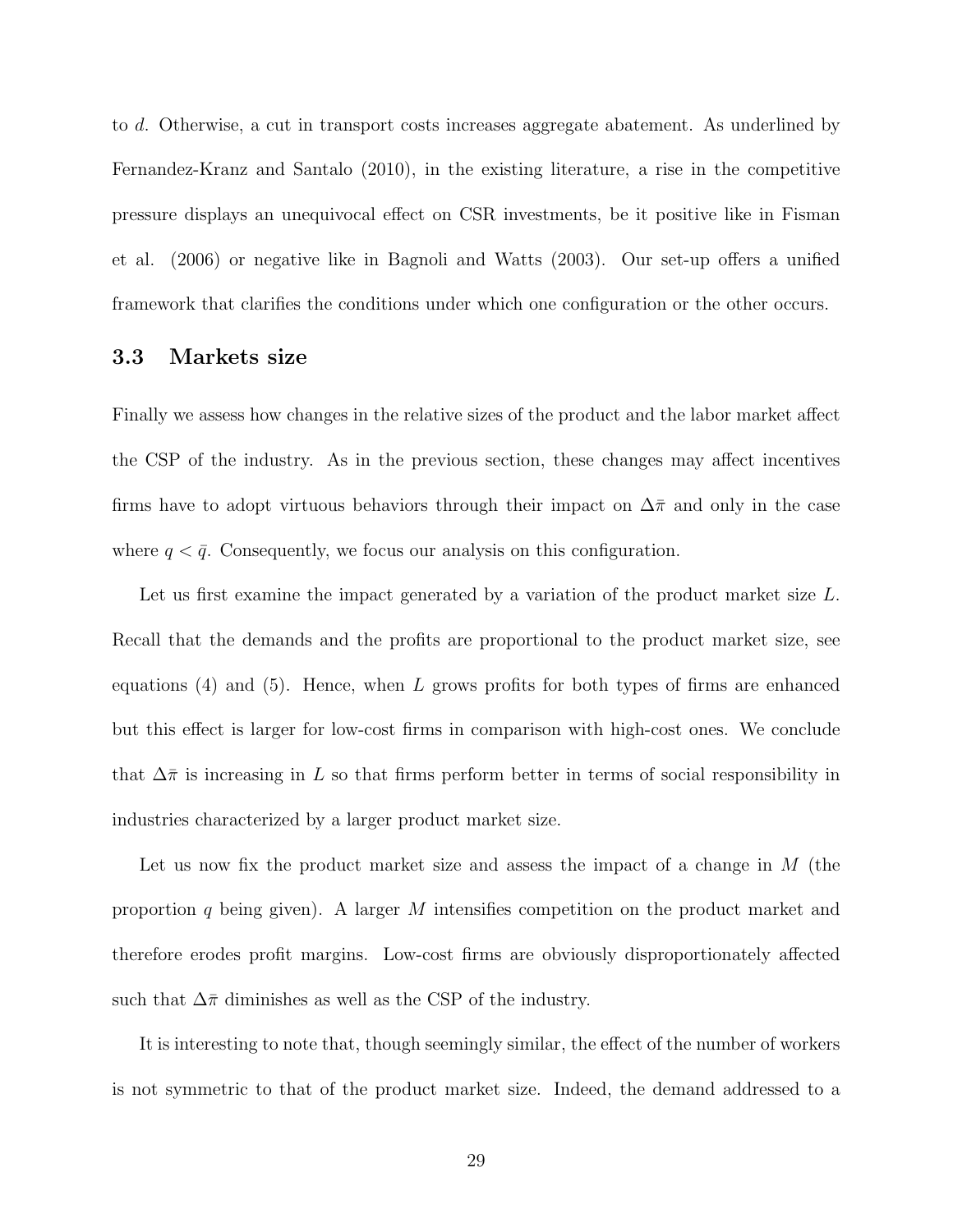firm is proportional to  $L$  implying that the impact of an increase in  $L$  is larger when the cost competition  $(\rho)$  is low. Conversely, the impact of a change in M may be isolated from the cost competition effect. To see this more formally, consider the case where  $L$  and  $M$ increases in the same proportion such that  $L/M$  remains constant. In particular, consider that  $L = \kappa L_0$ ,  $M = \kappa M_0$  and let  $\kappa$  varies. From equation (17), incremental benefits  $\Delta \bar{\pi}$ rewrite:

$$
\Delta \bar{\pi} = \frac{L_0(\lambda^H - \lambda^L)\Delta c}{4dM_0} \left[ (1 - 2\rho)\kappa M_0 \Delta c + 4d \right]
$$
 (30)

The impact of  $\kappa$  on  $\Delta \bar{\pi}$  depends on the value of  $\rho$ : it is negative when the cost competition is too harsh  $(\rho > 1/2)$  and positive otherwise.

An interesting implication of this asymmetric effect of  $L$  and  $M$  relates to the impact of market integration on aggregate social performance of an industry. Let us consider two identical countries each of them with L consumers, M workers and a proportion  $q$  of these workers being green. In autarky, in each of these two countries,  $qM$  firms invest  $\phi^{-1}(\Delta \bar{\pi}_a)$ . Hence, the global CSP equals  $A_a = 2qM\phi^{-1}(\Delta \bar{\pi}_a)$  with  $\Delta \bar{\pi}_a$  given by (17). Suppose now that there is a perfect integration between the two economies. Under integration, we can consider a unique industry with 2L consumers, 2M workers, a proportion  $q$  of whom being green. Hence, the global CSP equals  $A_i = 2qM\phi^{-1}(\Delta \bar{\pi}_i)$ ,  $\Delta \bar{\pi}_i$  being given by (30) with  $L_0 = L$ ,  $M_0 = M$ ,  $\kappa = 2$  and  $\rho = q$ . It is straightforward that  $A_i > A_a$  if  $q < 1/2$  while  $A_i < A_a$  if  $q > 1/2$ . Thus, the impact of market integration crucially depends on the preexisting toughness of cost competition that is shaped, at the equilibrium, by the prevailing proportion of green workers. In particular, market integration could increase the global CSP only if green consciousness is relatively scarce among the workforce.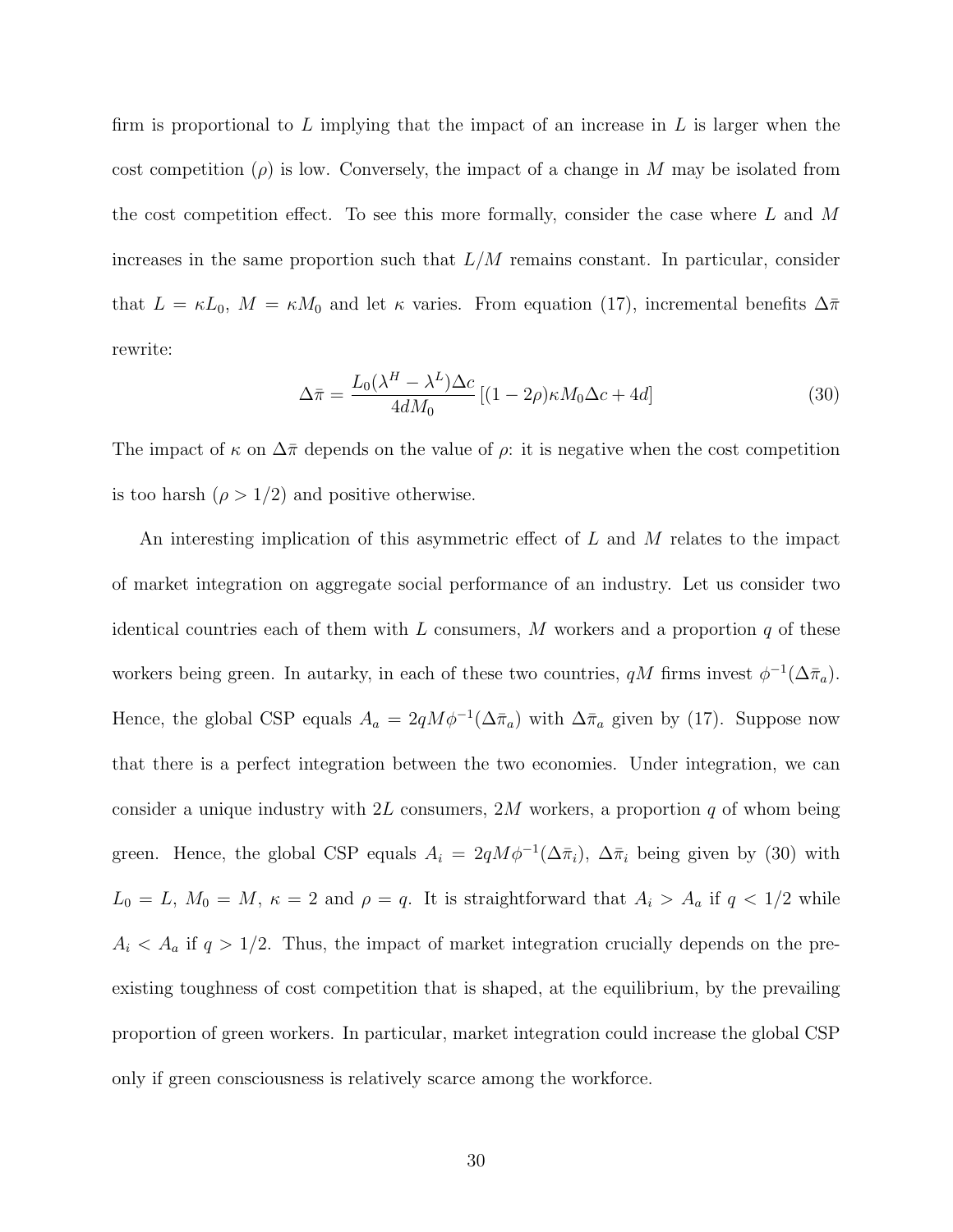## 4 Discussion and Conclusion

More and more firms make efforts, sometimes heavily costly, in order to appear socially responsible. The present paper contributes to our understanding of CSR decisions by firms. In particular, we investigate how these decisions relate with the competitive environment. To that end, we emphasize two market dimensions through which firms compete: the labor market and the product market.

At the labor market level, firms compete to hire employees who are heterogeneous in their intrinsic motivation like in Manna (2017). However, our two models differ along two important dimensions. First, Manna (2017) does not consider strategic CSR investments; second, she assumes that firms are on the short side of the market while, in our model, the pool of talented employees is small with respect to number of competitors. The first point is obviously central for our purpose but the second one proves to be crucial too. Indeed, in Manna (2017), only one type of worker is hired at the equilibrium and their reservation utility is pinned down to zero. Conversely, in our setting the two types of workers are employed and their reservation utility is derived from the zero-profit condition. These two features involve the presence of both an extensive and an intensive margin of CSR as well as a positive relationship between the intensive margin and the profit differential.

At the product market level, firms compete in price to sold an horizontally differentiated good. One specificity of this price competition stage lies in the fact that firms are heterogeneous (low-cost firms co-exist with high-cost firms) and this cost structure is endogenous since the proportion of low-cost firms is determined by CSR investment strategies. Aghion and Shankerman (2004) provide a particularly convenient framework to model this situation.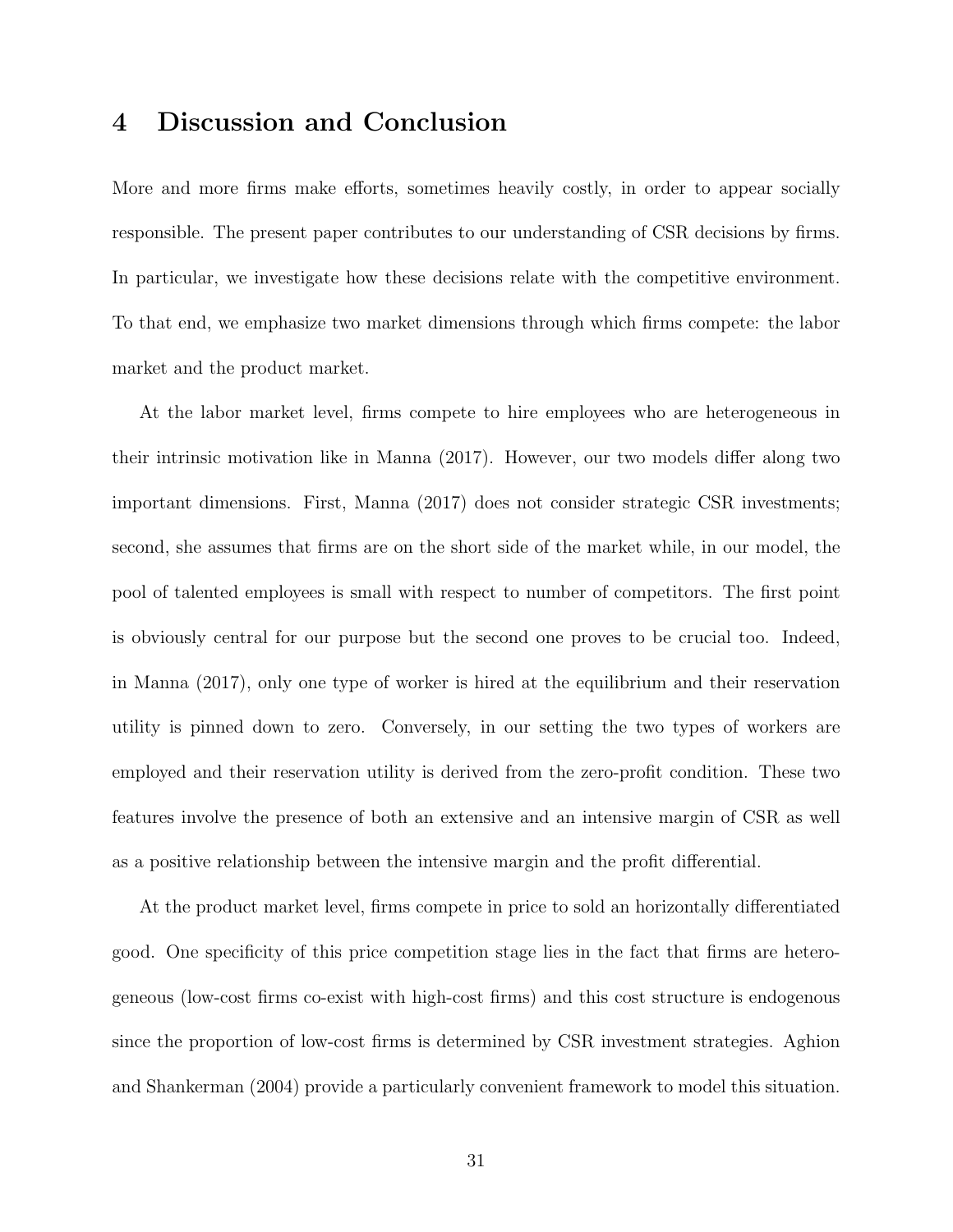Connected to our firms' decision model it allows us to obtain a two-way relationship between CSR decisions by firms and the toughness of competition on the product market, making our model well suitable to investigate the CSR-competition nexus. Brekke and Nyborg (2008), who also consider the role that CSR could play to attract and motivate employees, abstract from this issue since they assume perfect competition on the product market.

By offering analytical expressions for the CSP and the HHI of the industry, we point out interesting insights for the empirical analysis of the CSR-competition relationship. Empirical studies mainly assess this relationship by estimating the impact of the HHI on the CSP at the sectoral level. Our results indicate that this should be cautiously interpreted as a causal relationship from competition to CSP due to an endogeneity issue. Furthermore, our theoretical framework allows us to re-visit this issue. In particular, we emphasize the role played by the social consciousness of the workforce as a determinant of both the HHI and the CSP of an industry. Some empirical analysis of the CSR-competition relationship overcome the endogeneity issue thanks to exogenous variations in the competitive environment (Fernandez-Kranz and Santalo 2010 and Flammer 2015). Our framework is also appropriate for analyzing the outcome of this kind of exogenous shocks (through a change in the transport cost parameter or in markets size). In particular, we find that it dramatically depends on the other characteristics of the industry like the proportion of responsible managers. These results deserve to be empirically investigated.

The framework we propose is sufficiently tractable to be extended in several directions. First of all, at the firm level, we could introduce monetary incentives in addition of those already exploited in the model. It would allow us to take into account the trade-off between pecuniary and non-pecuniary (CSR) incentives and explore how this trade-off is affected by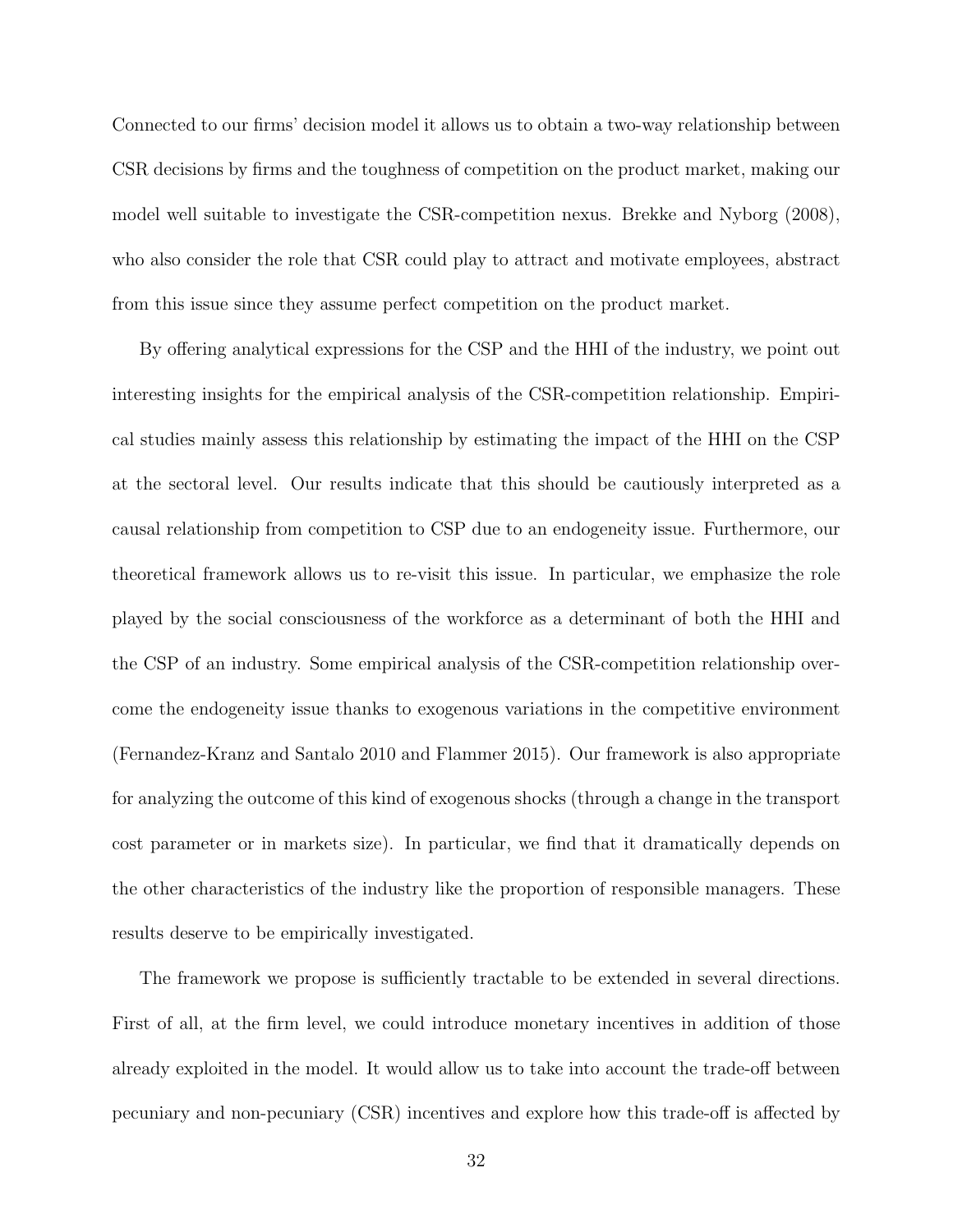the market structure. Second, at the industry level, we could consider that a fraction of consumers is also socially responsible. It would enable to assess the joint impact of social consciousness of both consumers and workers on firms' CSR performances.

# Appendices

## A Proof of Proposition 1

The proof is in two steps. First, Lemma 1 describes the labor market equilibrium when types are observable. Then we address the case with unobservable types and Proposition 1 is proven.

**Lemma 1** When the type of workers is observable, a unique labor market equilibrium exists where firms make the offer  $(w_b^*, a_b^*) = (\bar{\pi}^L, 0)$  to brown managers who accept it and the offer

$$
(w_g^*, a_g^*) = \begin{cases} (\bar{\pi}^L, 0) & \text{if } \Delta \bar{\pi} < \phi^* - \nu^*\\ (\bar{\pi}^L, 0) \cup (\bar{\pi}^H - \phi^*, a^*) & \text{if } \Delta \bar{\pi} = \phi^* - \nu^*\\ (\bar{\pi}^H - \phi^*, a^*) & \text{if } \Delta \bar{\pi} > \phi^* - \nu^* \end{cases}
$$

to green managers who accept it.

**Proof.** Let us show that  $(\bar{\pi}^L, 0)$  is the unique equilibrium contract proposed to green workers when  $\Delta \bar{\pi} < \phi^* - \nu^*$ . By contradiction, assume that there is a profitable deviation such that a firm chooses the first best level of abatement  $a^*$  and reduces the wage, offering the pair:  $(\bar{\pi}^L - \epsilon, a^*)$ . Profits for the deviating firm must be:

$$
\bar{\pi}^H - (\bar{\pi}^L - \epsilon) - \phi^* = \Delta \bar{\pi} + \epsilon - \phi^*
$$

Moreover, such a contract would attract a green worker if and only if:  $\bar{\pi}^L - \epsilon + \nu^* \geq \bar{\pi}^L$ implying  $\epsilon < \nu^*$ . Then under the condition  $\Delta \bar{\pi} < \phi^* - \nu^*$ , the deviating firm makes negative profits and the deviation cannot be profitable. A symmetric reasoning applies for the case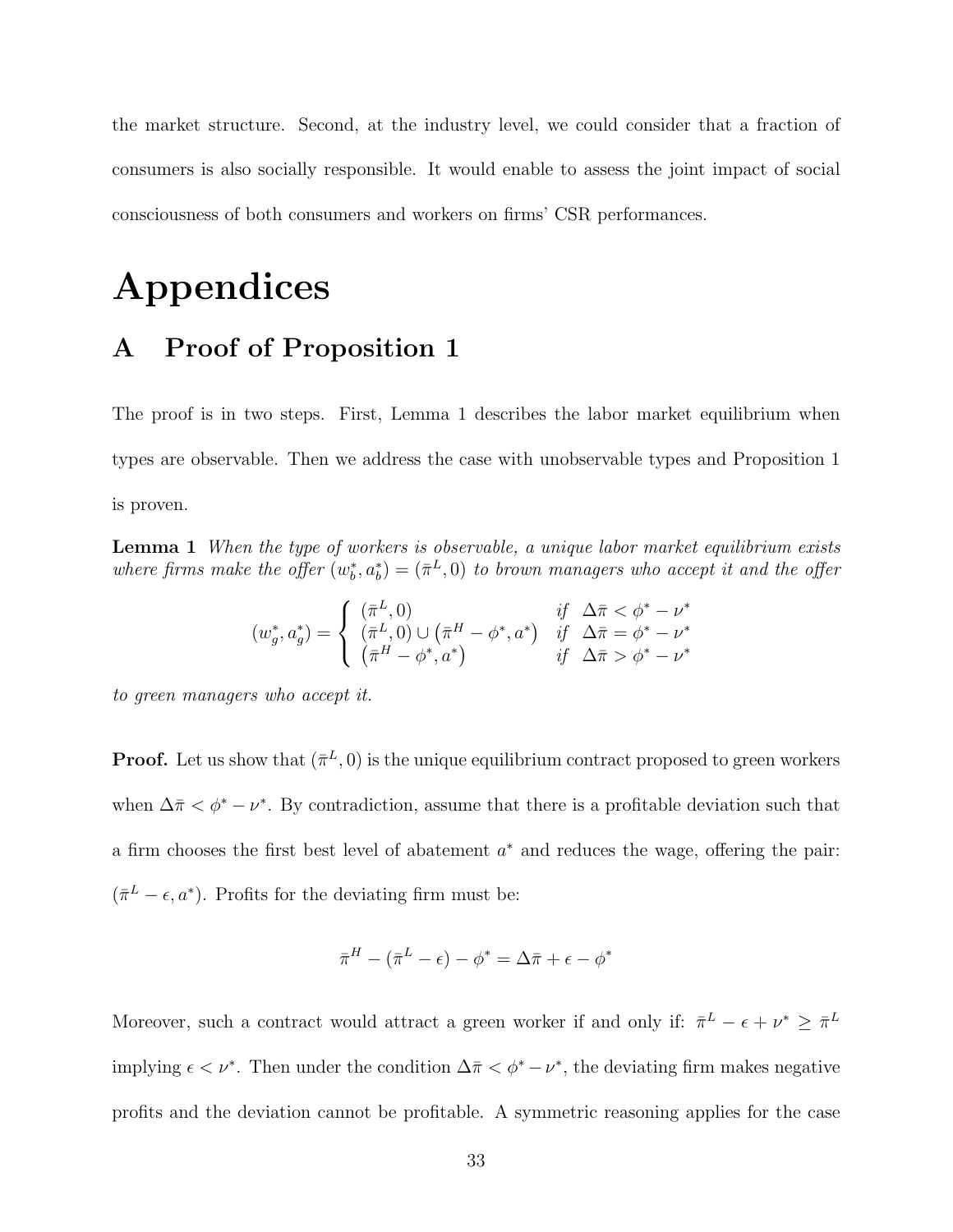$\Delta \bar{\pi} > \phi^* - \nu^*.$ 

Let us now consider the case where the workers' type is unobservable. In that case, each worker chooses the offer designed for him (we denote by  $(w_i, a_i)$  the offer designed for a worker of type  $i \in \{b, g\}$  if the two incentive compatibility constraints are satisfied:

$$
V_g(w_g, a_g) \ge V_g(w_b, a_b) \tag{A.1}
$$

$$
V_b(w_b, a_b) \geq V_b(w_g, a_g) \tag{A.2}
$$

where  $V_i(w_j, a_j) \equiv U_i(w_j, e_i(w_j, a_j), a_i)$  and  $e_i(w_j, a_j)$  the effort chosen by a worker of type i who has accepted the offer  $(w_j, a_j)$ . Simple inspections of  $V_b(w_b^*, a_b^*)$ ,  $V_g(w_b^*, a_b^*)$ ,  $V_b(w_g^*, a_g^*)$ and  $V_g(w_g^*, a_g^*)$  allow us to conclude that the set of equilibrium offers when types are observable  $(w_i^*, a_i^*)$  also satisfies the two incentive compatibility constraints  $(A.1)$  and  $(A.2)$  if and only if  $\Delta \bar{\pi} \leq \phi^*$ . Hence, as long as  $\Delta \bar{\pi}$  is lower than  $\phi^*$ , firms propose the same offers as in Lemma 1 and workers self-select the offer designed for them. It remains to explore the case where  $\Delta \bar{\pi} > \phi^*$ . In that case, we can claim that:

- i. no pooling equilibrium exists;
- ii. in any separating equilibrium, brown workers receive the offer:  $(\bar{\pi}^L, 0)$ ;
- iii. in any separating equilibrium, green workers receive the offer:  $(\bar{\pi}^L, \phi^{-1}(\Delta \bar{\pi}))$ ;
- iv. a separating equilibrium exists whenever  $q < \hat{q}$  and does no longer exist when  $q > \hat{q}$ .

We now successively prove the points listed above.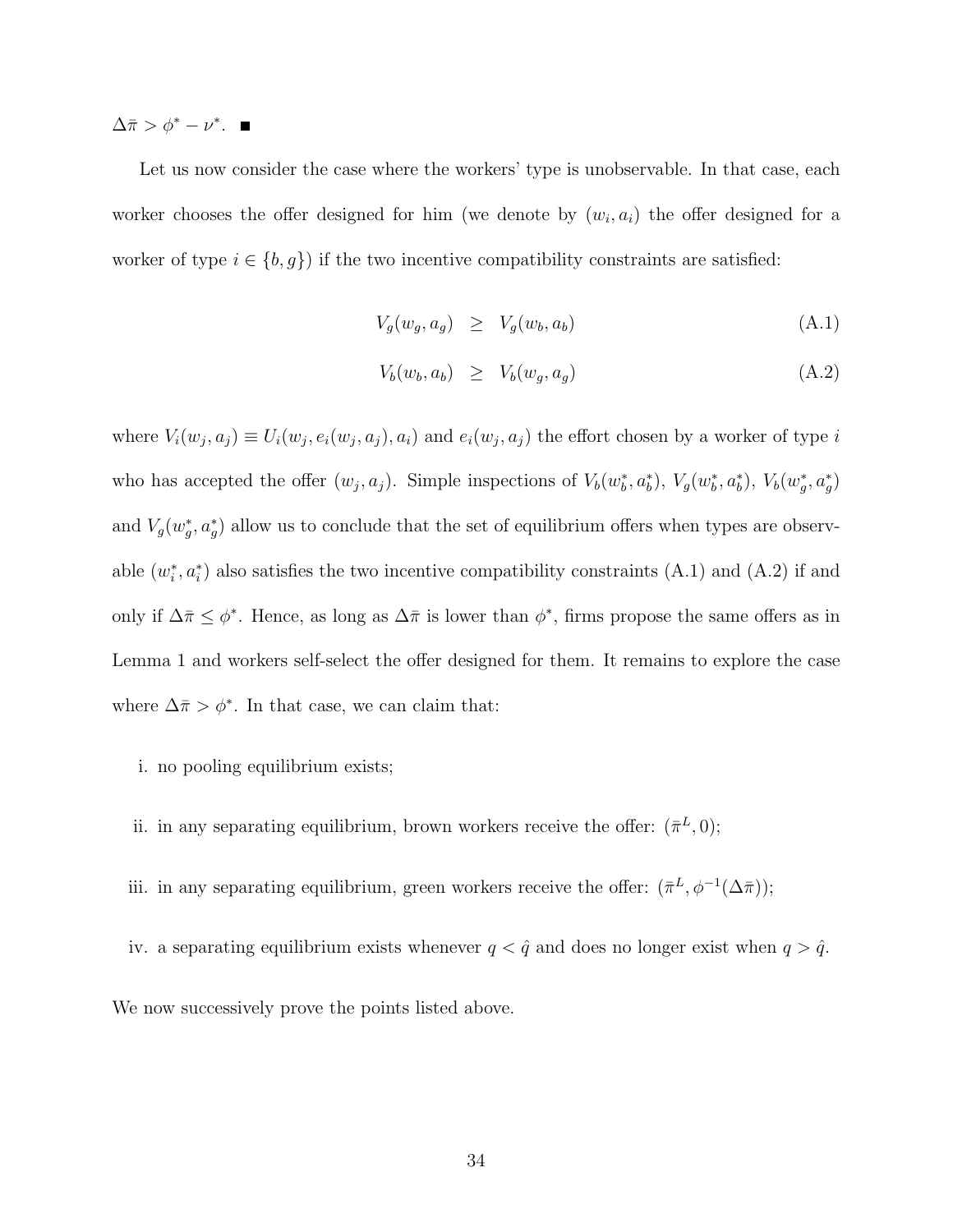i. Suppose that there is a pooling equilibrium offer  $(w^p, a^p)$  such that green workers choose the high effort  $e^H$ . The zero-profit condition writes:

$$
q\bar{\pi}^H + (1 - q)\bar{\pi}^L - w^p - \phi(a^p) = 0
$$
\n(A.3)

We deduce the labor income  $w^p = q\Delta \bar{\pi} + \bar{\pi}^L - \phi(a^p)$ . Suppose that a firm deviates by proposing the following offer  $(w^p - \epsilon, a^p + \eta)$ , with  $\epsilon, \eta > 0$  and such that the two following conditions are satisfied:

$$
\epsilon < v(e^H, a^p + \eta) - v(e^H, a^p) \tag{A.4}
$$

$$
\phi(a^p + \eta) - \phi(a^p) < (1 - q)\Delta\bar{\pi} + \epsilon \tag{A.5}
$$

The first condition induces that the deviating firm attracts a green worker and the second one implies that when it is the case, the deviating firm exhibits positive profits. Let us set  $\eta$ small enough such that  $\phi(a^p + \eta) - \phi(a^p) < (1-q)\Delta\bar{\pi}$ . Then, condition (A.5) is satisfied and, for a small enough value  $\epsilon$ , condition (A.4) also holds. Hence, there is a profitable deviation.

ii. Suppose a separating equilibrium where the offer  $(w_b, a_b)$ , with  $a_b > 0$ , is proposed to brown managers. Suppose that a firm deviates by proposing the following contract  $(w_b+\epsilon, 0)$ so that she reduces abatement and simultaneously increases wages. For  $\epsilon < \phi(a_b)$ , this deviation is profitable as the firm attracts a brown worker and gets positive profits. Hence, at the equilibrium,  $a_b$  must equal 0 and the zero-profit condition yields to  $w_b = \bar{\pi}^L$ .

*iii.* Let us define a contract  $(\tilde{w}_g, \tilde{a}_g) = (\bar{\pi}^L, \phi^{-1}(\Delta \bar{\pi}))$ , where  $V_b(\bar{\pi}^L, 0) = V_b(\bar{\pi}^H - \phi(\tilde{a}_g), \tilde{a}_g)$ . By contradiction, suppose a separating equilibrium where the contract  $(w_g, a_g) \neq (\tilde{w}_g, \tilde{a}_g)$ is proposed to green managers. The zero-profit condition yields:  $w_g = \bar{\pi}^H - \phi(a_g)$ , with  $w_g < \bar{\pi}^L = \tilde{w}_g$ , otherwise the equilibrium looses its separating property. In addition, it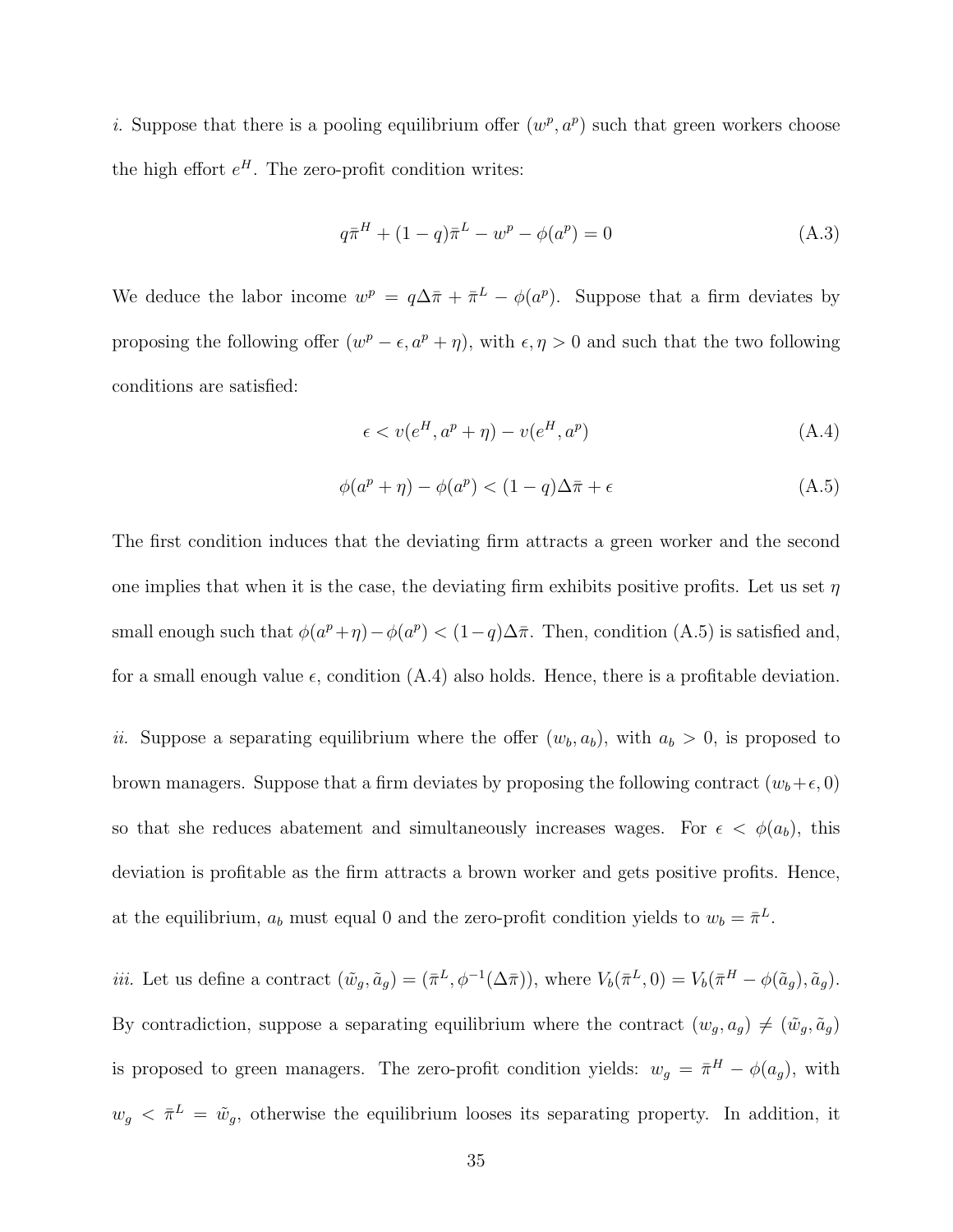implies that  $a_g > \tilde{a}_g$  and further  $a_g > \tilde{a}_g > a^*$  since  $\phi(\tilde{a}_g) = \Delta \bar{\pi} > \phi^* = \phi(a^*).$ 

Suppose now that a firm deviates by proposing  $(w_g + \epsilon, a_g - \eta)$ , with  $\epsilon, \eta > 0$  and such that: (i) the firm attracts a green worker; (ii) no brown worker accepts this contract; (iii) the firm exhibits positive profits, so that the deviation is profitable. Item (i) is verified if  $V^g(w_g + \epsilon, a_g - \eta) > V^g(w_g, a_g)$ . It involves:

$$
\epsilon > v(e^H, a_g) - v(e^H, a_g - \eta) \tag{A.6}
$$

Item (ii) holds when  $w_g + \epsilon < \bar{\pi}^L$ . Using the zero profit condition, it yields:

$$
\phi(a_g) - \phi(\tilde{a}_g) > \epsilon \tag{A.7}
$$

Item (iii) induces that  $\bar{\pi}^H - \phi(a_g - \eta) - (w_g + \epsilon) > 0$  and the zero profit condition yields:

$$
\phi(a_g) - \phi(a_g - \eta) > \epsilon \tag{A.8}
$$

Let us set a small enough value of  $\eta$  so that  $\phi(a_g - \eta) > \phi(\tilde{a}_g)$ . Moreover, since  $a_g > a_g^*$ ,  $\phi'(a_g) > v'_a(e^H, a_g)$  and  $\phi(a_g) - \phi(a_g - \eta) > v(e^H, a_g) - v(e^H, a_g - \eta)$ . Then, we can choose a value of  $\epsilon$  satisfying the following inequalities:

$$
\phi(a_g) - \phi(\tilde{a}_g) > \phi(a_g) - \phi(a_g - \eta) > \epsilon > v(e^H, a_g) - v(e^H, a_g - \eta) \tag{A.9}
$$

such that conditions  $(A.6)$ ,  $(A.7)$  and  $(A.8)$  simultaneously hold.

iv. Suppose a separating equilibrium where the offer  $(\tilde{w}_g, \tilde{a}_g)$  is proposed to green workers and consider the following deviation:  $(\tilde{w}_g + \epsilon, \tilde{a}_g - \eta)$ . This new contract obviously attracts brown workers. It also attracts green workers, who choose to exert high effort, if:

$$
\epsilon > v(e^H, \tilde{a}_g) - v(e^H, \tilde{a}_g - \eta) \tag{A.10}
$$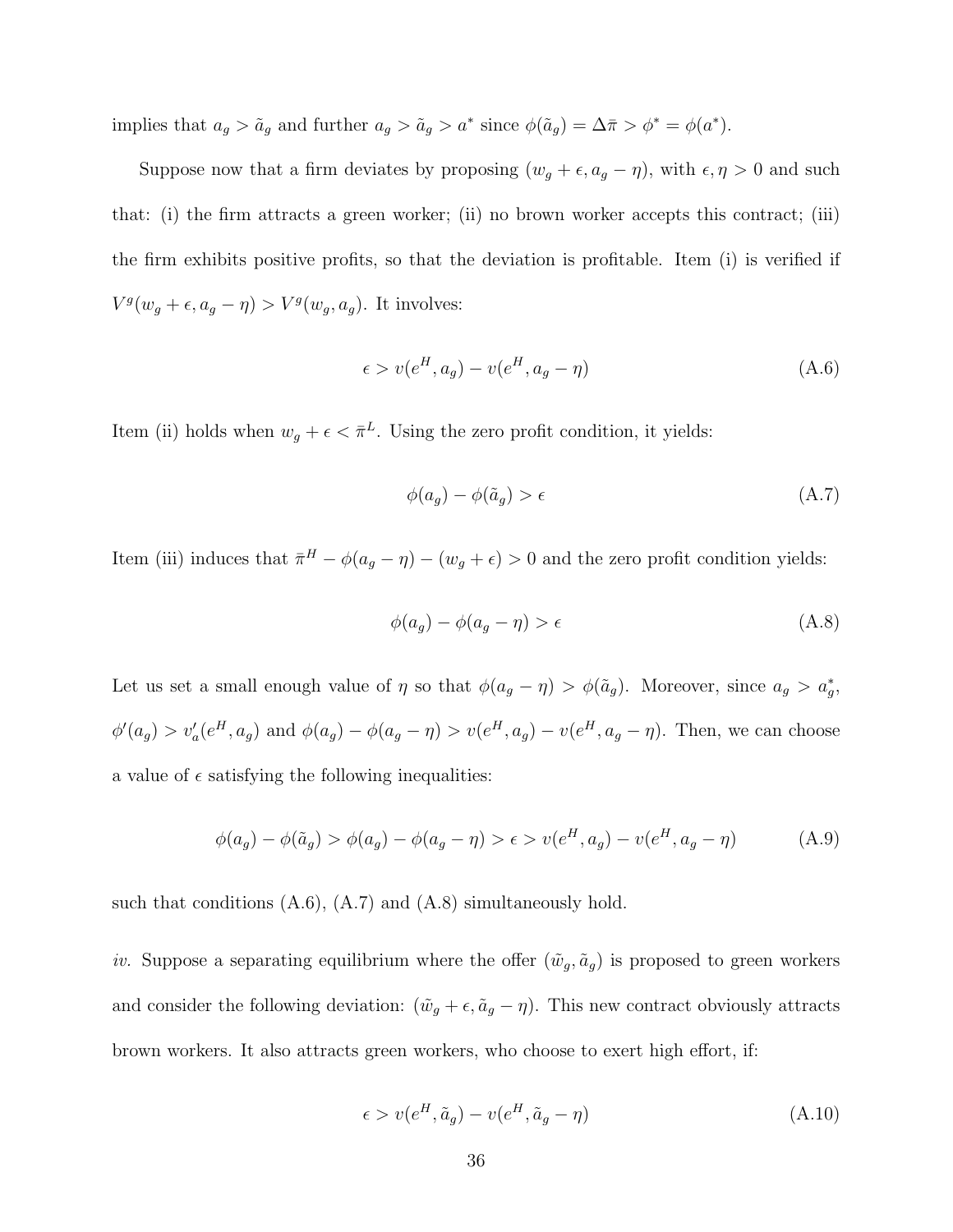Hence, the firm exhibits positive profits if:

$$
\epsilon < q\phi(\tilde{a}_g) - \phi(\tilde{a}_g - \eta) \tag{A.11}
$$

These two inequalities may be simultaneously satisfied if and only if:

$$
q > \frac{\phi(\tilde{a}_g - \eta)}{\phi(\tilde{a}_g)} + \frac{v(e^H, \tilde{a}_g) - v(e^H, \tilde{a}_g - \eta)}{\phi(\tilde{a}_g)} \equiv q(\eta)
$$
 (A.12)

To ensure that green workers choose high effort  $\eta$  must belong to  $(0, \tilde{a}_g - a^*]$  so that  $q'(\eta) < 0$ . We define  $\hat{q} = q(\tilde{a}_g - a^*)$ :

$$
\hat{q} \equiv \frac{\phi^* + v(e^H, \phi^{-1}(\Delta \bar{\pi})) - v(e^H, a^*)}{\Delta \bar{\pi}} \in (0, 1)
$$
\n(A.13)

If  $q \leq \hat{q}$ , then  $q \leq q(\eta)$  for all  $\eta \in (0, \tilde{a}_g - a^*]$  such that there is no profitable deviation. If  $q > \hat{q}$ , there exists a value of  $\eta$  close enough to  $\tilde{a}_g - a^*$  such that  $q(\eta) < q$ . This concludes the proof.

## B Proof of Proposition 2

**Characterization.** The equilibrium values of  $\rho$  and  $\Delta \bar{\pi}$  are simply given by the crossing points between the curves respectively described by equations (14) and (17). Through (17),  $\Delta \bar{\pi}$  is linearly decreasing in  $\rho$  while through (14)  $\rho$  is a step function equals to  $\lambda^L$  when  $\Delta \bar{\pi} < \phi^* - \nu^*, q \lambda^H + (1 - q) \lambda^L$  when  $\Delta \bar{\pi} > \phi^* - \nu^*$  and any value between the two when  $\Delta \bar{\pi} = \phi^* - \nu^*$ . Moreover, according to Assumption 4,  $\Delta \bar{\pi}(\lambda^L)$  is above  $\phi^*$  while  $\Delta \bar{\pi}(\lambda^H)$  is in between  $\phi^* - \nu^*$  and  $\phi^*$ . Hence,  $\Delta \bar{\pi}(q\lambda^H + (1-q)\lambda^L) > \phi^* - \nu^*$  such that the two curves cross in  $\rho = q\lambda^H + (1-q)\lambda^L$ . The equilibrium values of  $\bar{\pi}^L$  and  $\bar{\pi}^H$  are obtained by putting the equilibrium value of  $\rho$  into expressions (15) and (16).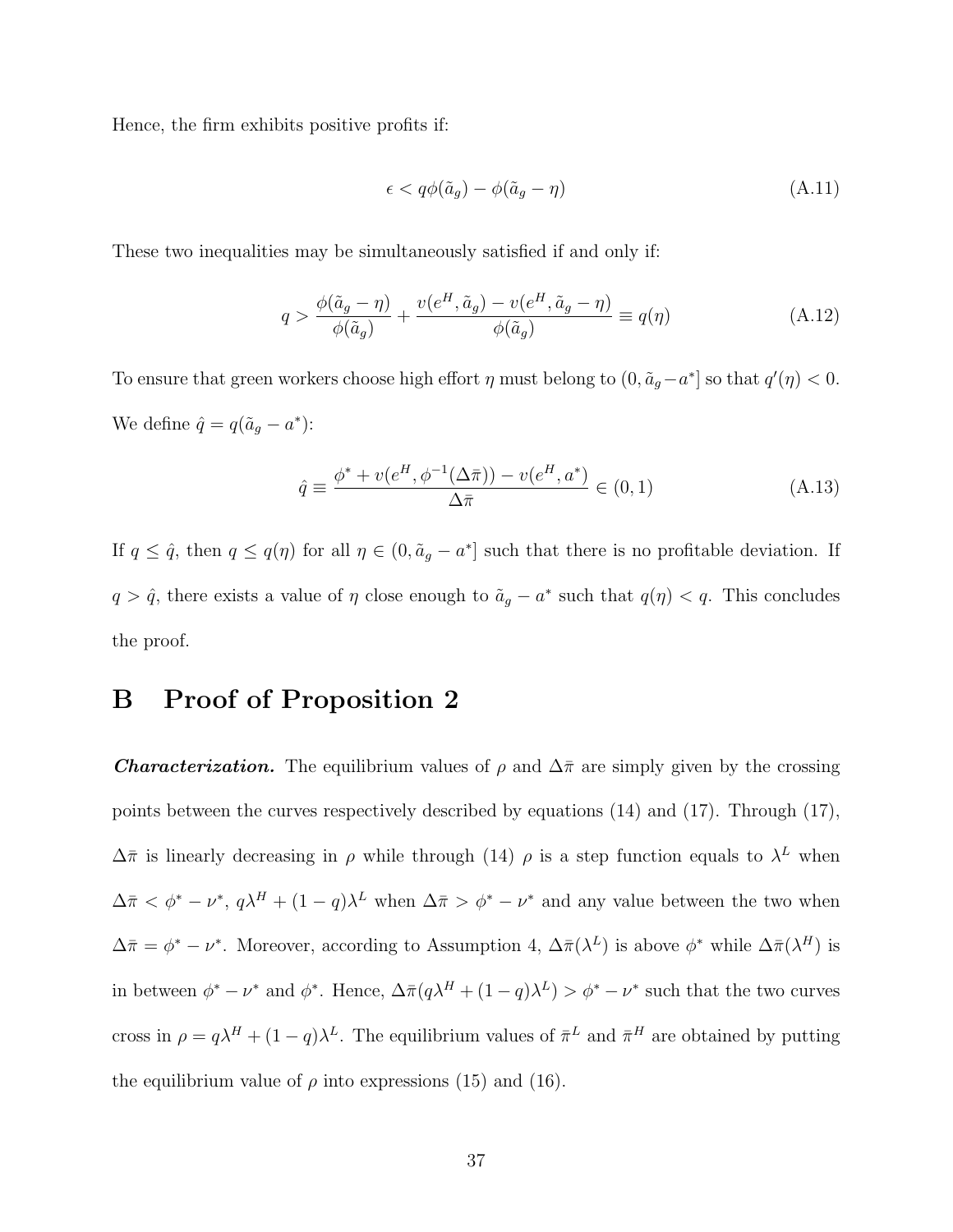As for the equilibrium offers (equations (23) and (24)), we apply the results obtained in Proposition 1 using the fact that, under Assumption 4,  $\bar{q}$  belongs to [0, 1]. Hence, when  $q < \bar{q}$ , the equilibrium value of  $\Delta \bar{\pi}$  is above  $\phi^*$ .

**Existence.** As claimed in Proposition 1 such an equilibrium may fail to exist when  $q > \hat{q}$ and  $\Delta \bar{\pi} > \phi^*$ . Nevertheless, we know from Proposition 2 that  $\Delta \bar{\pi}$  overcomes  $\phi^*$  if and only if  $q < \bar{q}$ . Hence, the industry equilibrium exists for all  $q \in [0, 1]$  if and only if  $\bar{q} \leq \hat{q}$ . Let us first show that  $\hat{q}$  is decreasing in  $\Delta \bar{\pi}$ . The differentiation of (A.13) with respect to  $\Delta \bar{\pi}$ yields:

$$
\frac{\partial \hat{q}}{\partial \Delta \bar{\pi}} = \frac{v_a'(e^H, \phi^{-1}(\Delta \bar{\pi}))\phi^{-1'}(\Delta \bar{\pi})\Delta \bar{\pi} - [\phi^* + v(e^H, \phi^{-1}(\Delta \bar{\pi})) - v(e^H, a^*)]}{\phi^{-1}(\Delta \bar{\pi})^2}
$$
(B.1)

Hence,  $\frac{\partial \hat{q}}{\partial \Delta \pi} < 0$  if the numerator, that we denote  $H(\Delta \pi)$ , is negative. Since,  $\phi^{-1}(\phi^*) = a^*$ and  $\phi'(a^*) = v_a'(e^H, a^*), H(\phi^*) = \phi'(a^*)\phi^{-1}(\phi^*)\phi^* - \phi^* = 0$ . Then, we can easily see that  $H(\Delta \bar{\pi})$  is is decreasing in  $\Delta \bar{\pi}$ . Thus,  $H(\Delta \bar{\pi}) < 0$  for any values of  $\Delta \bar{\pi} > \phi^*$  and  $\hat{q}$  is decreasing in  $\Delta \bar{\pi}$ . As a consequence, we can define  $\hat{q}_{min}$  as the value of  $\hat{q}$  such that  $\Delta \bar{\pi} = \Delta \bar{\pi} (\lambda^L)$  and it remains to demonstrate that  $\bar{q} \leq \hat{q}_{min}$ . More precisely, we show that there exist some values of  $e^H$  that satisfy this condition and are compatible with Assumption 4.

Applying the implicit function theorem, we define  $a^*$  as an increasing function of  $e^H$ , denoted  $g(e^H)$ . Then,  $\hat{q}_{\min}$  may be expressed as the following function of  $e^H$ :

$$
\hat{q}_{\min} = \frac{\phi(g(e^{H})) + v(e^{H}, \phi^{-1}(\Delta \bar{\pi}(\lambda^{L}))) - v(e^{H}, g(e^{H}))}{\Delta \bar{\pi}(\lambda^{L})}
$$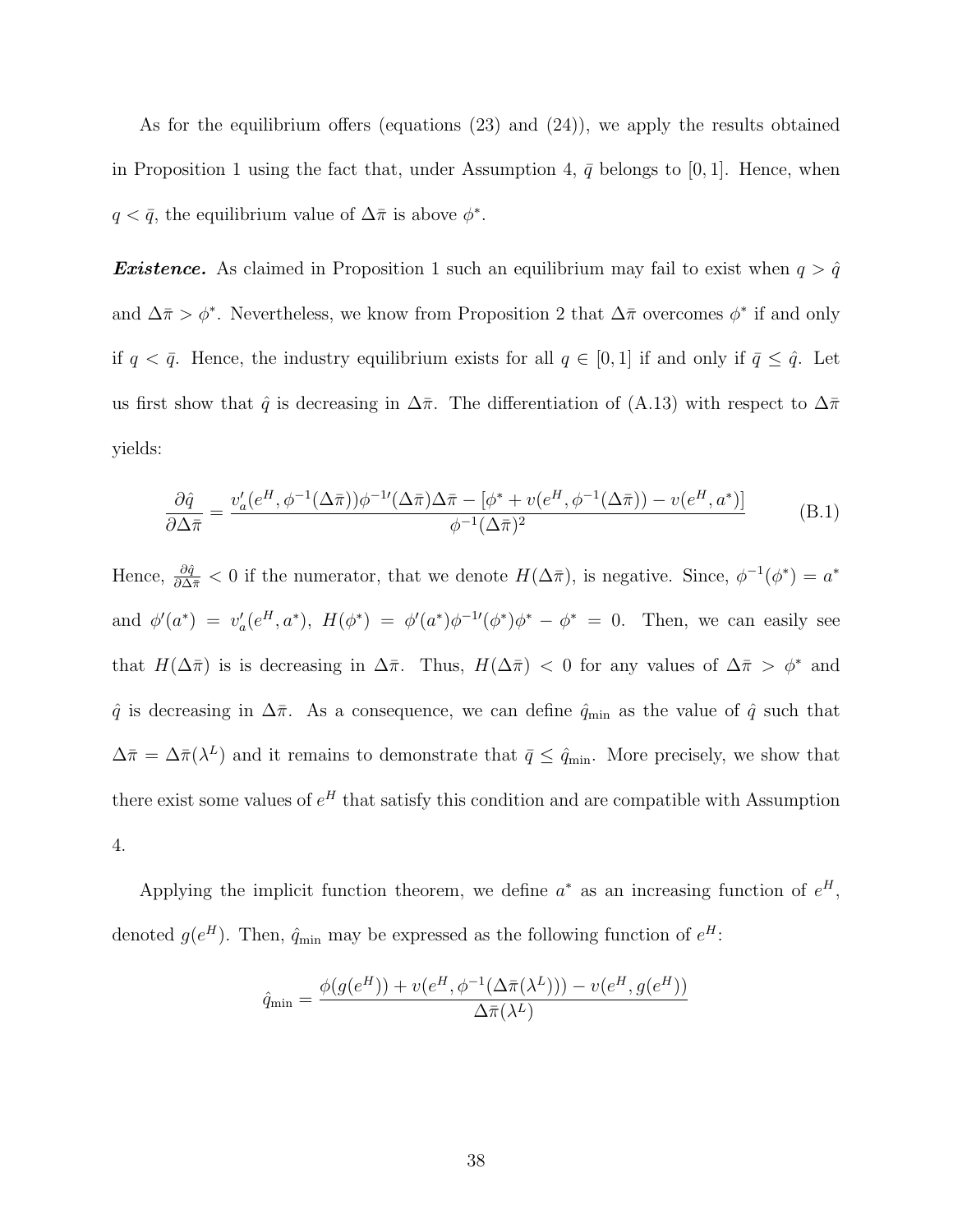The differentiation of  $\hat{q}_{min}$  with respect to  $e^H$  yields:

$$
\frac{\partial \hat{q}_{\min}}{\partial e^H} = \frac{v'_e(e^H, \phi^{-1}(\Delta \bar{\pi}(\lambda^L))) - v'_e(e^H, g(e^H))}{\Delta \bar{\pi}(\lambda^L)}
$$

which is positive since  $\phi^{-1}(\Delta \bar{\pi}(\lambda^L)) > g(e^H)$  and  $v''_{ea}(e, a) > 0$ . Moreover, when  $\phi^* =$  $\Delta \bar\pi(\lambda^L),\,\hat q_{\min}=1.$ 

Applying a similar reasoning,  $\bar{q}$  may be expressed as an implicit function of  $e^H$ . The differentiation of this function with respect to  $e^H$  yields:

$$
\frac{\partial \bar{q}}{\partial e^H} = \frac{-2d\phi'(g(e^H))g'(e^H)}{L(\lambda^L - \lambda^L)^2(\Delta c)^2} < 0
$$

Moreover, when  $\phi^* = \Delta \bar{\pi}(\lambda^H)$ ,  $\bar{q} = 1$ ; while when  $\phi^* = \Delta \bar{\pi}(\lambda^L)$ ,  $\bar{q} = 0$ .

Thus, there exists  $\tilde{e}^H$  such that  $\phi(g(\tilde{e}^H)) \in [\Delta \bar{\pi}(\lambda^H), \Delta \bar{\pi}(\lambda^L)]$  and  $\bar{q} \leq \hat{q}_{\min}$  for  $e^H \geq \tilde{e}^H$ . Hence, for  $\phi^*$  between  $\phi(g(\tilde{e}^H))$  and  $\Delta \bar{\pi}(\lambda^L)$  the industry equilibrium exists.

Finally, Assumption 3 excludes configurations for which  $\phi^* - \nu^* > \Delta \bar{\pi}(\lambda^H)$ . Indeed, under this Assumption:

$$
\frac{\partial(\phi^* - \nu^*)}{\partial e^H} = 1 - v'_e(e^H, g(e^H)) < 0
$$

# C Derivation of the sign of  $\Psi'(q)$

Using equation (25), the differentiation of A with respect to  $q$  yields:

$$
\Psi'(q) = \phi^{-1}(\cdot) + q \frac{\partial \phi^{-1}(\cdot)}{\partial \Delta \bar{\pi}}
$$
\n(C.1)

Since  $\frac{\partial \Delta \bar{\pi}}{\partial q} < 0$ ,  $\Psi'(q)$  is positive if and only if:

$$
\frac{\partial \phi^{-1}(\cdot)}{\partial \Delta \bar{\pi}} \frac{\Delta \bar{\pi}(\cdot)}{\phi^{-1}(\cdot)} < -\frac{\frac{\Delta \bar{\pi}(\cdot)}{q}}{\frac{\partial \Delta \bar{\pi}(\cdot)}{\partial q}} \qquad \Leftrightarrow \qquad -\epsilon_{\Delta \bar{\pi},q}(q) < \frac{1}{\epsilon_{\phi^{-1},\Delta \bar{\pi}}(q)} \tag{C.2}
$$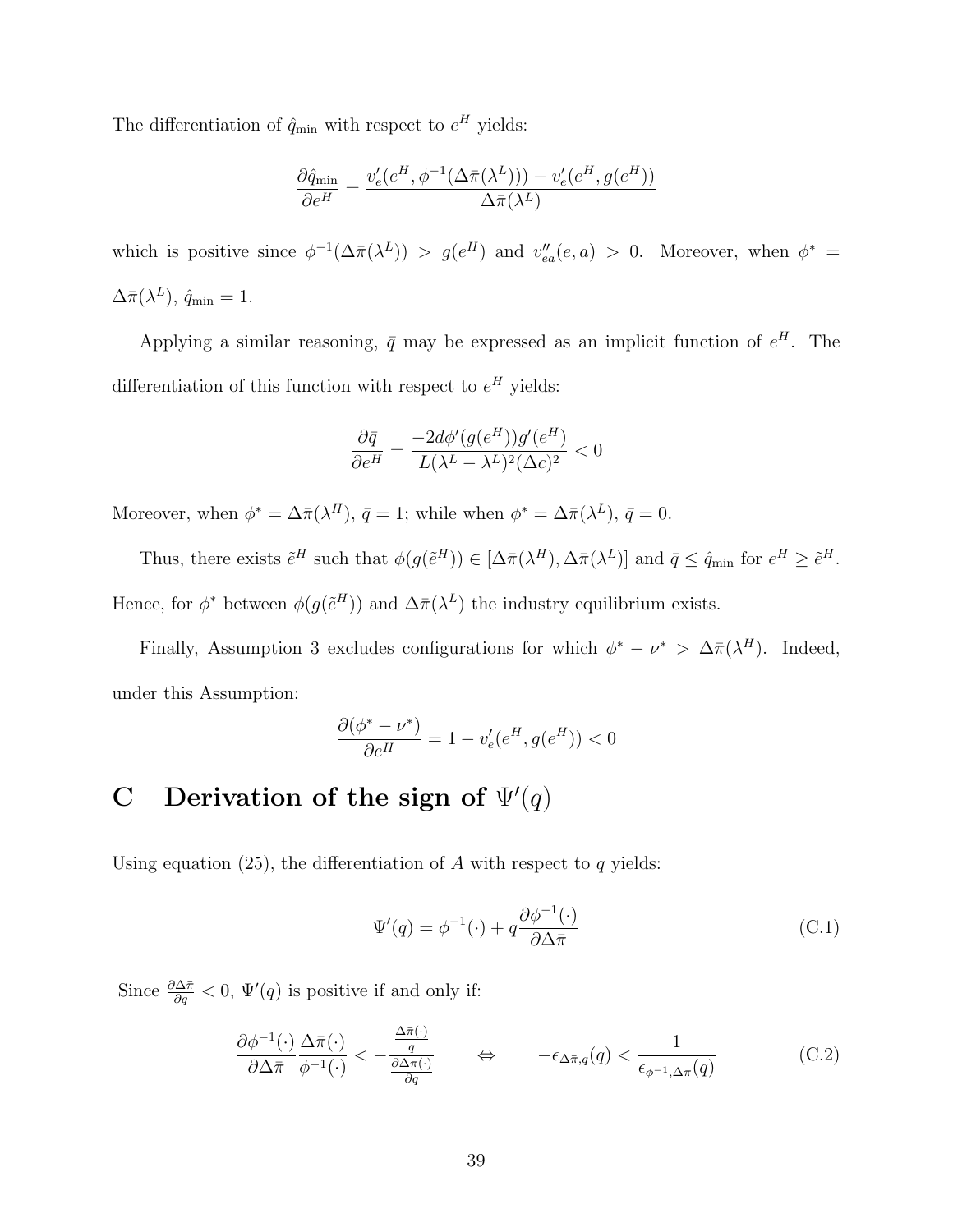By the properties of the inverse function and since  $\epsilon_{\Delta \bar{\pi},q}(q) < 0$  while  $\epsilon_{\phi,a}(q) > 0$ , the latter condition may be rewritten as:

$$
|\epsilon_{\Delta \bar{\pi}, q}(q)| < |\epsilon_{\phi, a}(q)| \tag{C.3}
$$

## D Proof of Proposition 3

For  $q \ge \bar{q}$ , A is linearly increasing. Let us focus on the case where  $q < \bar{q}$  in which  $A = \Psi(q)$ . By (C.1) we must have  $\Psi'(0) = \phi^{-1}(\Delta \bar{\pi}(\lambda^L)) > 0$  and

$$
\Psi''(q) = 2 \frac{\partial \phi^{-1}(\cdot)}{\partial \Delta \bar{\pi}} \frac{\partial \Delta \bar{\pi}(\cdot)}{\partial q} + q \frac{\partial^2 \phi^{-1}(\cdot)}{\partial \Delta \bar{\pi}^2} \left(\frac{\partial \Delta \bar{\pi}(\cdot)}{\partial q}\right)^2 \tag{D.1}
$$

which is negative since  $\phi^{-1}(.)$  is increasing and concave in  $\Delta \bar{\pi}$  while  $\Delta \bar{\pi}$  is linearly decreasing in q. Hence, on the interval  $[0, \bar{q})$ ,  $\Psi'(q)$  is either always positive or firstly positive and then negative. The former case occurs if and only if the inequality  $(C.3)$  is satisfied in  $\bar{q}$ . Moreover, by definition of  $\bar{q}$ , we must have  $\Delta \bar{\pi}(\lambda^L + \bar{q}(\lambda^H - \lambda^L)) = \phi^*$ , such that:

$$
-\epsilon_{\Delta\bar{\pi},q}(\bar{q}) = \frac{\frac{L}{2d}(\lambda^H - \lambda^L)^2 (\Delta c)^2}{\phi^*/\bar{q}} = \frac{\Delta\bar{\pi}(\lambda^L) - \phi^*}{\phi^*}
$$

Putting these elements together we obtain the results stated in Proposition 3.

Finally, let us show some conditions, compatible with Assumptions 1-4 and  $\phi^*$  sufficiently close to  $\Delta \bar{\pi}(\lambda^L)$ , ensuring that the relationship between A and q is N-shaped. To that end, let us consider the following functional forms:  $\phi(a) = \varphi a$  and  $v(e^H, a) = e^H a^{\beta}$  with  $\varphi > 0$ and  $\beta \in (0,1)$ , such that  $a^* = (\beta e^H/\varphi)^{\frac{1}{1-\beta}}, \phi^* = (\beta e^H/\varphi^{\beta})^{\frac{1}{1-\beta}}$  and both Assumptions 2 and 3 are satisfied for  $\varphi < \beta e^H.$  In that configuration we have:

$$
\epsilon_{\phi,a} < \frac{\Delta \bar{\pi}(\lambda^L) - \phi^*}{\phi^*} \quad \Leftrightarrow \quad \phi^* < \frac{\Delta \bar{\pi}(\lambda^L)}{2} \quad \Leftrightarrow \quad e^H < \frac{\varphi^{\beta}}{\beta} \left(\frac{\Delta \bar{\pi}(\lambda^L)}{2}\right)^{1-\beta} \equiv \bar{e}^H
$$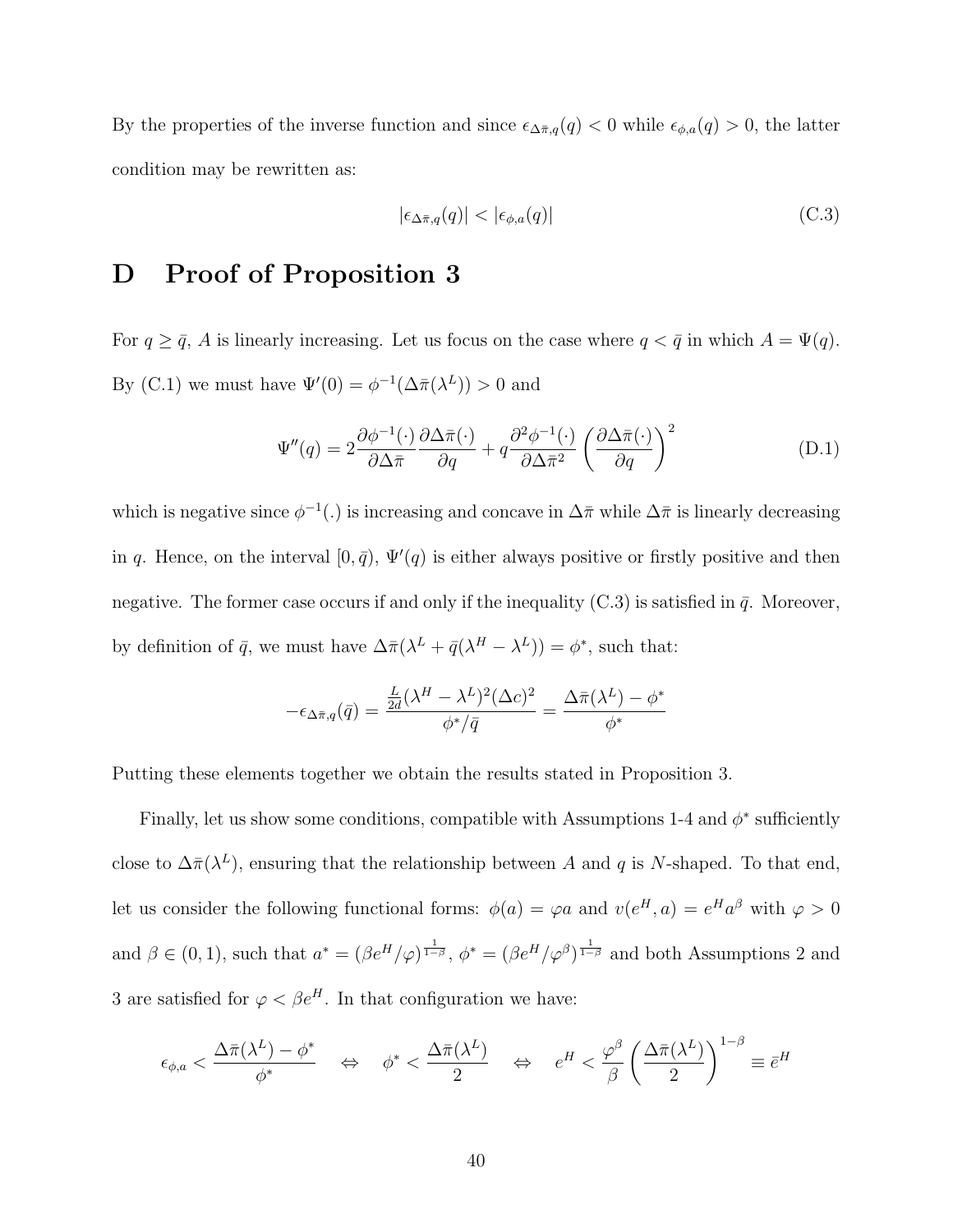We know from the proof of Proposition 2,  $\hat{q}_{min} \geq \bar{q}$  if and only if  $e^H > \tilde{e}^H$ . Then, if  $\bar{e}^H > \tilde{e}^H$  there exists a range of values for  $e^H$  (between  $\bar{e}^H$  and  $\tilde{e}^H$ ) such that  $\hat{q}_{min} \ge \bar{q}$  and  $\epsilon_{\phi,a} < \frac{\Delta \bar{\pi}(\lambda^L) - \phi^*}{\phi^*}$ . It is equivalent to demonstrate that  $\hat{q}_{\min}|_{e^H = \bar{e}^H} > \bar{q}|_{e^H = \bar{e}^H}$ . After some algebra we obtain:

$$
\hat{q}_{\min}|_{e^H = \bar{e}^H} = \frac{1}{2} \left[ 1 + \frac{1}{\beta} (2^{\beta} - 1) \right] \quad \text{and} \quad \bar{q}|_{e^H = \bar{e}^H} = \frac{1}{\lambda^H - \lambda^L} \left( \frac{1}{4} + \frac{d}{M\Delta c} - \frac{\lambda^L}{2} \right)
$$

Hence, the condition  $\hat{q}_{\min}|_{e^H=\bar{e}^H} > \bar{q}|_{e^H=\bar{e}^H}$  writes as:

$$
\frac{2^\beta-1}{2\beta}>\frac{1}{\lambda^H-\lambda^L}\left(\frac{1}{2}+\frac{2d}{M\Delta c}-\lambda^H\right)
$$

It is straightforward to verify that there exist some sets of parameters, compatible with

Assumption 1, and that satisfy the inequality above.

## References

- [1] Aghion, P. and Schankerman, M. (2004) "On the welfare effects and political economy of competition-enhancing policies", The Economic Journal, 114, 800-824.
- [2] Bagnoli, M. and Watts, S.G. (2003) "Selling to socially responsible consumers: Competition and the private provision of public goods", Journal of Economics  $\mathcal{C}$  Management Strategy, 12, 419-445.
- [3] Baron, D. (2001) "Private Politics, Corporate Social Responsibility, and Integrated Strategy", Journal of Economics & Management Strategy, 10, 7-45.
- [4] Benabou, R. and Tirole, J. (2003) "Intrinsic and extrinsic motivation", Review of Economic Studies, 70, 489-520.
- [5] Benabou, R. and Tirole, J. (2010) "Individual and corporate social responsibility", Economica, 77, 1-19.
- [6] Benabou, R. and Tirole, J. (2015) "Bonus culture: Competitive pay, screening, and multitasking", *Journal of Political Economy*, 124, 305-370.
- [7] Besley, T. and Ghatak, M. (2005) "Competition and incentives with motivated agents", The American Economic Review, 95, 616-636.
- [8] Branco, M.C. and Rodrigues, L.L. (2006) "Corporate Social Responsibility and Resource-Based Perspectives", Journal of Business Ethics, 69, 111-132.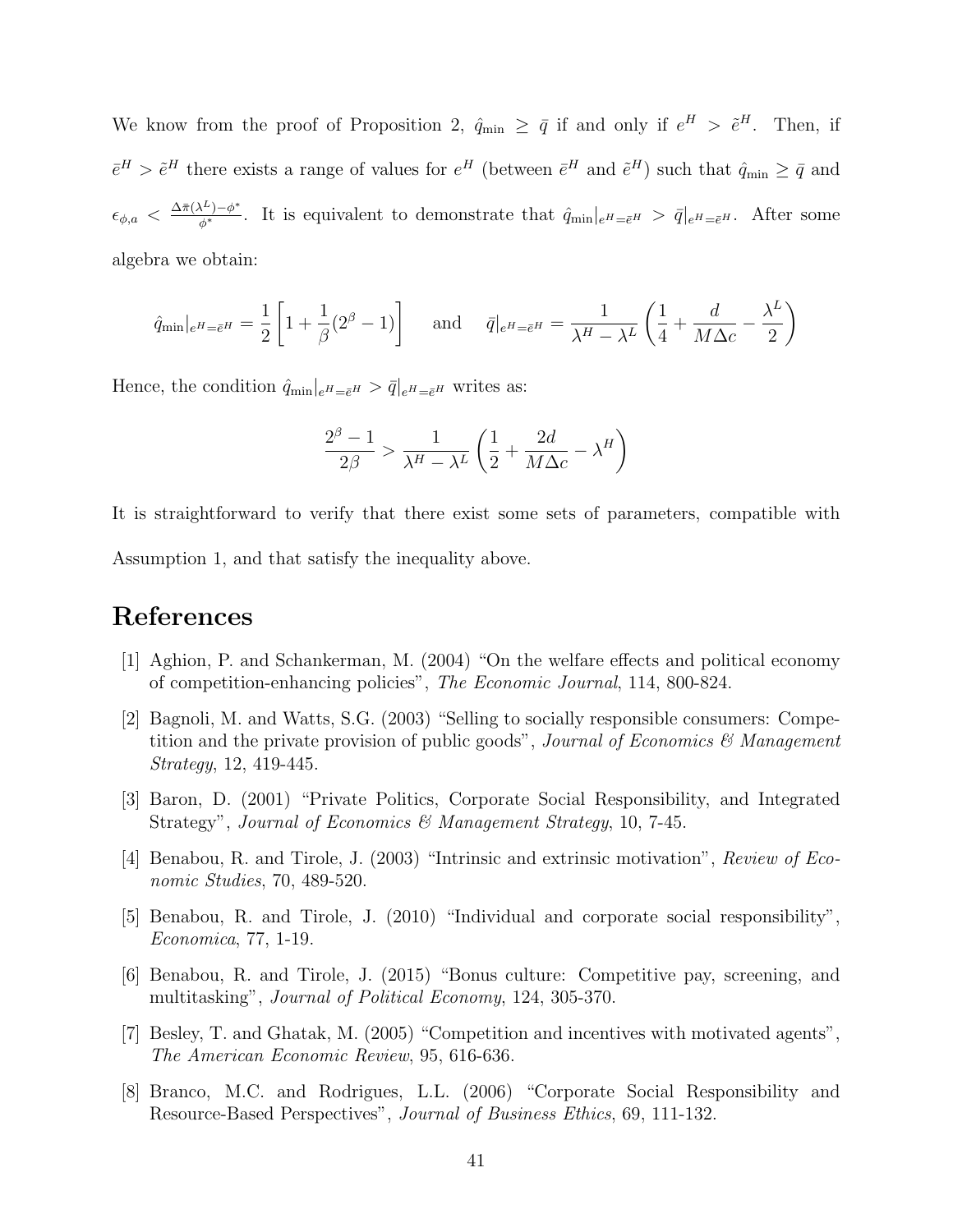- [9] Brekke, K.A. and Nyborg, K. (2008) "Attracting responsible employees: Green production as labor market screening", Environmental and Resources Economics, 30, 509-526.
- [10] Brekke, K.A., Hauge, K.E., Lind, J.T. and Nyborg, K. (2011) "Playing with good guys: A public good game with endogenous group formation", *Journal of Public Economics*. 95, 1111-1118.
- [11] Collier, J. and Esteban, R. (2007) "Corporate social responsibility and employee commitment", *Business Ethics: A European Review*, 16, 19-33.
- [12] Crifo, P. and Forget, V.D. (2015) "The economics of corporate social responsibility: A firm-level perspective survey", Journal of Economic Survey, 29, 112-130.
- [13] Delfgaauw, J. and Dur, R. (2007) "Signaling and screening of workers' motivation", Journal of Economic Behavior & Organization, 62, 605-624.
- [14] Delfgaauw, J. and Dur, R. (2008) "Incentives and Workers' Motivation in the Public Sector", The Economic Journal, 525, 171-191.
- [15] Fehrler, S. and Kosfled, M. (2014) "Pro-Social Missions and Worker Motivation: An Experimental Study", Journal of Economic Behavior & Organization, 100, 99-110.
- [16] Fernandez-Kranz, D. and Santalo, J. (2010) "When necessity becomes a virtue: The effect of product market competition on corporate social responsibility", Journal of Economics & Management Strategy, 12, 419-445.
- [17] Fisman, R., Heal, G. and Nair, V.B. (2006) ""A model of corporate philanthropy", Columbia University and University of Pennsylvania.
- [18] Flammer, C. (2015) "Does Product Market Competition Foster Corporate Social Responsibility? Evidence from Trade Liberalization", *Strategic Management Journal*, 36, 1469-1485.
- [19] Francois, P. (2006) "Public service motivation as an argument for government provision", Journal of Public Economics, 78, 275-299.
- [20] García-Gallego, A. and Georgantzís, N. (2009) "Market Effects of Changes in Consumers' Social Responsibility", Journal of Economics & Management Strategy, 12, 419-445.
- [21] Gupta, K. and Krishnamurti, C. (2016). Product Market Competition and Corporate Environmental Performance. In: Ramiah, V., Gregoriou, G.N. (Eds.), Handbook of Environmental and Sustainable Finance, Elsevier.
- [22] Hansen, S.D., Dunford, B.B., Boss, A.D., Boss, R.W. and Angermeier, I. (2011) "Corporate Social Responsibility and the Benefits of Employee Trust: A Cross-DisciplinaryPerspective", Journal of Business Ethics, 102, 29-45.
- [23] Hiller, V. and Verdier, T. (2014) "Corporate Culture and Identity Investment in an Industry Equilibrium", Journal of Economic Behavior & Organization, 103, 93-112.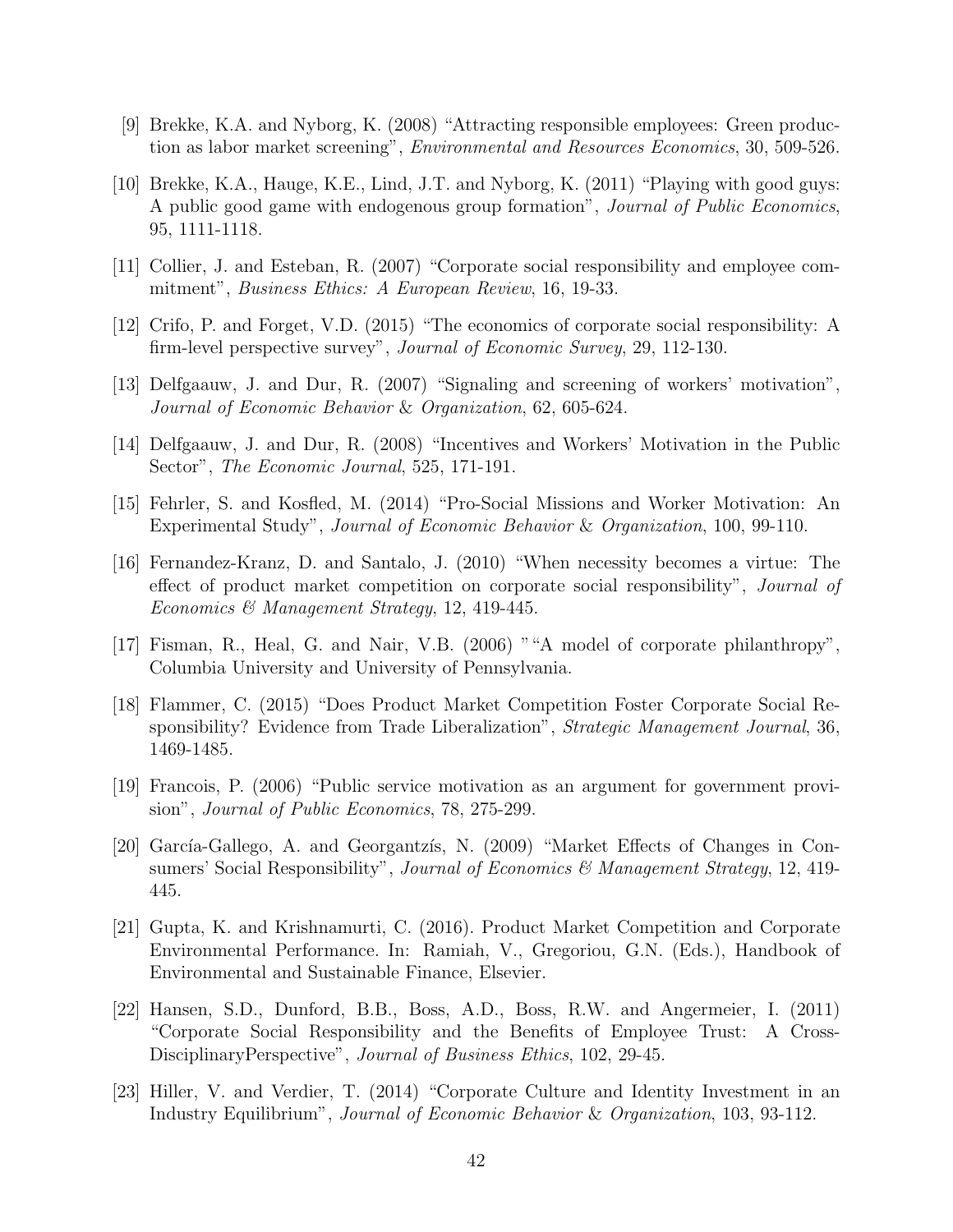- [24] Kim, H.-R., Lee, M. and Kim, N.-M. (2010) "Corporate Social Responsibility and Employee-Company Identification", Journal of Business Ethics, 95, 557-569.
- [25] Kitzmueller, M. and Shimshack, J. (2012) "Economic perspectives on corporate social responsibility", Journal of Economic Literature, 50, 51-84.
- [26] Koppel, H. and Regner, T. (2014) "Corporate Social Responsibility in the work place Experimental evidence from a gift-exchange game", Experimental Economics 17, 347- 370.
- [27] Lanfranchi, J. and Pekovic, S. (2012) "How green is my firm? Workers' attitudes and behaviors towards job in environmentally-related firms", Ecological Economics, 100, 16-29.
- [28] Manna, E. (2017) "Customer-oriented employees: Blessing or curse for firms", Journal of Economics & Management Strategy, 26, 842?875.
- [29] Margolis, J.D. and Walsh, J.P. (2003) "Misery loves compagnies: Rethinking social initiatives by business", Administrative Science Quarterly, 48, 268-305.
- [30] Maxwell, J.W. and Decker, C. (2006) "Voluntary environmental investment and responsive regulation", *Environmental and Resource Economics*, 33, 425-439.
- [31] Maxwell, J.W., Lyon, T.P. and Hackett, S.C. (2000) "Self-regulation and social welfare: The political economy of corporate environmentalism", The Journal of Law and Economics, 43, 583-618.
- [32] McWilliams, A., Siegel, D.S. and Wright, P.M. (2006) "Corporate Social Responsibility: Strategic Implications", Journal of Management Studies, 43, 1-18.
- [33] Mozes, M., Josman, Z. and Yaniv, E. (2011) "Corporate social responsibility organizational identification and motivation", Social Responsability Journal, 7, 310-325.
- [34] Newman, C., Rand, J., Tarp, F. and Trifkovic, N. (2016) "Corporate Social Responsibility in a Competitive Business Environment", WIDER Working Paper, No. 2016/7.
- [35] Nyborg, K. and Zhang, T. (2013) "Is corporate social responsibility associated with lower wages?", *Environmental and Resource Economics*, 55, 107-117.
- [36] Rothschild, M. and Stiglitz, J. (1976) "Equilibrium in competitive insurance markets: An essay on the economics of imperfect information", The Quarterly Journal of Economics, 90, 629-649.
- [37] Salop, S. (1979) "Monopolistic competition with outside goods", Bell Journal of Economics and Management Science, 10, 141-156.
- [38] Simon, D.H. and Prince, J.T. (2016) "The effect of competition on toxic pollution releases", Journal of Environmental Economics and Management, 79, 40-54.